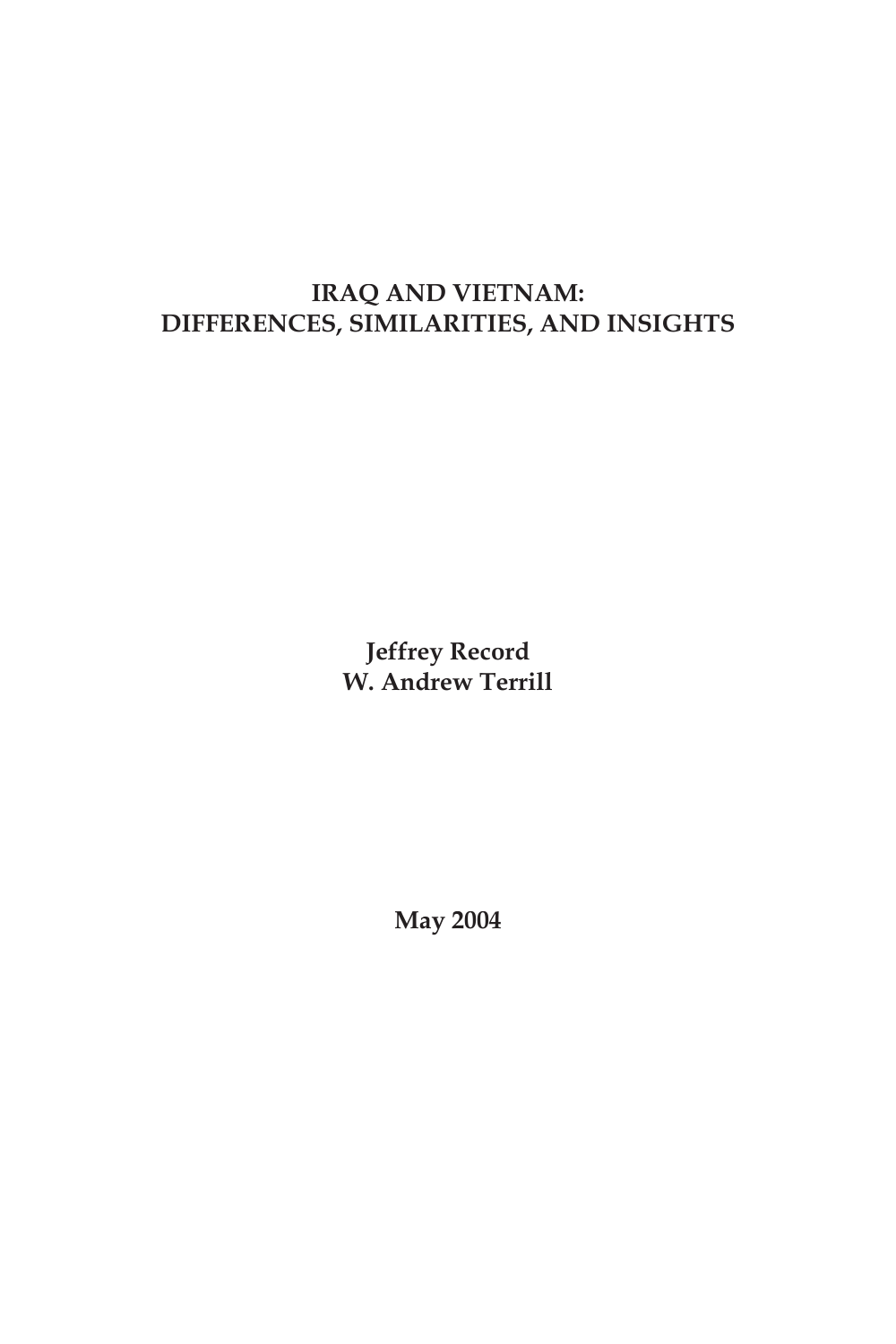The views expressed in this report are those of the authors and do not necessarily reflect the official policy or position of the Department of the Army, the Department of Defense, or the U.S. Government. This report is cleared for public release; distribution is unlimited.

\*\*\*\*\*

Comments pertaining to this report are invited and should be forwarded to: Director, Strategic Studies Institute, U.S. Army War College, 122 Forbes Ave, Carlisle, PA 17013-5244. Copies of this report may be obtained from the Publications Office by calling  $(717)$  245-4133, FAX  $(717)$  245-3820, or by e-mail at *Rita.Rummel@carlisle.army.mil*

All Strategic Studies Institute (SSI) monographs are available on the SSI Homepage for electronic dissemination. SSI's Homepage address is: *http:// www.carlisle.army.mil/ssi/*

\*\*\*\*\*

\*\*\*\*\*

The Strategic Studies Institute publishes a monthly e-mail newsletter to update the national security community on the research of our analysts, recent and forthcoming publications, and upcoming conferences sponsored by the Institute. Each newsletter also provides a strategic commentary by one of our research analysts. If you are interested in receiving this newsletter, please let us know by e-mail at *outreach@carlisle.army.mil* or by calling (717) 245-3133.

ISBN 1-58487-159-8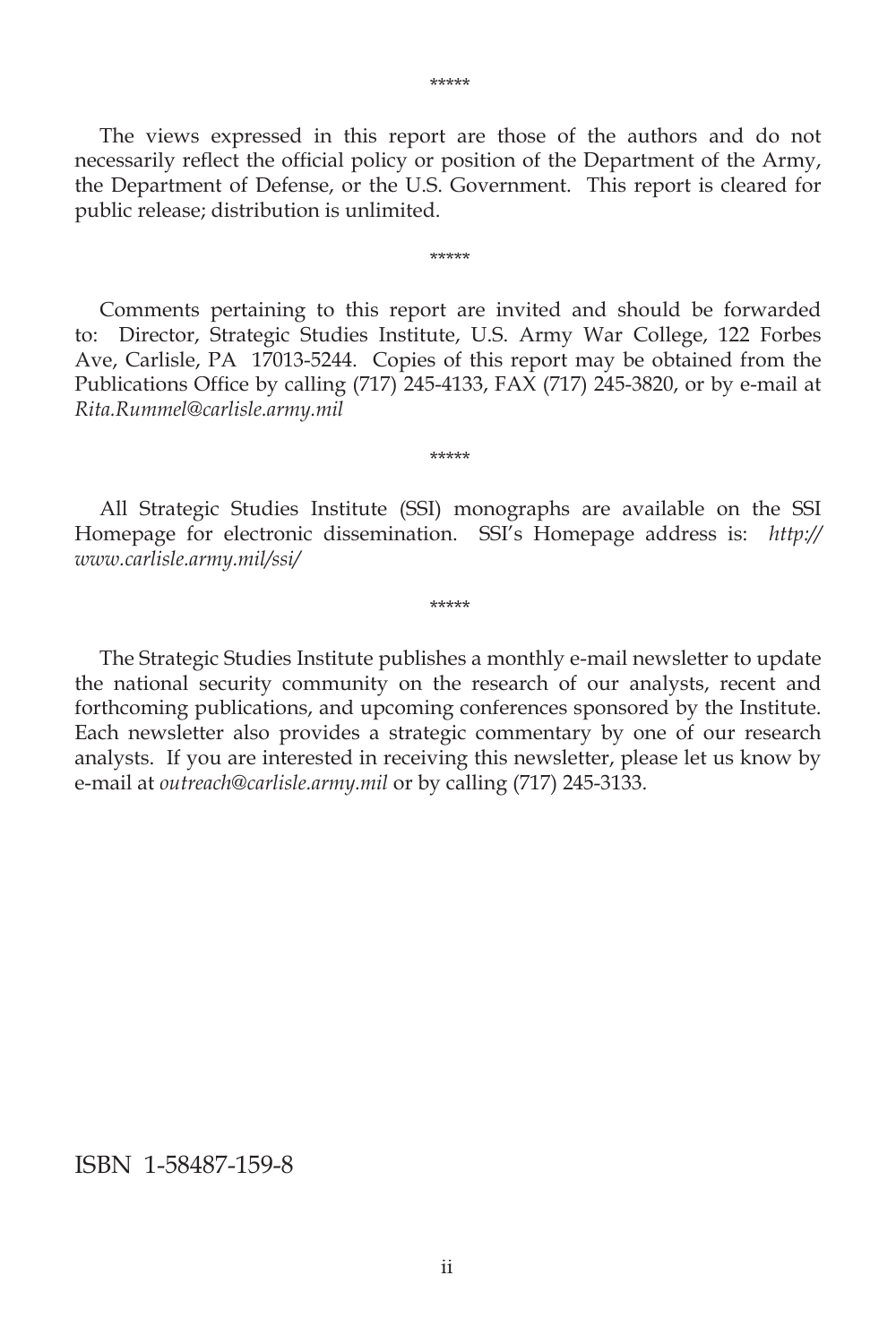#### **FOREWORD**

U.S. political and military difficulties in Iraq have prompted comparisons to the American war in Vietnam. How, in fact, do the two wars compare? What are the differences and similarities, and what insights can be gained from examining them? Does the Vietnam War have instructive lessons for those dealing with today's challenges in Iraq, or is that war simply irrelevant?

In the pages that follow, two highly qualified analysts address these questions. Dr. Jeffrey Record, formerly a civilian pacification advisor in Vietnam and author of books on both the Vietnam and Iraq wars, and W. Andrew Terrill, author and co-author of several SSI studies on Iraq, conclude that the military dimensions of the two conflicts bear little comparison. Among other things, the sheer scale of the Vietnam War in terms of forces committed and losses incurred dwarfs that of the Iraq War. They also conclude, however, that failed U.S. state-building in Vietnam and the impact of declining domestic political support for U.S. war aims in Vietnam are issues pertinent to current U.S. policy in Iraq.

The Strategic Studies Institute is pleased to offer this monograph as a contribution to the national security debate over Iraq.

> DOUGLAS C. LOVELACE, JR. Director Strategic Studies Institute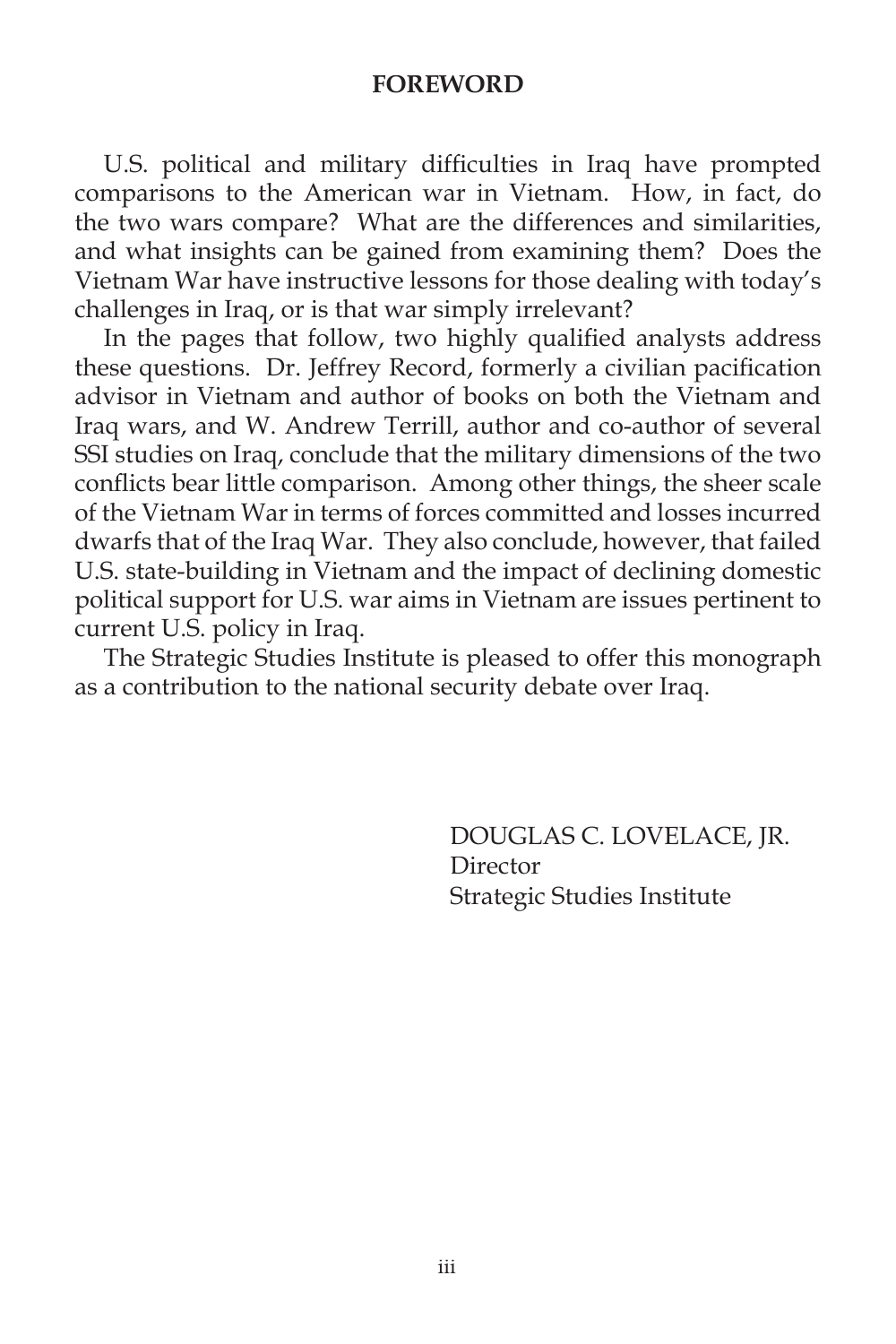## **BIOGRAPHICAL SKETCH OF THE AUTHOR**

JEFFREY RECORD joined the Strategic Studies Institute in August 2003 as Visiting Research Professor. He is a professor in the Department of Strategy and International Security at the U.S. Air Force's Air War College in Montgomery, Alabama. He is the author of six books and a dozen monographs, including: *Making War, Thinking History: Munich, Vietnam, and Presidential Uses of Force from Korea to Kosovo; Revising US Military Strategy: Tailoring Means to Ends; Beyond Military Reform; Hollow Victory, A Contrary View of the Gulf War; The*  Gulf War; The Gulf War The Wrong War, Why We Lost in Vietnam; and *Failed States and Casualty Phobia, Implications for U.S. Force Structure and Technology Choices*. Dr. Record has served as Assistant Province Advisor in the Mekong Delta during the Vietnam War, Rockefeller Younger Scholar on the Brookings Institution's Defense Analysis Staff, and Senior Fellow at the Institute for Foreign Policy Analysis, the Hudson Institute, and the BDM International Corporation. He also has extensive Capitol Hill experience, serving as Legislative Assistant for National Security Affairs to Senators Sam Nunn and Lloyd Bentsen, and later as a Professional Staff Member of the Senate Armed Services Committee. Dr. Record received his Doctorate at the Johns Hopkins School of Advanced International Studies.

W. ANDREW TERRILL joined the Strategic Studies Institute in October 2001, and is SSI s Middle East specialist. Prior to his appointment, he served as a senior international security analyst for the International Assessments Division of the Lawrence Livermore National Laboratory (LLNL). In 1998-99, Dr. Terrill also served as a Visiting Professor at the U.S. Air War College on assignment from LLNL. He is a former faculty member at Old Dominion University in Norfolk, Virginia, and has taught adjunct at a variety of other colleges and universities. He is a U.S. Army Reserve lieutenant colonel and a Foreign Area Officer (Middle East). Dr. Terrill has published in numerous academic journals on topics including nuclear proliferation, the Iran-Iraq War, Operation DESERT STORM, Middle Eastern chemical weapons, and ballistic missile proliferation, terrorism, and commando operations. Since 1994,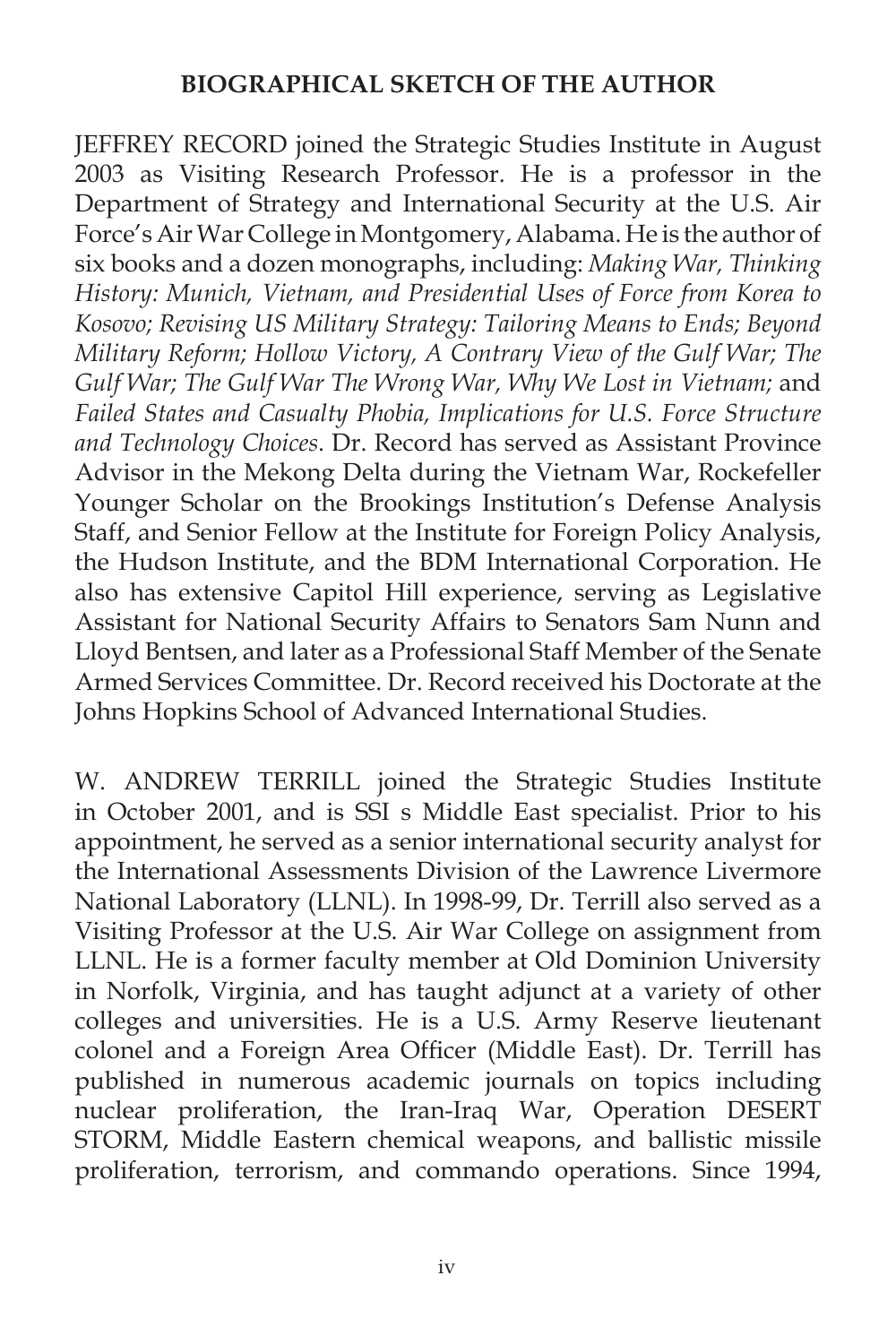at U.S. State Department invitation, Dr. Terrill has participated in the Middle Eastern Regional Security Track 2 talks, which are part of the Middle East Peace Process. He holds a B.A. from California State Polytechnic University and an M.A. from the University of California, Riverside, both in Political Science. Dr Terrill also holds a Ph.D. in International Relations from Claremont Graduate University, Claremont, California.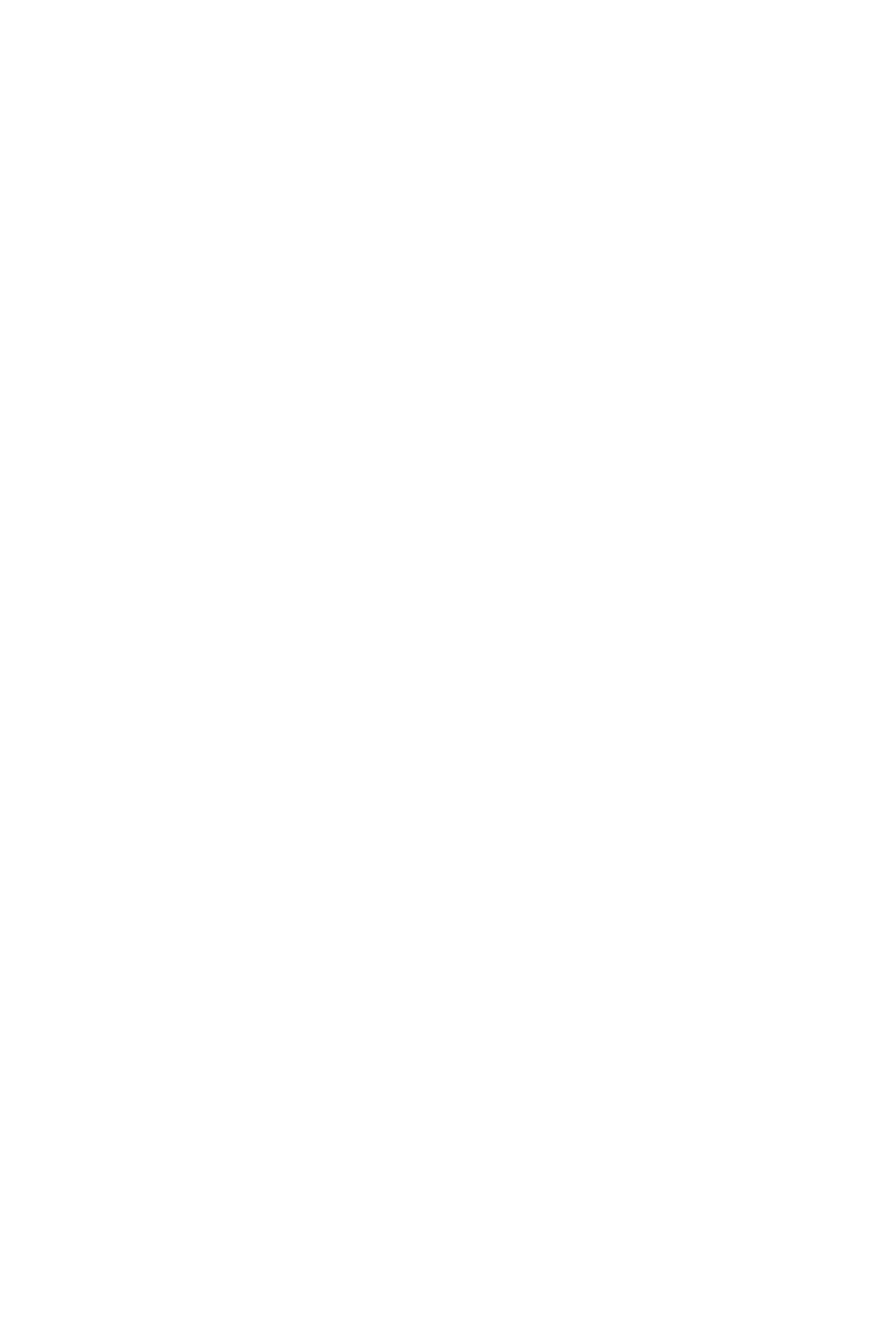### **SUMMARY**

Unfolding events in Iraq have prompted some observers to make analogies to the American experience in the Vietnam War. The United States has, they argue, stumbled into another overseas "quagmire" from which there is no easy or cheap exit.

Reasoning by historical analogy is an inherently risky business because no two historical events are completely alike and because policymakers' knowledge and use of history are often distorted by ignorance and political bias. In the case of Iraq and Vietnam, extreme caution should be exercised in comparing two wars so far apart in time, locus, and historical circumstances. In fact, a careful examination of the evidence reveals that the differences between the two conflicts greatly outnumber the similarities. This is especially true in the strategic and military dimensions of the two wars. There is simply no comparison between the strategic environment, the scale of military operations, the scale of losses incurred, the quality of enemy resistance, the role of enemy allies, and the duration of combat.

Such an emphatic judgment, however, may not apply to at least two aspects of the political dimensions of the Iraq and Vietnam wars: attempts at state-building in an alien culture, and sustaining domestic political support in a protracted war against an irregular enemy. It is, of course, far too early predict whether the United States will accomplish its policy objectives in Iraq and whether public support will "stay the course" on Iraq. But policymakers should be mindful of the reasons for U.S. failure to create a politically legitimate and militarily viable state in South Vietnam, as well as for the Johnson and Nixon administrations' failure to sustain sufficient domestic political support for the accomplishment of U.S. political objectives in Indochina. Repetition of those failures in Iraq could have disastrous consequences for U.S. foreign policy.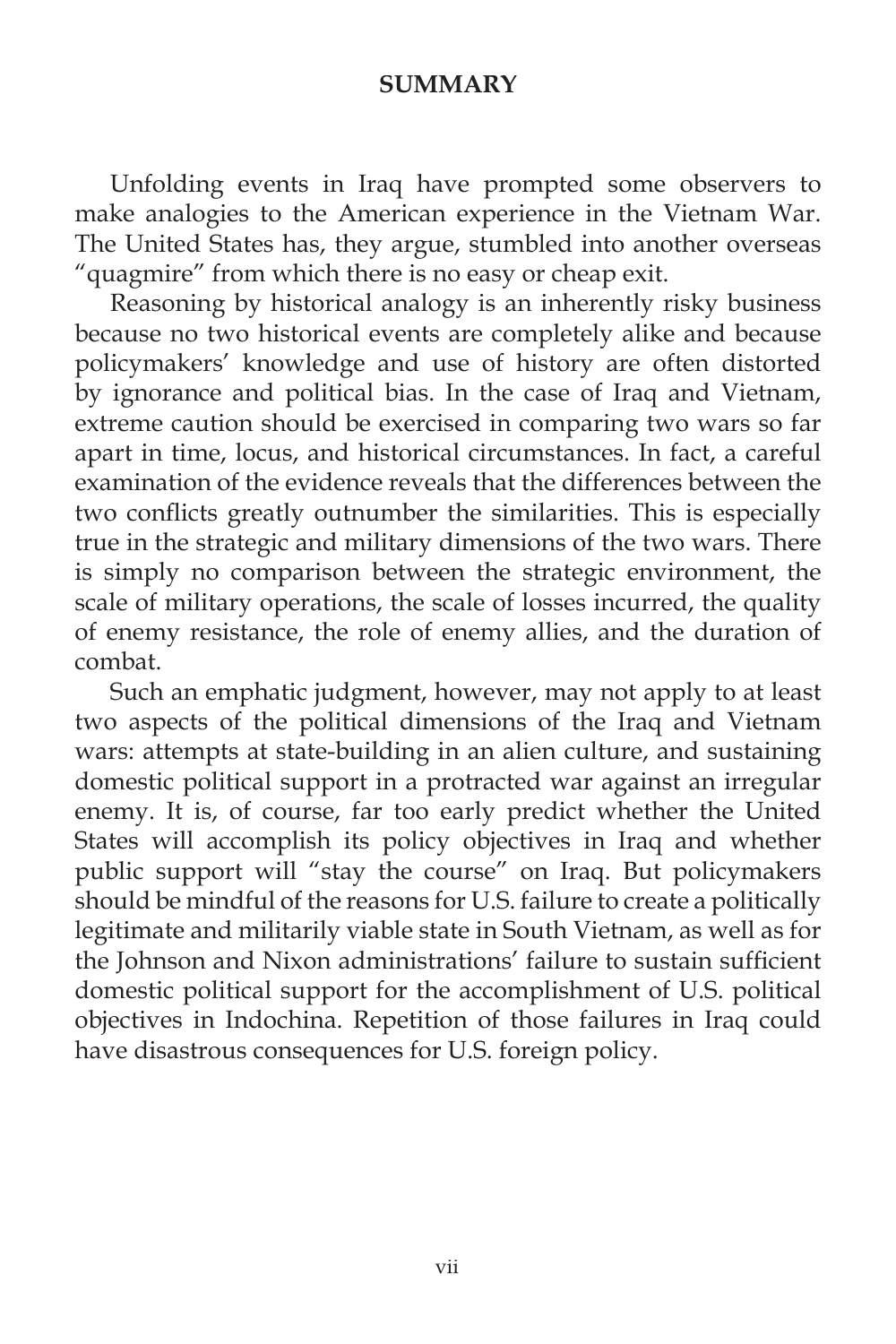## **IRAQ AND VIETNAM: DIFFERENCES, SIMILARITIES, AND INSIGHTS**

### **Jeffrey Record and W. Andrew Terrill**

### **INTRODUCTION**

Many of those who questioned the U.S. invasion of Iraq and now doubt the chances of creating a stable and prosperous democracy in that country have invoked America's experience in Vietnam as an analogy. In their view, the United States has yet again stumbled into a foreign quagmire--a protracted and indecisive political and military struggle from which the United States is unlikely to extricate itself absent expenditure of considerable blood and treasure and abandonment of its policy objectives.

Conversely, proponents of the Iraq War and optimists over Iraq's future have dismissed the Vietnam analogy as misleading, even irrelevant. For them, the differences between the two wars vastly outnumber the similarities; the appropriate analogy is not Vietnam, but rather the total destruction of Nazi Germany and Imperial Japan and their transformation into democratic allies. Still others believe some elements of Vietnam are present in Iraq--e.g., both wars involved counterinsurgency operations, but not others--e.g., there is no counterpart in the Iraq War to North Vietnam, and that the nonanalogous elements dominate.<sup>1</sup>

The Vietnam War's entry into the debate over the Iraq War and its aftermath probably was inevitable. The Vietnam War continues to influence American attitudes toward the use of force overseas, and the analogy of Vietnam has been a staple of critics of U.S. intervention in foreign internal wars since the fall of Saigon in 1975. The Vietnam War was moreover a defining foreign policy event for the generation of political and military leaders now in power. It was also the last major counterinsurgency experience of the U.S. Army and Marine Corps, which re-encountered the counterinsurgency mission in Iraq.

Are there instructive comparisons between the U.S. military and political experiences in Vietnam in the 1960s and the challenges it faces in Iraq today? If so, can those comparisons usefully inform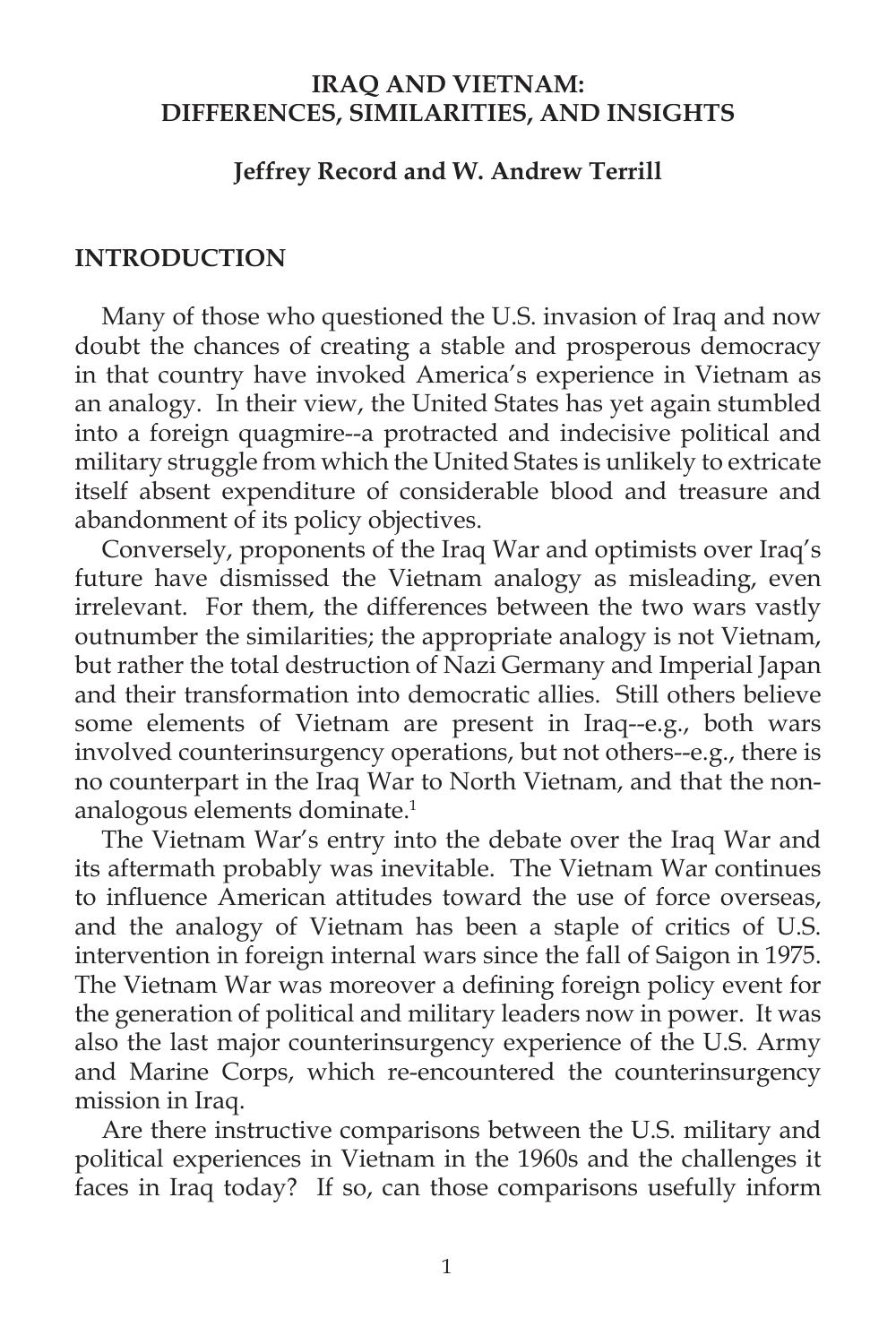current U.S. policy in Iraq? Are there lessons from America's defeat in Vietnam that can be applied to promote U.S. success in Iraq? Indeed, what *were* the lessons of the Vietnam War?

At first glance the contrasts between the Vietnam and Iraq wars would seem to overwhelm the similarities. To begin with, Vietnam in the 1960s was a country with a long national history and powerful national identity forged by centuries of fierce resistance to foreign rule and domination. The Communists had successfully mobilized that nationalism against the French (as they were subsequently to do against the United States) and had developed a doctrine of protracted irregular warfare that pitted Vietnamese strengths against Western weaknesses. In contrast, Iraq is a relatively young state plagued by ethnic and religious divisions that threaten national unity.

In Vietnam the United States went to war with a pre-Goldwater-Nichols conscript military against a highly experienced, skilled, disciplined, and operationally flexible enemy that enjoyed enormous external material support and considerable international legitimacy. In Iraq, highly-professional U.S. joint forces quickly overwhelmed a politically isolated and militarily incompetent foe. Additionally, whereas in Vietnam the nature of war evolved from an insurgency into a predominantly conventional conflict, in Iraq it moved exactly--and quickly--in the opposite direction, from major conventional combat into an insurgent war.

The nature of insurgent warfare in Vietnam and Iraq also differed. In Vietnam, the Communists waged a classic, peasantbased, centrally directed, three-stage, Maoist model insurgency, culminating in a conventional military victory. The Communists also had a clear and well-publicized political, economic, and social agenda. In Iraq, small, scattered, and disparate groups wage a much smaller-scale war of ambushes, assassinations, car bombings, and sabotage against U.S. and other coalition forces and reconstruction targets, including Iraqis collaborating with coalition forces. Nor do the insurgents have an explicit set of war aims.

U.S. war aims and freedom of military action were also much more limited in Vietnam than they are in Iraq. The United States sought only to defend South Vietnam, not overthrow North Vietnam. American military power in Indochina moreover was checked by the threat of Chinese intervention, and more broadly by the Soviet threat worldwide. Today, the United States enjoys uncontested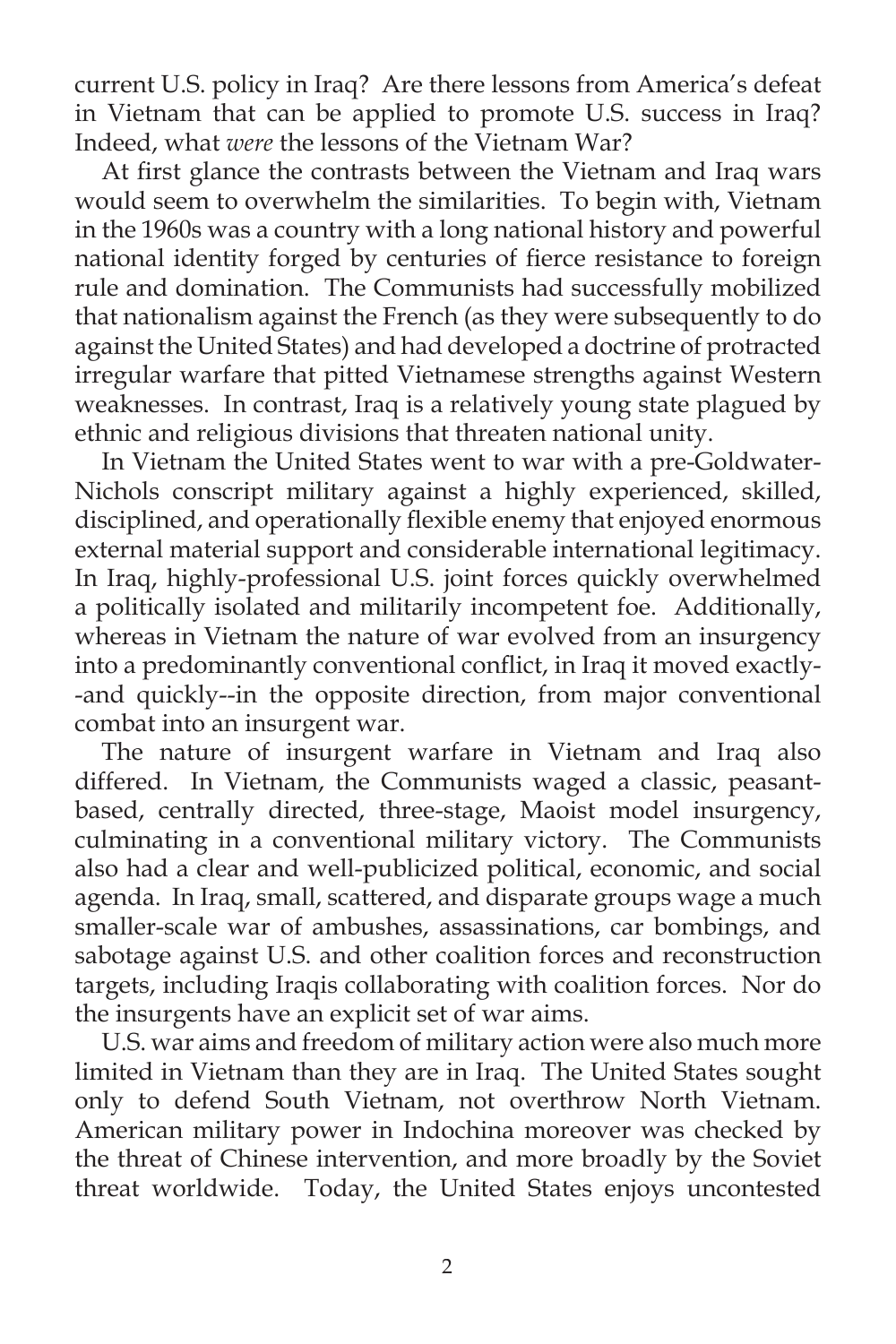global military primacy and seeks nothing less than revolutionary regime change in Iraq.

In Vietnam, the United States committed a peak-strength force of over 500,000 troops and withdrew after 8 years of major combat operations that incurred 58,000 American dead and 305,000 wounded.2 In Iraq, U.S. forces overwhelmed Iraqi military resistance in 3 weeks and continue to conduct operations against a small and manageable insurgency, all at a cost of—as of mid-April 2004—685 dead.

From neither a strategic nor an operational standpoint does there appear to be any significant and meaningful comparison between Iraq and Vietnam. The wars and the backdrop of the global distribution of power against which they were waged were as different as night and day.

It is from the political standpoint that Vietnam may harbor some pertinent lessons, or at least warnings, for U.S. policymakers on Iraq. This seems especially the case in the areas of legitimacy and sustainability. The United States is now seeking to do in Iraq what it failed to do in South Vietnam: create and sustain an indigenous government and political order that the Iraqi people will accept as legitimate and successfully fight to defend. The Republic of Vietnam was a Cold War creation of the United States and for its brief and corrupt 20-year history remained utterly dependent for its survival on America military power and economic and technical assistance. As such, it was a politically attractive target to the Communists, who claimed that the regime in Saigon was illegitimate. In the end, there were simply not enough South Vietnamese who were prepared to fight, and if necessary die, to preserve the non-Communist political order as it was then configured.

It did not help, of course, that the United States eventually abandoned South Vietnam to its fate, which brings us to the issue of sustainability. The Communist strategy of protracted war succeeded in part because it correctly identified the American center of gravity as public opinion. The limited and abstract nature of U.S. objectives in Indochina meant that there were limits to the domestic political sustainability of the American war effort. Over time, the combination of continuing losses of blood and treasure with no apparent definitive policy progress turned public and congressional opinion against the war, at least as it was being conducted. This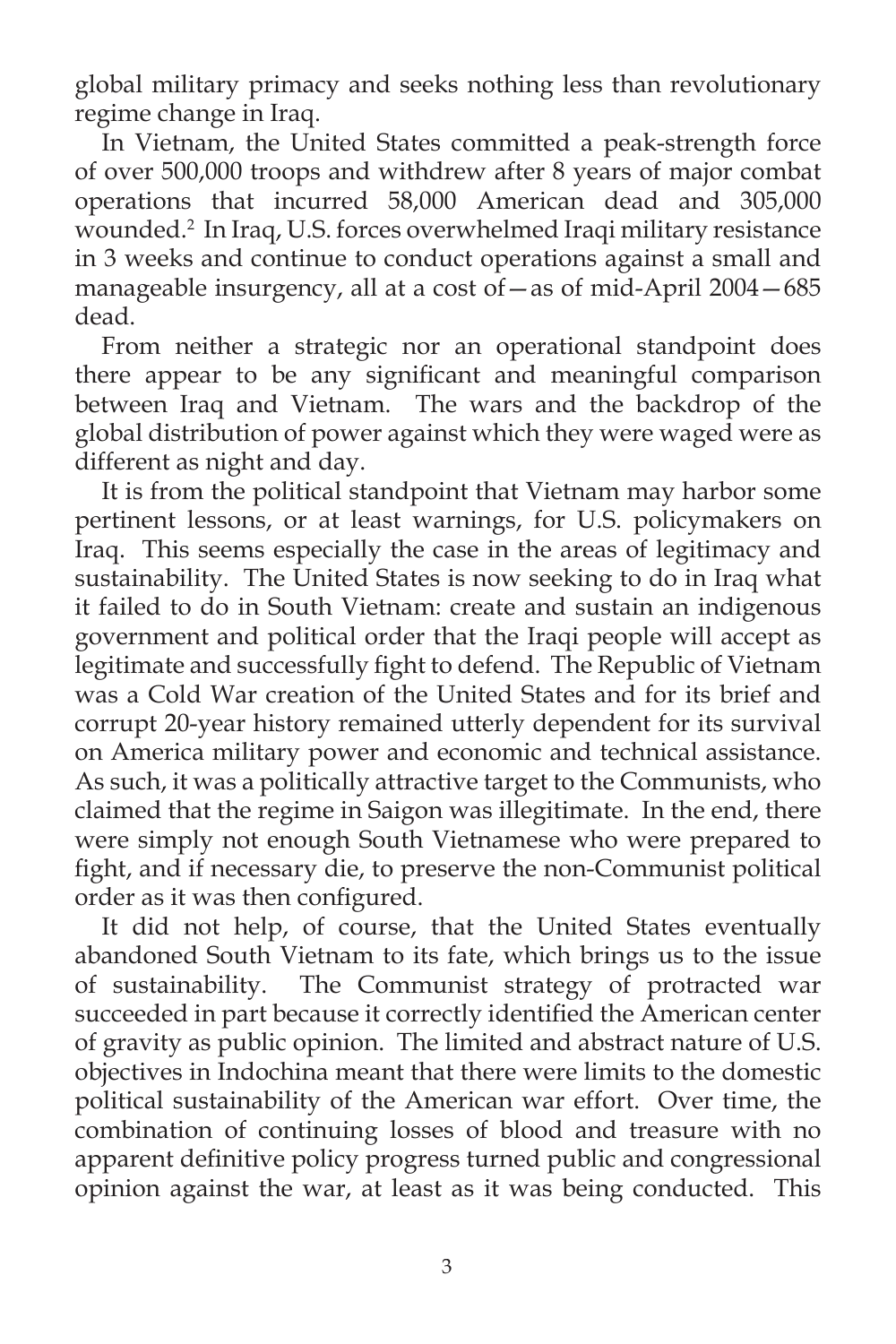situation prompted a steady withdrawal of U.S. forces and accession to a negotiated settlement that effectively abandoned South Vietnam to its Communist foe. (The Paris Peace Accord of January 1973 mandated the withdrawal of all U.S. combat forces from South Vietnam, while leaving in place there over 200,000 North Vietnamese Army troops. Under the circumstances, it was unrealistic to expect South Vietnamese forces alone to accomplish what U.S. and South Vietnamese forces had failed to accomplish after 8 years of major combat operations.)

State-building in Iraq is still a work in progress, and it is impossible at this juncture to make conclusive judgments on the domestic political sustainability of U.S. policy in Iraq. Though the United States incurred unexpected casualties and occupation costs in post-Saddam Iraq, they bear no comparison with those of the Vietnam War. On the other hand, by virtue of the Vietnam War (and subsequent failed interventions in Lebanon and Somalia), U.S. public and congressional tolerance levels for protracted, indecisive conflict are not what they were in 1965.

This monograph seeks to identify and examine key comparisons between the challenges the United States faces in Iraq today and those it confronted in Vietnam for the purpose of offering historical insights to U.S. policymakers responsible for policy and operations in Iraq. We believe that differences between Iraq and Vietnam can be just as important as similarities in providing policy insights.

The monograph assesses differences and similarities in the following areas: relative U.S. military power; war aims; nature, duration, and scale of the war; U.S. manpower loss rates; the enemy; military operations; pacification; role of indigenous and international allies; challenges of state-building; and challenges of sustaining domestic political support. It ends with conclusions and recommendations.

### **COMPARISONS: THEN AND NOW**

#### **Relative U.S. Military Power.**

Profound differences separate the global and regional military balances of the Vietnam and Iraq wars. The balances of 1965 significantly limited U.S. freedom of military action; those of 2003,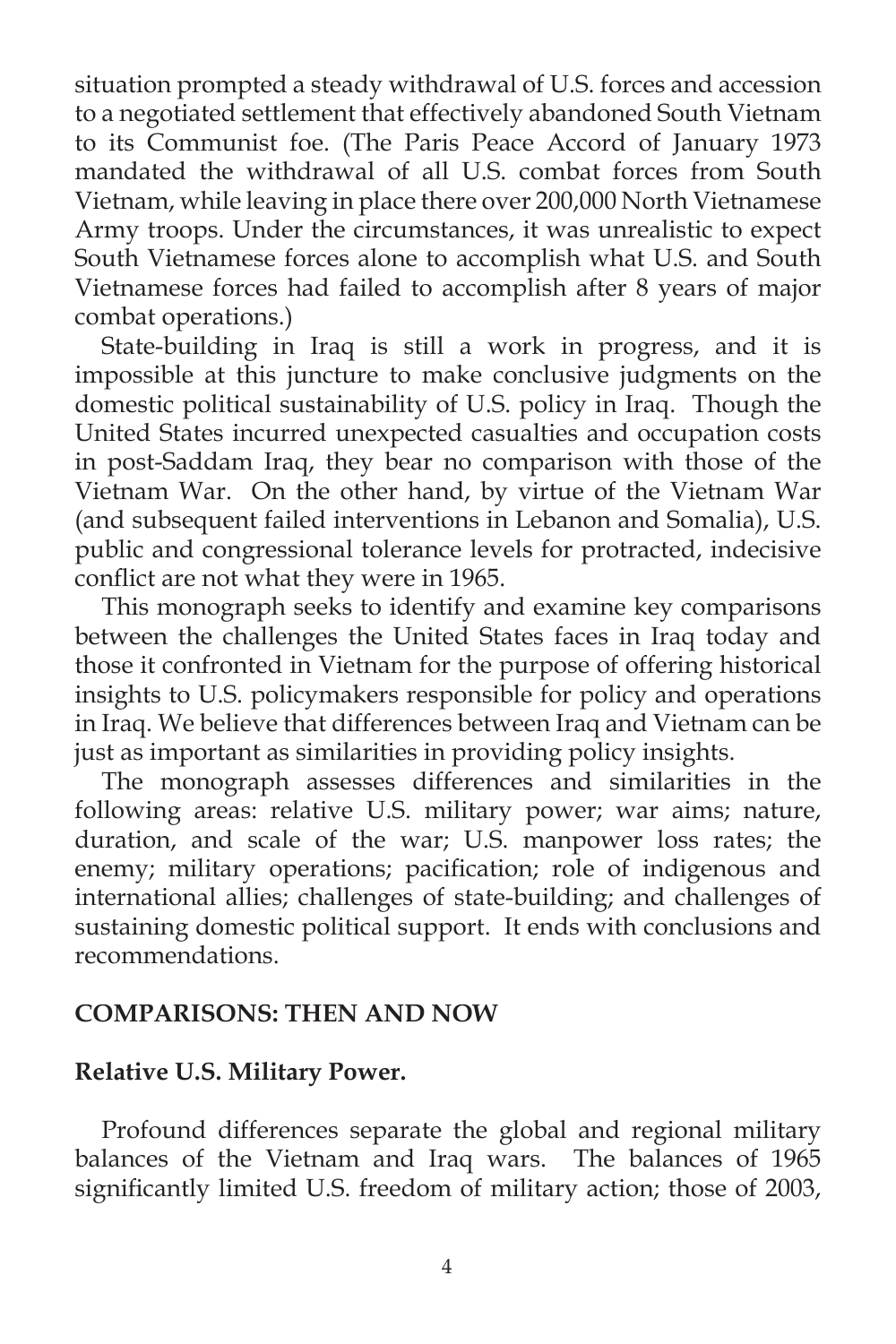in contrast, encouraged preventive war. In 2003 the United States enjoyed uncontested conventional military supremacy, global in scope. As the sole remaining superpower and possessor of the most combat-effective conventional military forces on the planet, the United States was not militarily dependent, as it had been during the Cold War, on major allied force contributions. Furthermore, it could use force with strategic and operational impunity relative to the constraints America faced in Vietnam in 1965, which was a Cold War-driven intervention.

During the Cold War, U.S. freedom of military action was checked in much of Eurasia by the Soviet Union and China, the dominant land powers in their respective regions. Any local war with a lesser Communist state risked provoking escalation by Moscow or Beijing. Additionally, war with the Soviet Union risked uncontrollable escalation into a mutually suicidal nuclear exchange. In the case of the Vietnam War, fear of provoking direct Chinese and even Soviet intervention significantly restrained the application of U.S. military power. President Lyndon Johnson, mindful of China's surprise intervention in the Korean War and its disastrous political consequences for the Truman administration, prudently restricted the pace and parameters of the U.S. air war against North Vietnam for fear of igniting China's entry into the war.<sup>3</sup> Even absent direct Chinese or Soviet military intervention, Beijing and Moscow provided massive assistance that enabled the Vietnamese Communists to sustain military operations, modernize their forces, and "attrit" American will.

In contrast, Saddam Hussein's Iraq was isolated in 2003; his former superpower patron had disappeared and his military forces, largely wrecked in 1991, had been subsequently denied access to modernizing technologies. Moreover, the post-1991 U.S. threats to support a military coup in Iraq appear to have prevented Saddam from training his units in urban warfare, which he seemed to view as regime-threatening.<sup>4</sup> Training in general was not a priority for the Iraqi military, and this shortcoming quickly became apparent after the beginning of the U.S. invasion of 2003. Thus in 2003 U.S. and coalition forces required less than a month to crush Iraqi conventional military resistance, take Baghdad, and overthrow Saddam Hussein.

At the regional level, the military balance between the United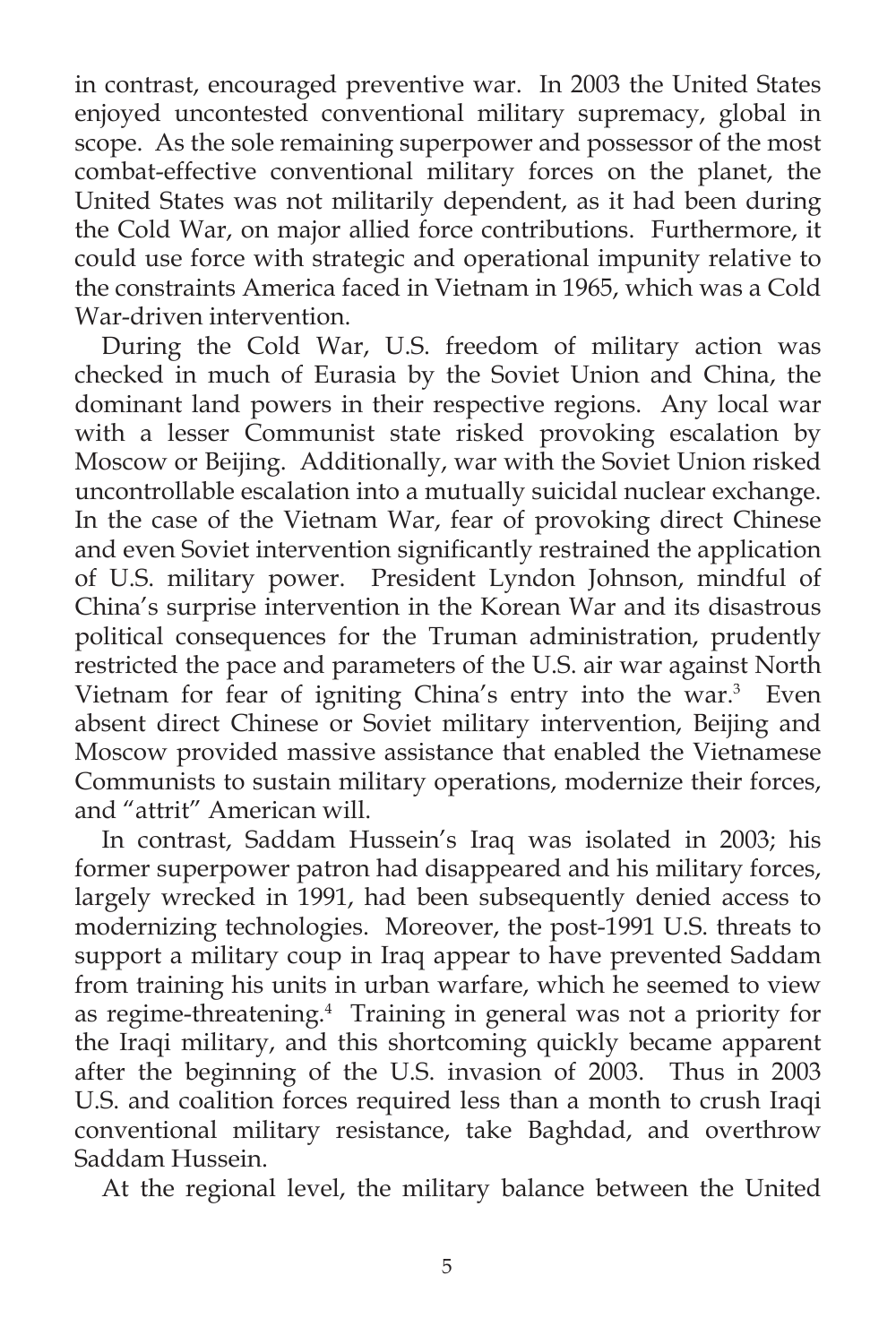States and the Vietnamese Communists was not nearly so favorable in the 1960s. Most U.S. "general purpose" forces were tied down across a host of Cold War commitments outside of Southeast Asia; indeed, at the peak of U.S. force deployments in 1969, the U.S. Army withheld only one division in strategic reserve in the United States. The Communists benefited from massive Soviet, Chinese, and other Bloc materiel and manpower assistance, including transfers of highly competitive Soviet military technologies, and they had also perfected a style of warfare that capitalized on both their own strengths as well as U.S. weaknesses. Additionally, though there was never any question that the United States had the power to destroy North Vietnam, the limited scope of U.S. war aims (in contrast to the total war the Communists waged) and fear of escalation encouraged imposition of considerable restraints on the U.S. application of force. Moreover, by the early 1970s the war and U.S. and South Vietnamese military and pacification initiatives had crippled (though not destroyed) the original insurgency in the South.

## **War Aims.**

A major contrast between the Vietnam and Iraq wars is the political objectives sought. In the 1960s, the United States was the counter-revolutionary power in Southeast Asia; it sought to preserve the non-communist status quo in South Vietnam by containing the expansion of Communism south of the 17th Parallel that separated the Communist North from South Vietnam. In 2003, the United States was the revolutionary power in the Middle East by virtue of its proclaimed intention to democratize Iraq for the purpose of providing an inspirational model for the rest of the Arab world. In contrast to U.S. war aims in not only Vietnam but also in the 1991 Gulf War, containment was rejected in favor of radical regime change. Democracy was not an issue in the Vietnam War. Rather, the United States was prepared to tolerate an absence of democracy in South Vietnam (and in many of its other Third World client states) so long as it promoted policies favorable to U.S. objectives in the Cold War.

The aim of regime *preservation* in the Vietnam War, which boiled down to the related but quite different challenges of pacifying an indigenous insurgency and coercing North Vietnam to cease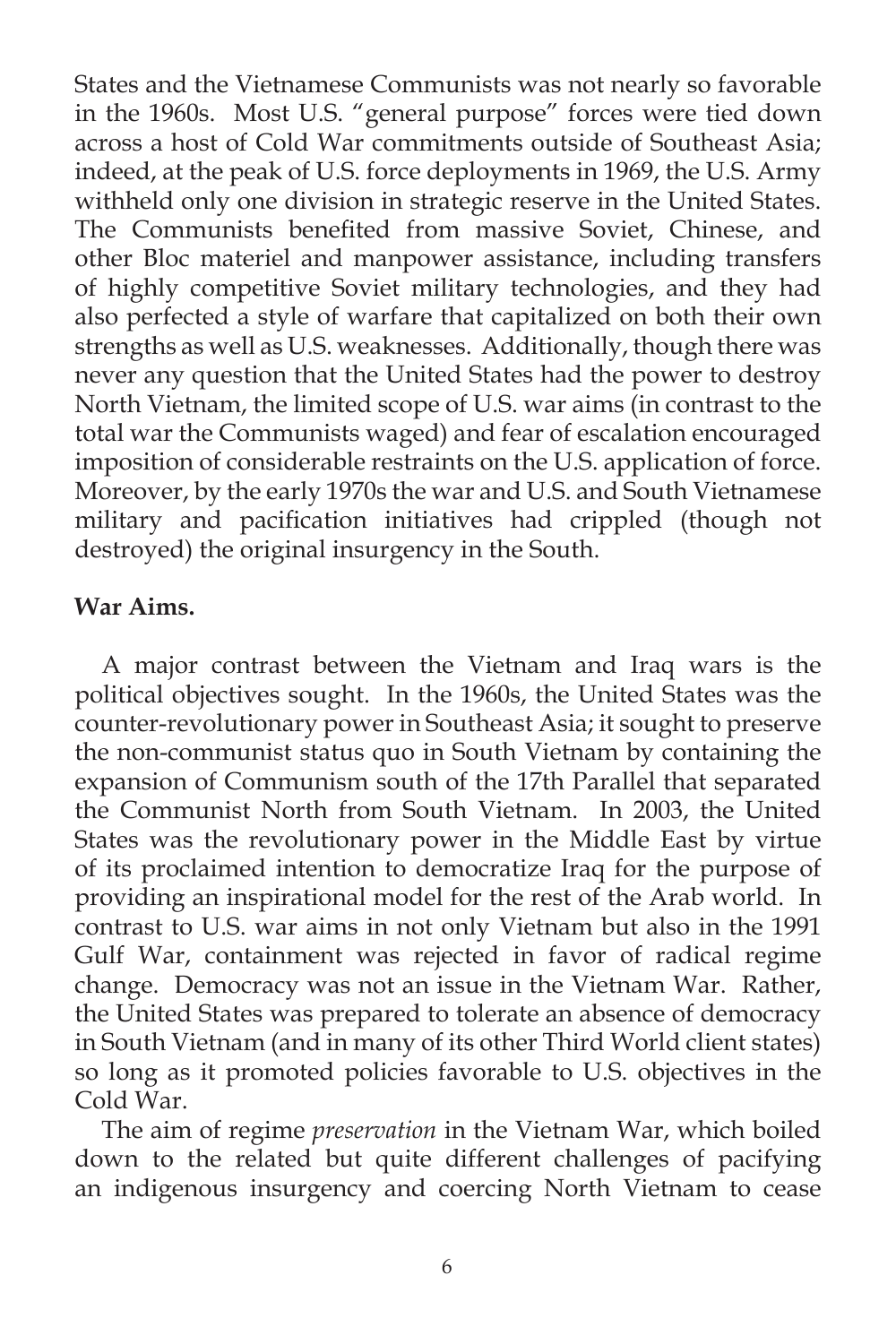its military intervention in South Vietnam, required a massive and protracted military effort against a determined and skilled foe. In contrast, the more ambitious objective of regime change in Iraq entailed a much smaller and shorter war to defeat Iraq's conventional military forces, although the abrupt and complete collapse of Saddam Hussein's regime created a vacuum of political power which afforded regime remnants and other anti-occupation groups the opportunity to mount insurgent attacks on U.S. forces and reconstruction targets.

There were other differences in war aims. The primary declared objective of Operation IRAQI FREEDOM was to disarm Iraq of its suspected weapons of mass destruction (WMD). Such weapons were not an issue in the Vietnam War, which was a struggle over territory. Additionally, the war on Iraq was justified as part of a larger war on terrorism that was sparked by the horrendous al-Qaeda attacks on the United States of September 11, 2001. Homeland security from external terrorist attack was not an issue in the 1960s, though Vietnamese Communist forces did conduct terrorist attacks against Americans and South Vietnamese government targets in Vietnam, including South Vietnam government officials and U.S. civilian personnel. Such attacks, however, were peripheral to main force Viet Cong and North Vietnamese military operations in the South.

Perhaps the most publicly repeated U.S. war aim in Vietnam was that of maintaining the credibility of U.S. defense commitments worldwide. As stated apocalyptically by Secretary of State Dean Rusk,

There can be no serious debate about the fact that we have a commitment to assist the South Vietnamese to resist aggression from the North. . . . The integrity of the U.S. commitment is the principal pillar of peace throughout the world. If that commitment becomes unreliable, the communist world would draw conclusions that would lead to our ruin and almost certainly to a catastrophic war.<sup>5</sup>

The defense of South Vietnam, argued the Johnson administration, demonstrated the willingness of the United States to go to war on behalf of prior declared commitments to do so; failure to defend South Vietnam would cause other American allies to question the credibility of the U.S. commitment to their defense. It would also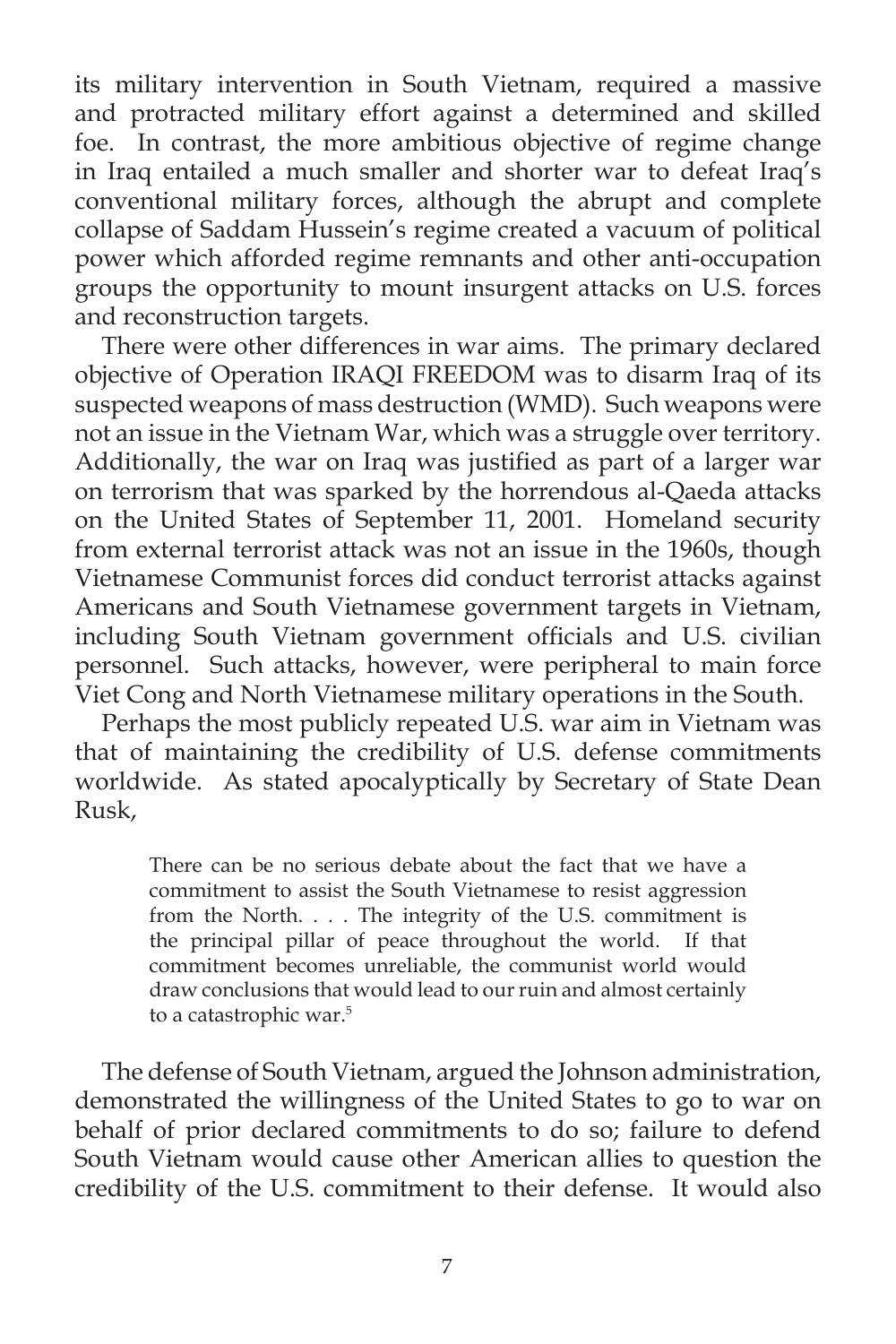encourage communist advances elsewhere in the Third World; indeed, abandoning South Vietnam would, it was argued, have a "domino" effect in the rest of Southeast Asia, with the Communists toppling one government after the other in the region.

The credibility of U.S. defense commitments worldwide was not an issue in 2003. The Communist threat that gave rise to U.S. Cold War alliance system had all but disappeared, and Operation IRAQI FREEDOM was not a response to Iraqi aggression. On the contrary, it was a preventive war designed to forestall what was believed to be Iraq's eventual acquisition of nuclear weapons and the expansion of a perceived Iraqi biological weapons capability. That said, the war did serve the purpose of demonstrating U.S. willingness to use force on behalf of a newly proclaimed security doctrine that embraced the principle of anticipatory military action against nuclear weaponsaspiring rogue states seeking a deterrent against future American military intervention against themselves.

### **Nature, Duration, and Scale of the War.**

The American phase of the Vietnam War $6$  began as a rural, peasant-based, materially self-sustaining Communist insurgency in the South waged by the National Liberation Front (NLF) against U.S.-supported South Vietnamese governmental infrastructure and security forces, and ended up primarily as a conventional military clash between U.S. and North Vietnamese regular forces (the People's Army of Vietnam, or PAVN). In contrast, Operation IRAQI FREEDOM began as an overwhelming U.S. conventional military operation that quickly crushed Iraq's regular forces and ended up as counterinsurgent campaign against Ba'athist regime remnants and their terrorist allies.

In Vietnam, the Communists waged a classic, centrally-directed, three-stage Maoist-model revolutionary war complete with territorial sanctuaries and a detailed political and economic program designed to mobilize peasant support. The Communists had a perfected strategy of revolutionary war, well-indoctrinated and –trained troops and political cadre, and a wealth of revolutionary war experience in the French-Indochinese War (1946-54). The Communist war in Vietnam also enjoyed critical external assistance.

The insurgency in Iraq bears little resemblance to this model.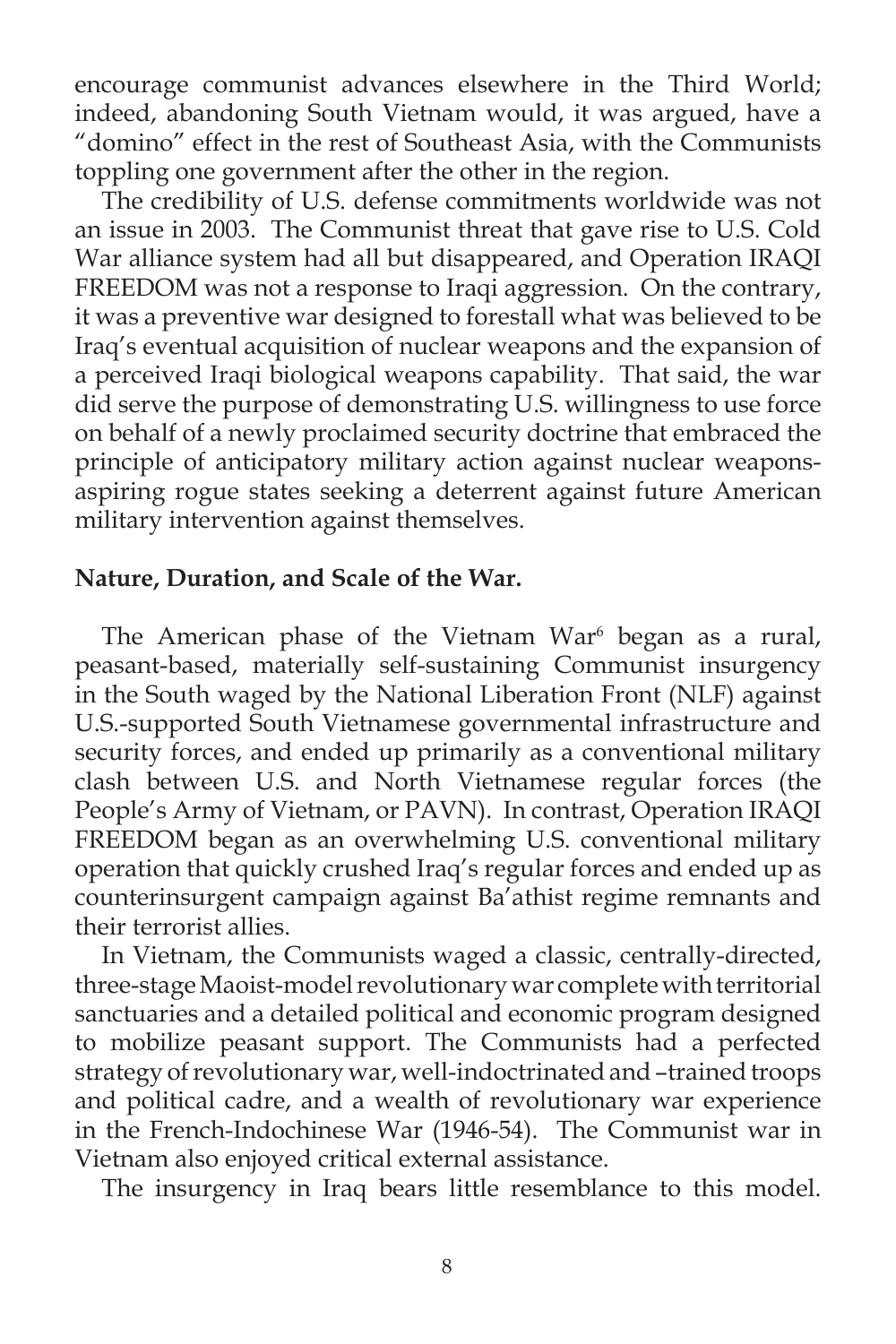Largely urban-based and relatively small in number, the Iraqi insurgents appear to be a mélange of former Ba'athist regime operatives, sympathetic Sunni Arabs (including disbanded Iraqi military officers and soldiers), al-Qaeda and other Islamist suicide bombers, hired gunmen and more recently militant anti-American Shi'ites. As such, the insurgency does not seem to be centrally directed the way the Vietnamese Communists were. The insurgency also has no declared agenda--a function probably of its disparate composition, though implicit in the targets of insurgent attacks is the aim of driving the United States out of Iraq and destabilizing the country, perhaps on behalf of a restoration of Sunni Arab rule. Indeed, until very recently, the Iraqi insurgency rested mainly on the minority Sunni Arab community, whose members account for only 20-25 percent of the population (the remainder being Kurds and Shi'ite Arabs). Now the insurgency has expanded (at least temporarily) to include militant Shi'ites, but the Iraq situation still stands in stark contrast to Vietnam where a class--the peasantry, comprising 80 percent of the total population in 1965--formed the indigenous manpower pool from which the Communist insurgency recruited its forces.

In terms of duration of conflict, there is also--so far--no similarity between the Iraq and Vietnam wars. Operation IRAQI FREEDOM was initiated in March 2003, and U.S. counterinsurgency operations continue as of this writing (mid-April 2004). In Indochina, U.S. supported and -advised South Vietnamese counterinsurgency operations began in the early 1960s and steadily expanded throughout the decade. In 1965 the United States initiated a sustained air war against North Vietnam and began introducing major ground combat units into South Vietnam. The United States continued to conduct military operations in Indochina until January 1973, when it signed the Paris Peace Accord formally terminating further U.S. combat participation. Thus, for the United States the major combat phase of the Vietnam War lasted eight years (1965 through 1972).

The disparity between the two wars is even greater when it comes to scale. There is simply no comparison in forces committed and losses sustained. In terms of the former, U.S. military personnel deployed in South Vietnam peaked at 543,000 in April 1969; this force included nine U.S. Army and Marine Corps divisions plus selected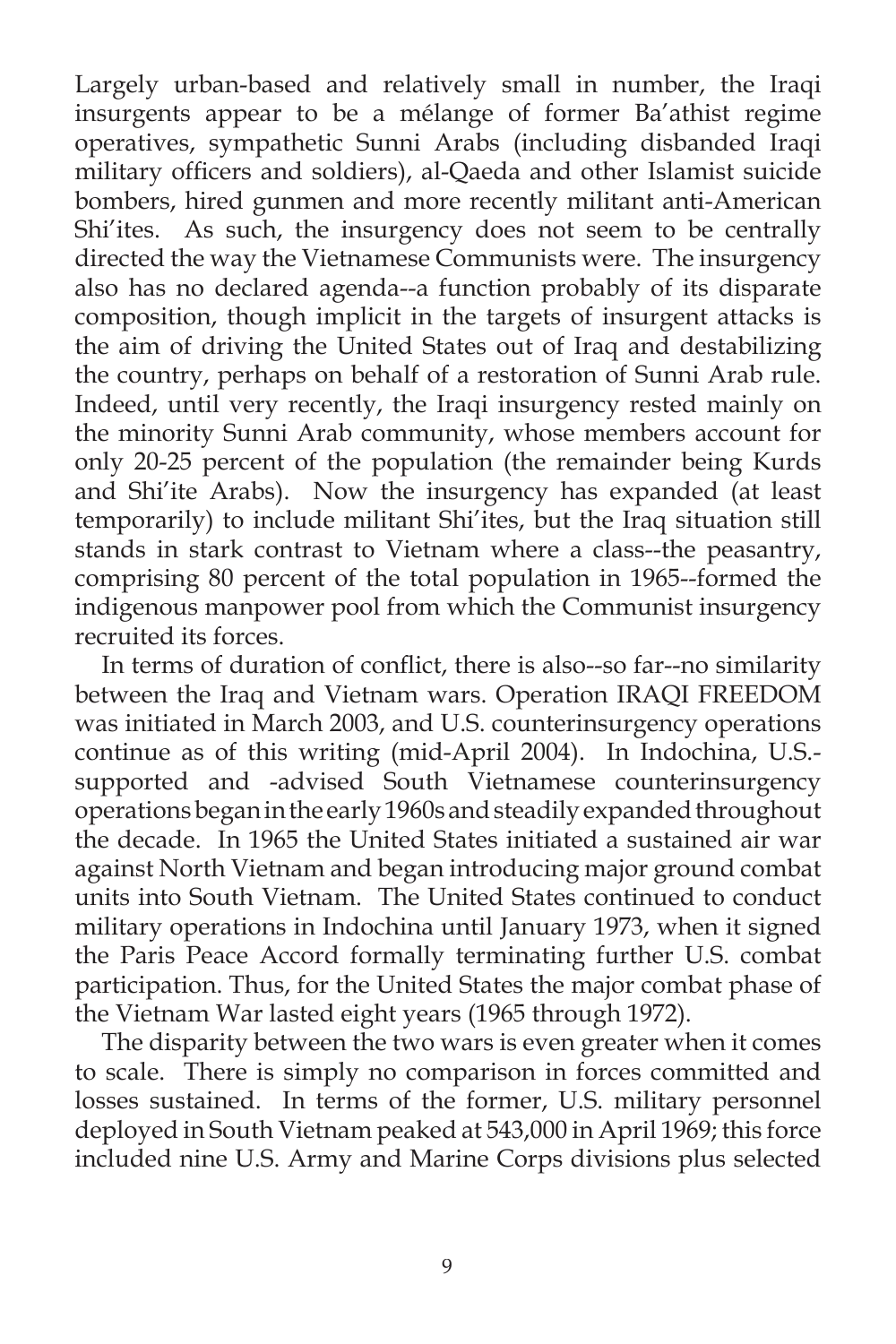subdivisional combat units. An additional 87,000 U.S. military personnel in Southeast Asia outside Vietnam supported in-country forces. Third country allied forces (supplied by Australia, South Korea, New Zealand, the Philippines, and Thailand), including two South Korean divisions, deployed in South Vietnam peaked in late 1968 at 65,000 troops. In that same year, the South Vietnamese armed forces fielded 820,000 troops (a number that grew to over one million by  $1972$ ).<sup>7</sup>

Communist troops in the Vietnam War, including regular PAVN personnel in the North and South and NLF (also known as Viet Cong, or VC) personnel in the South, numbered 300,000 in 1963, 700,000 in 1966, and almost one million in 1973. $\delta$  On the eve of the strategically decisive Tet Offensive of 1968, Communist troops in South Vietnam alone, excluding self-defense militia, other part-time paramilitary, and political cadre, numbered between 250,000 and 300,000, of which 84-85,000 conducted the offensive (losing in the process 45-54,000 dead).9 By comparison, the enemy in Iraq is numerically small, with insurgent Sunni Arab fighters estimated at no more than 5,000, not counting individuals performing noncombat tasks and passive and active political sympathizers. $10$  Militant Shi'ites, both formally and loosely associated with the Muqtada al-Sadr movement and his Mahdi Army, may on the other hand number up to at least a few thousand fighters. It is unclear if this force will be able to exploit its conflict with coalition forces to increase its numbers or instead will be wiped out as a result of its challenge to the coaltion.

The Vietnam War, unlike the Iraq War, also had a huge and protracted aerial bombing component. Indeed, air operations in Indochina consumed about one-half of all U.S. war expenditure and consisted of sustained land- and sea-based bombing operations in South Vietnam, over Laos, and against North Vietnam. From 1962 to 1973, the U.S. Air Force tactical aircraft flew a total of almost 550,000 combat sorties in South Vietnam alone.<sup>11</sup> In terms of bomb tonnage dropped, it was the largest air war in history. During the 1962-73 period, tonnage dropped throughout Indochina totaled almost 8,000,000 tons, compared to the 1,235,000 tons dropped by Anglo-American bomber forces in the European theater during World War II.12 (Additionally, U.S. ground forces in South Vietnam expended almost 7,000,000 tons of munitions compared to 3,600,000 in World War II. $13$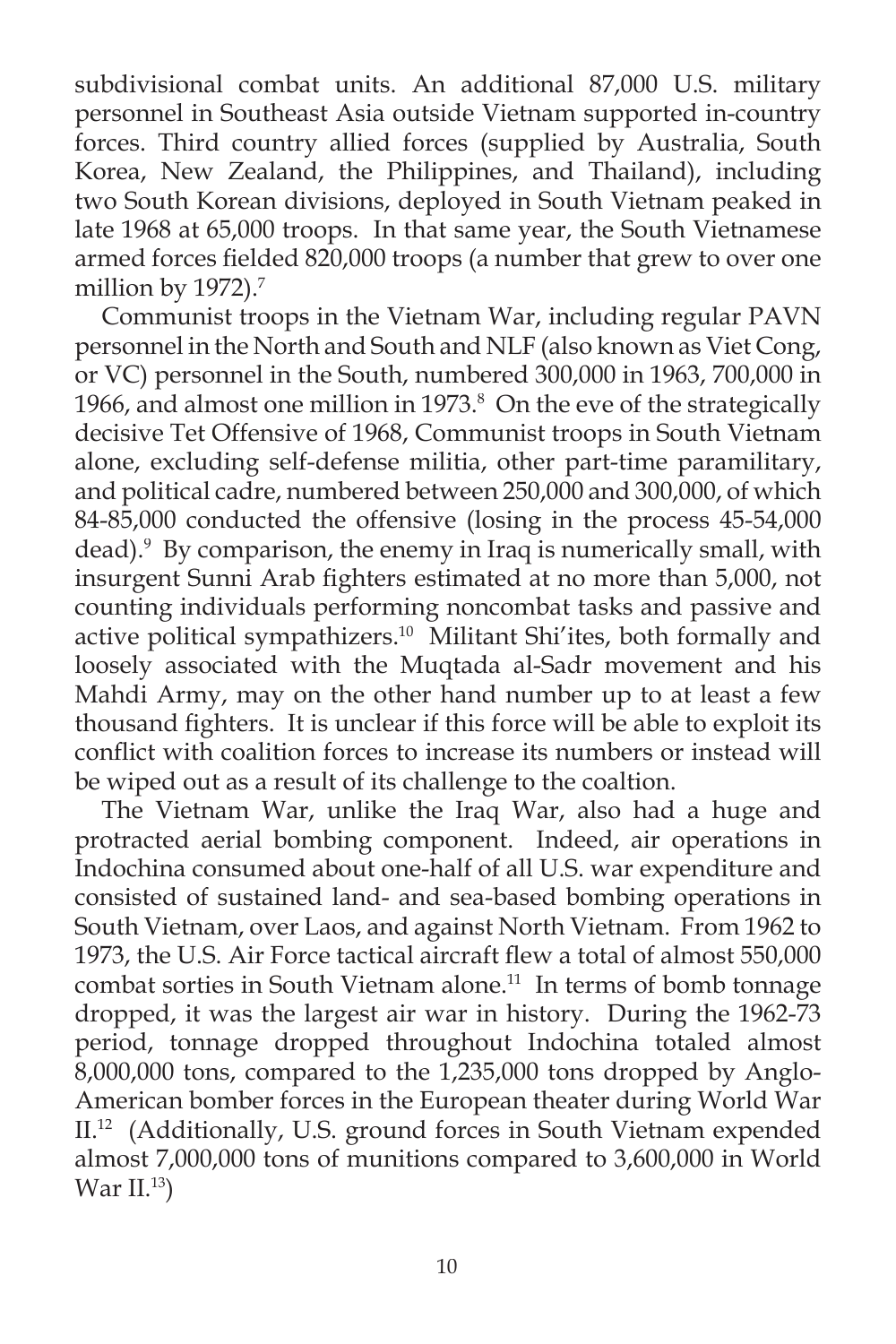U.S. aircraft and air crew losses due to hostile action and accidents, though not in the same league as World War II, were also staggering, in large part because of North Vietnam's robust and technologically sophisticated Soviet-supplied air defenses and the unusual vulnerability of helicopters in South Vietnam's tactical settings. From 1962 to 1973, theater-wide U.S. aircraft losses, including helicopters, totaled 8,588, including 2,251 fixed-wing planes, and 2,700 airmen killed in action, not including helicopter crews; another 1,800 airmen were captured and became prisoners-of-war in North Vietnam.14

In Iraq, U.S. air power comprised a large component of the initial phase of major combat operations and enjoyed two great advantages over U.S. air operations against Vietnam: an enemy that lacked a functioning air force and effective air defenses, and the availability of plentiful quantities of precision strike munitions that maximized air-to-ground effectiveness at minimal human and political cost in collateral damage. As in Vietnam, however, helicopters proved vulnerable to small arms, machine guns, and hand-held missile and grenade launchers. During the major combat phase of the war (March 20-May 1), Iraqi gunfire downed one Apache helicopter (its two-man crew was captured) and struck another 30 helicopters. In a March 24 encounter near Karbala, Iraqi fire prompted the ordered withdrawal of elements of the 11th Aviation Regiment.<sup>15</sup>

So far, during the insurgent phase of the war, enemy fire and accidents have claimed a total of eight U.S. helicopters, and shoulderfired surface-to-air missiles (SAMs) have damaged three fixed-wing transport aircraft.16 Helicopter losses are likely to continue and could increase because Iraqi reliance on roadside bomb attacks encourages greater U.S. reliance on helicopters; rocket-propelled grenades are ubiquitous in Iraq; and it is believed that insurgent forces are acquiring advanced SA-16 and even SA-18 missile systems.<sup>17</sup>

### **U.S. Manpower Loss Rates.**

During the 8 years of major U.S. combat operations in the Vietnam War--1965 through 1972, the United States suffered a total of 55,750 dead and 292,000 wounded, which translate into loss rates of 6,968 dead/36,600 wounded *per year*, 134/703 *per week*, and 19/100 *per*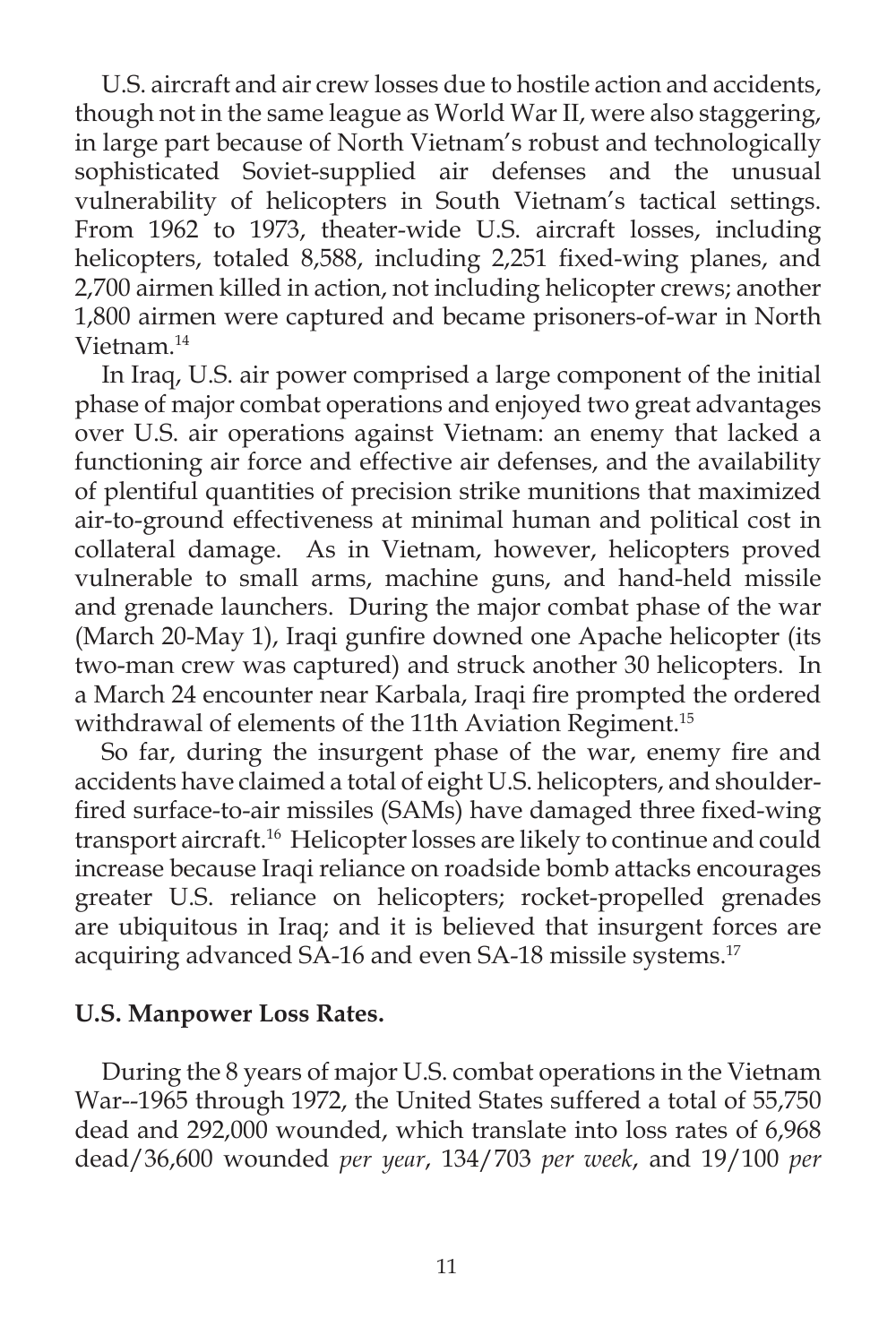*day*. 18 These loss rates are well below those sustained in World War I (108 dead per day), World War II (305 per day), and the Korean War (48 dead per day), but considerably above those of the 1991 Gulf War (7 dead per day) and--so far--Operation IRAQI FREEDOM and its aftermath (in flux at about  $1.5 - 2.0$  per day at the time of this writing).<sup>19</sup>

On May 1, when President George W. Bush declared the termination of major U.S. combat operations, U.S. military forces had suffered a total of 138 battle and nonbattle deaths in Iraq.<sup>20</sup> These losses were later eclipsed by post-May 1, 2003, casualties. By mid-April 2004, U.S. casualties had reached 685 dead and over 3,000 wounded.<sup>21</sup>

The issue is whether these losses in Iraq are politically sustainable over time, a subject discussed below. In the Vietnam War, the Tet Offensive, although a major military setback for the Communists, undermined confidence within the Johnson administration that the enemy could be defeated soon and at an acceptable cost in American blood. Accordingly, the administration and its Nixon administration successor halted additional force deployments to Vietnam, entered into negotiations with the Communists, dropped insistence on withdrawal of North Vietnamese from South Vietnam as a component of a peace settlement, and began a series of unilateral U.S. troop withdrawals to reduce American casualties in Vietnam, which dropped dramatically from 1969 on.

## **The Enemy.**

The enemy in the Vietnam War was numerically impressive, but then so too were peak-strength U.S. and South Vietnamese forces. Indeed, taken together, U.S., South Vietnamese, and third-country allied forces considerably outnumbered Communist forces. U.S. forces also enjoyed, as they did in 2003 in Iraq, an immense firepower advantage over the enemy. In the end, however, the United States abandoned South Vietnam to the Communists. Why?

The conventional explanation for U.S. defeat is that it was selfinflicted by some combination of civilian intrusion on U.S. military operations, a hostile media, and a large domestic anti-war movement. This judgment is not necessarily wrong as it is incomplete. For one thing, it ignores shortcomings in the U.S. military's performance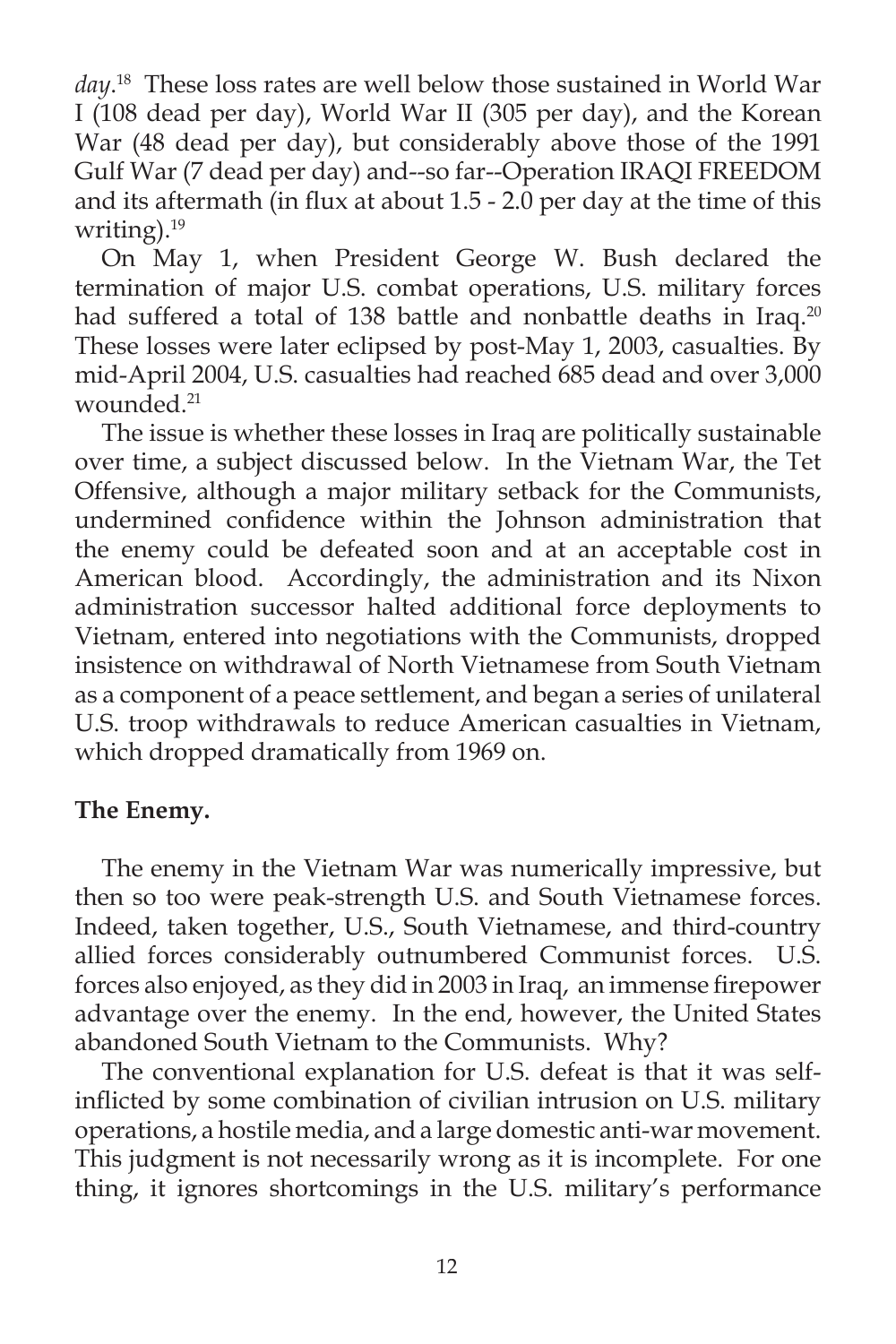within the political limitations imposed on the employment of force. More importantly, it ignores the enemy's performance; after all, the Sioux had something to do with General George Armstrong Custer's destruction along the Little Big Horn.<sup>22</sup>

A key to understanding the outcome of the Vietnam War as well as the outcome of many other conflicts in which the objectively weaker side prevails over the stronger (e.g., the American War of Independence, the Spanish *guerrilla* against Napoleon, the French-Indochinese War, the Soviet war in Afghanistan) is asymmetry of stakes.<sup>23</sup> If the Vietnamese conflict was a limited war for the United States, it was a total war for the Vietnamese Communists; and if the United States curbed the employment of its military power in Indochina, it grossly underestimated the "fighting power" (as Israeli military historian Martin van Creveld has used the term<sup>24</sup>) of the Communists, especially their willingness to die. Because the war was about national reunification, independence, and who would govern Vietnam, it could never have been remotely as important to the United States as it was to those Vietnamese who had been fighting since 1946 to rid Vietnam of foreign rule and influence. And nowhere was the Communists' superior will to prevail more evident than in the astounding casualties they were prepared to--and did- incur.

In April 1995 the government in Hanoi announced that Communist forces during the "American period" of the Vietnam War had sustained a loss of 1,100,000 dead, a figure that presumably included the Communists' 300,000 missing in action. (Hanoi also estimated 2,000,000 civilian dead.)<sup>25</sup> The military dead represented 5 percent of the Communist population base during the Vietnam War of 20,000,000 (16,000,000 in North Vietnam and 4,000,000 in those areas of South Vietnam effectively controlled by the Communists). No other major belligerent in a 20th century war sustained such a high military death toll proportional to its population.<sup>26</sup> Another way of putting the 5 percent loss in perspective: it would equal about 15 million dead from the current U.S. population of almost 300,000,000. (The 600,000 total military dead in the American Civil War, by far the deadliest of all of America's wars, represented but 1.9 percent of the nation's 1860 population of 31,000,000.)<sup>27</sup>

Richard K. Betts comments on the effects of the "fundamental asymmetry on national interests" at stake in Vietnam: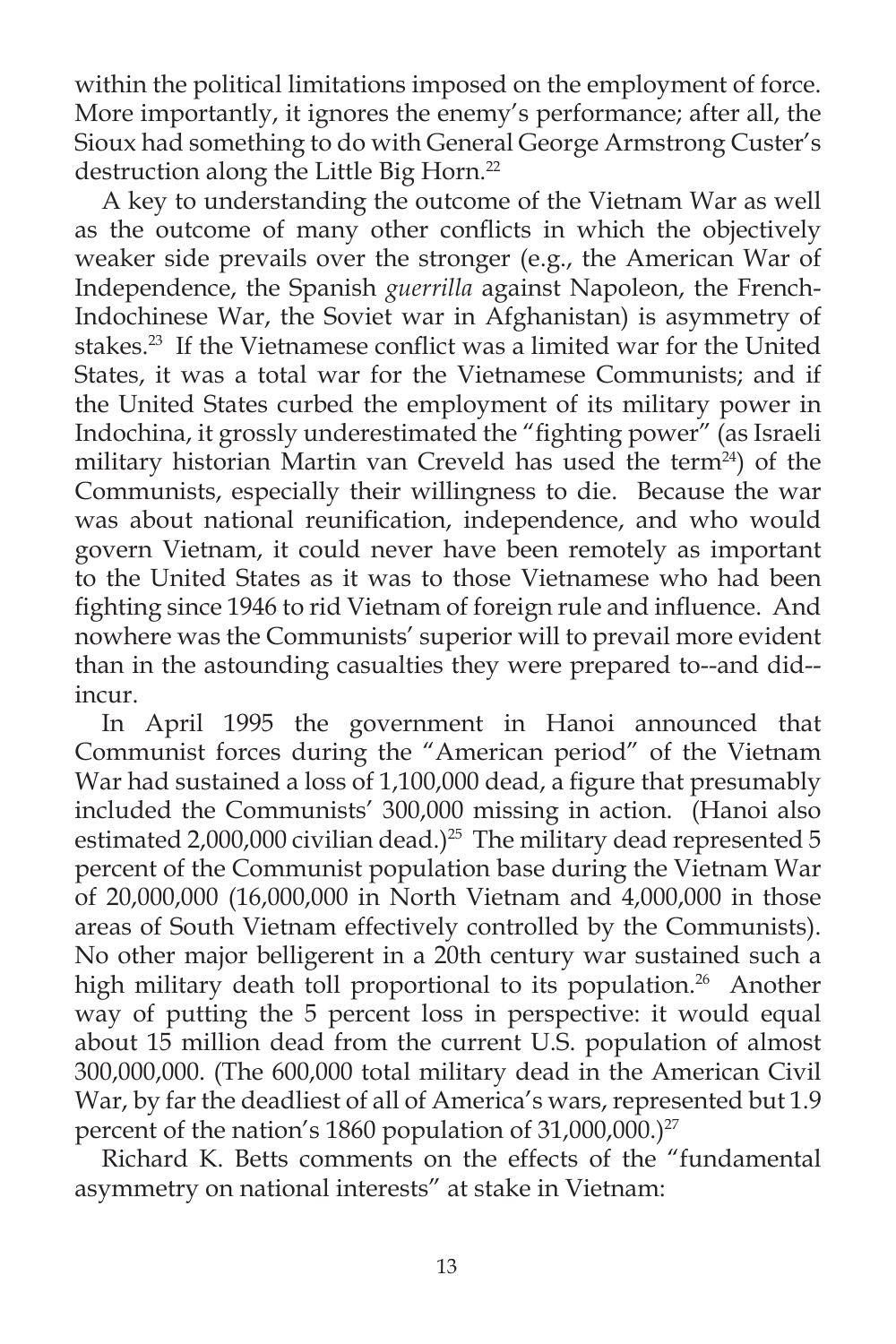The Vietnamese Communists were fighting for their country as well as their principles, while the Americans had only principles at stake--and as the antiwar case became steadily more persuasive, even those principles were discredited. The only possibility for decisive victory for the United States lay in the complete obliteration of North Vietnam, an alternative unthinkably barbaric, unimaginably dangerous, and pointless. Hanoi bent but never broke because it preferred endless war to defeat; Washington bent and finally did break because the public preferred defeat to endless war.28

The insurgent enemy in Iraq is smaller in number, less ideologically and organizationally cohesive, and has no counterpart to North Vietnam, China, and the Soviet Union. Indeed, the Sunni Arab-based portion of the insurgency appeared tough but militarily manageable by U.S. and growing Iraqi security forces prior to Shi'ite cleric Muqtada al-Sadr's uprising which, at the time of this writing, appears worrisome but has not actually proven its staying power. Most insurgencies fail, especially if denied external assistance. That said, the insurgency's manageability could dramatically change if significant segments of Iraq's majority Shi'ite population rally to radical elements within their community and take up arms against U.S. forces. The April 2004 uprising of politically radicalized Shi'ites in Baghad, Kufa, Najaf, and other cities in southern Iraq killed dozens of U.S. troops and now threatens to open a Shi'ite front in what until then had been a primarily Sunni-based insurgency.<sup>29</sup>

In the early stages of the Iraqi insurgency, the most important and dangerous enemy elements were clearly Ba'athist regime remnants apparently fighting to restore some semblance of the old Saddamist order. The enemy's identity has since seemed to be changing with the increasing appearance of anti-American Islamic militants in the struggle with coalition forces and their Iraqi collaborators. In January 2004 the Central Intelligence Agency's (CIA) Deputy Director claimed that over 90 percent of the insurgents were Ba'ath Party loyalists, with the remainder being jihadists.<sup>30</sup> This judgment was probably true at the time, though since then the jihadist component seems to have grown relative to the Ba'athist component. In a February 12 interview, Lieutenant General Ricardo Sanchez, commander of U.S. forces in Iraq, stated that religious extremists and foreign fighters were beginning to supplant Ba'athist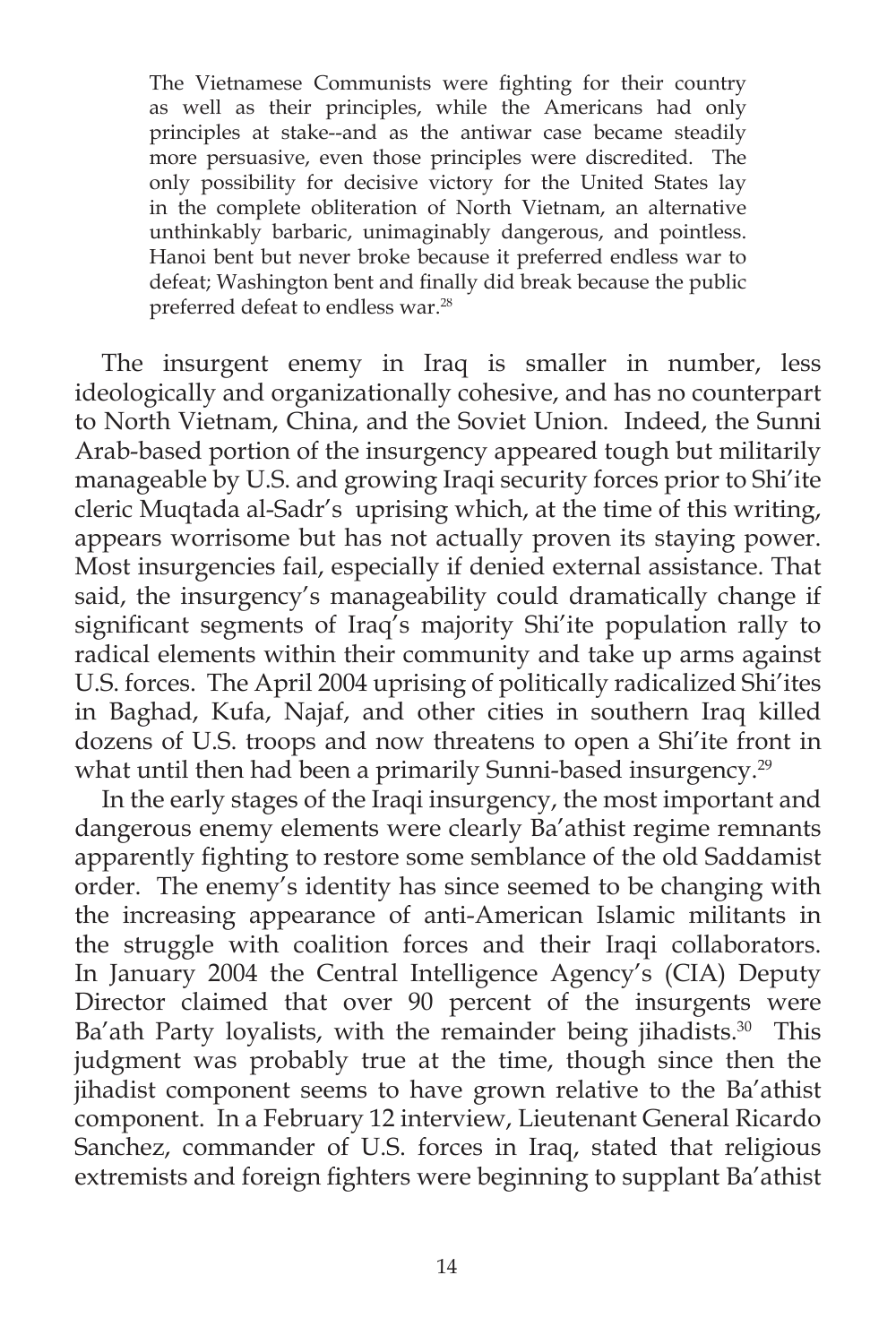remnants as the primary members of the insurgency, a judgment seemingly validated by growing insurgent use of suicide and other types of bombings.<sup>31</sup> The Ba'athists and the Islamists may also be working to establish a level of operational cooperation that would make both groups more effective in opposing the coalition and its Iraqi collaborators.

The leadership of Iraq's insurgency remains unclear. Certainly there is no Iraqi insurgent equivalent of the charismatic Ho Chi Minh or the military mastermind Vo Nguyen Giap. The insurgency's continuation after Saddam Hussein's capture on December 13, 2003, strongly suggests that he was not playing a major role in its direction before then, notwithstanding the periodic release of audiotapes of Saddam calling upon Iraqis to wage a holy war against coalition forces.

Insurgent groups associated with the Ba'athists include the Return Party and Mohammed's Army. The former is known for mounting attacks on U.S. forces and distributing leaflets warning Iraqis not to cooperate with U.S. authorities. Mohammed's Army is a group apparently composed of former Iraqi intelligence and security agents; it has also attacked U.S. forces and issued leaflets vowing to take over cities vacated by coalition forces.<sup>32</sup> Additionally, an unknown number of criminals and unemployed former soldiers have been hired by the Ba'athists to engage in attacks on coalition forces for pay.

The Ba'athist insurgents may also have a large number of sympathizers and potential recruits among the Sunni Arab community in Iraq. Despite Saddam Hussein's abysmal record on human rights, many Sunni Arabs regarded him as a strong protector of their community, and even those Sunni Arabs who disliked Saddam have the least to gain from a genuinely democratic Iraq in which the country's Shi'ite majority, long the victim of Sunni Arab persecution, would exercise political power commensurate with its numbers. Moreover, high unemployment in the Sunni Arab areas, resentment over U.S. raids, the nature and scope of de-Ba'athification, and a lack of non-Ba'athist Sunni Arab leadership (except tribal chieftains) all contribute to potential Sunni Arab sympathy with the insurgents.<sup>33</sup>

If the Ba'athists still account for most insurgent fighters, the Islamists and foreign fighters may be the most threatening for Iraq's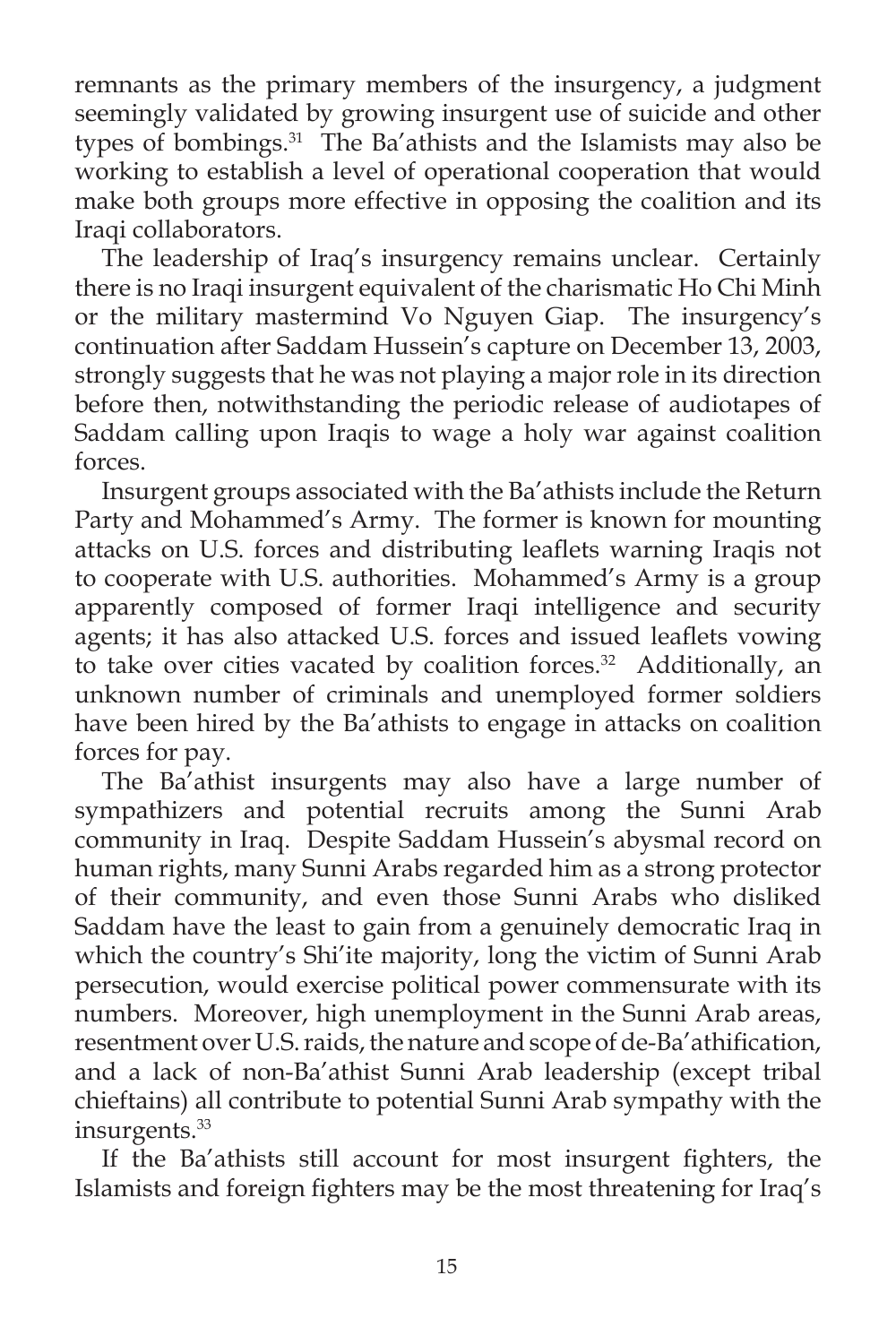future. Saddam Hussein's overthrow brought foreign terrorists into Iraq and gave them a freedom of movement that was previously unthinkable. Under Saddam's regime, a pervasive and effective internal security apparatus blocked any serious insurgent activity, and 8 years of war with the Islamic Republic of Iran eliminated any potential sympathy Saddam might have had for Islamic extremists no matter how anti-American they might be. Moreover, some of Saddam's most dedicated domestic enemies were Islamic radicals who engaged in anti-regime terrorism.

Foreign fighters are currently entering Iraq from Syria and Iran, countries that have been historic rivals. They are also believed to have infiltrated from Saudi Arabia, while some have traveled from Yemen. Their numbers are uncertain. Most estimates by U.S. officials suggest that in early 2004 there were fewer than 1,000, with less than 10 infiltrating per day, though some Iraqi officials reportedly believe the total inside Iraq could be as high as several thousand.<sup>34</sup> The quality of foreign fighters appears to vary substantially from skilled hard-core jihadists to restless and untrained youths.

The best known Islamist terrorist group in the country is Ansar al Islam (Partisans of Islam), which is predominately a Kurdish organization of limited appeal to Arab Iraqis, including Islamists. Ansar developed and flourished during the last years of Saddam Hussein's rule in the areas of Iraqi Kurdistan along the Iranian border that were beyond the regime's control. Before the Iraq War, Ansar was widely believed to have links to al Qaeda and to Iranian intelligence services. Saddam Hussein's intelligence agents were sometimes also linked to Ansar as part of Saddam's periodic efforts to play off Kurdish groups against one another.<sup>35</sup>

Ansar al Islam has grown stronger since Saddam's fall. According to Coalition Authority Administrator Paul Bremer, hundreds of Ansar fighters returned from exile in Iran, and Ansar may be willing to put aside its conflict with the Ba'ath in order to strike U.S. forces.<sup>36</sup> It is also a natural ally for any al Qaeda operatives in Iraq.

In addition to Ansar, al Qaeda is sometimes described as having a significant presence in Iraq, taking advantage of the political and security vacuum created by the abrupt and utter disintegration of Saddam Hussein's regime. Evidence of this presence is scattered but highly plausible. Abu Musab al Zarqawi, a Jordanian-born terrorist leader with suspected strong ties to al Qaeda operatives,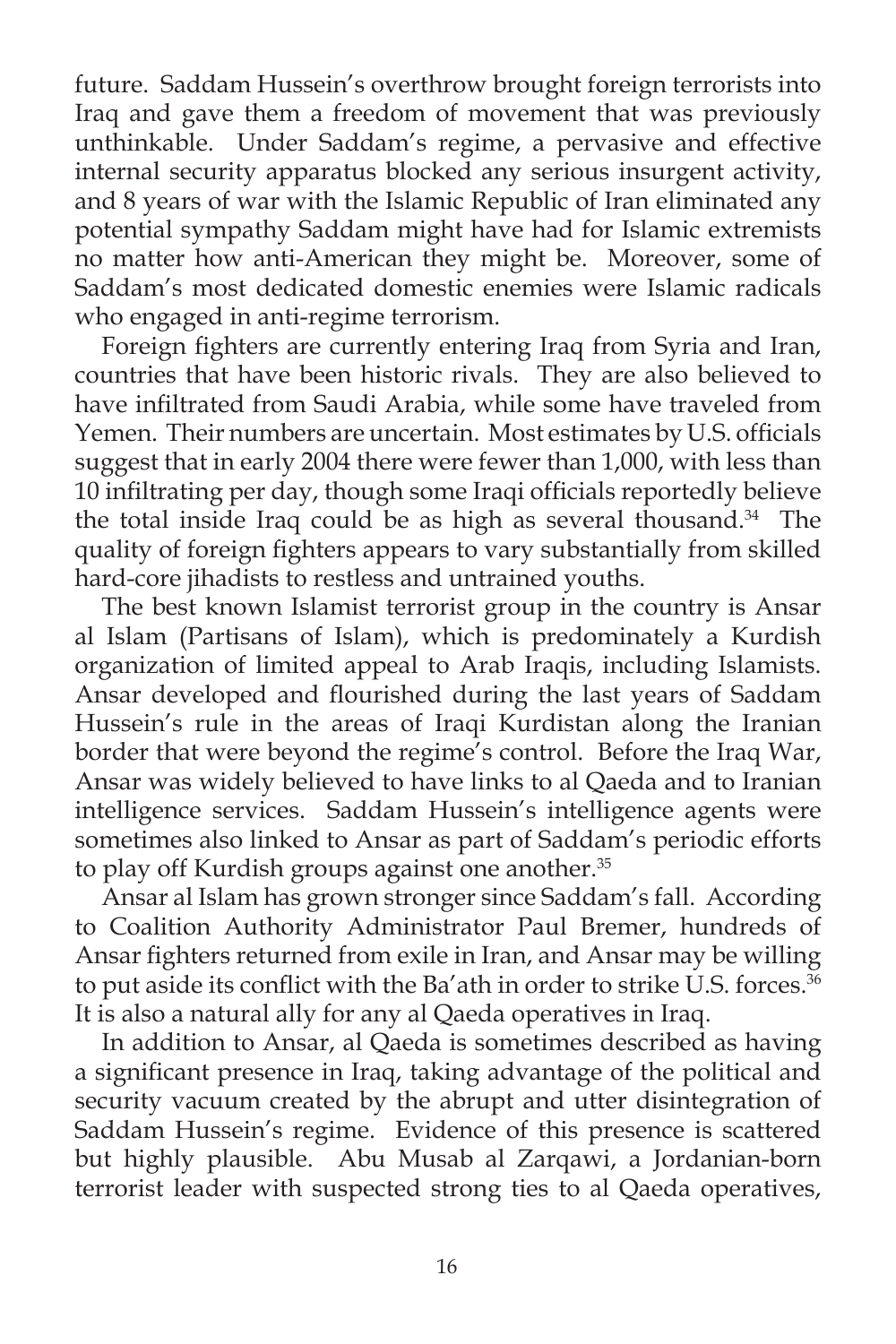is believed to be in Iraq and is the leading suspect in all of the major suicide bombings that have been conducted in that country.<sup>37</sup> Indeed, the ongoing effectiveness of suicide and other large-scale bombings is often viewed as strong evidence of al Qaeda or its affiliates conducting operations in Iraq. These attacks have targeted the Jordanian embassy, UN headquarters, Kurdish political parties, and recruiting centers for new Iraqi army and police recruits. None of these targets, however, are exclusively enemies of al Qaeda, and in some cases there are more likely enemies for such attacks. Nevertheless, the techniques of attack suggest Islamic extremists or those inspired by them.

An often overlooked insurgent component consists of individuals who seek personal revenge against occupation forces for previous actions against themselves or their families; anecdotal information from Iraq suggests that a number of insurgents fall into this category. $38$  They may be individuals who lost family, including soldiers in the war itself, or individuals offended by U.S. troops during the occupation. The blood vendettas of the Arabs often are completely unforgiving in these circumstances.

Whatever their origins or motivations, it is also clear that Iraqi insurgent forces are nowhere nearly as capable as the Vietnamese Communists of the 1960s and early 1970s. Iraqi fighters often seem to favor soft targets, whereas the Vietnamese Communists were willing to take on large U.S. Army and Marine Corps combat units. The Communists were also organized into regimental- and divisional-size units, whereas Iraqi fighters seem to operate in groups no larger than squads. The Communists in South Vietnam also had large-scale external access to increasing quantities of ever more sophisticated weaponry that the Iraqi insurgents can only dream of. That said, the Iraqi insurgents are better armed today than were Communist insurgents in South Vietnam in the early 1960s, who at that time were compelled to rely largely on stolen, captured, and home-made weapons. As under Saddam Hussein, Iraq remains a heavily-armed society with weapons and ammunition available in abundance throughout the country.

Finally, unlike the Vietnamese Communists, the Iraqi insurgents have no apparent unifying ideology, strategy, or vision of a future Iraq. Their operations often appear decentralized and uncoordinated, and if they share the objective of forcing the Americans out of Iraq,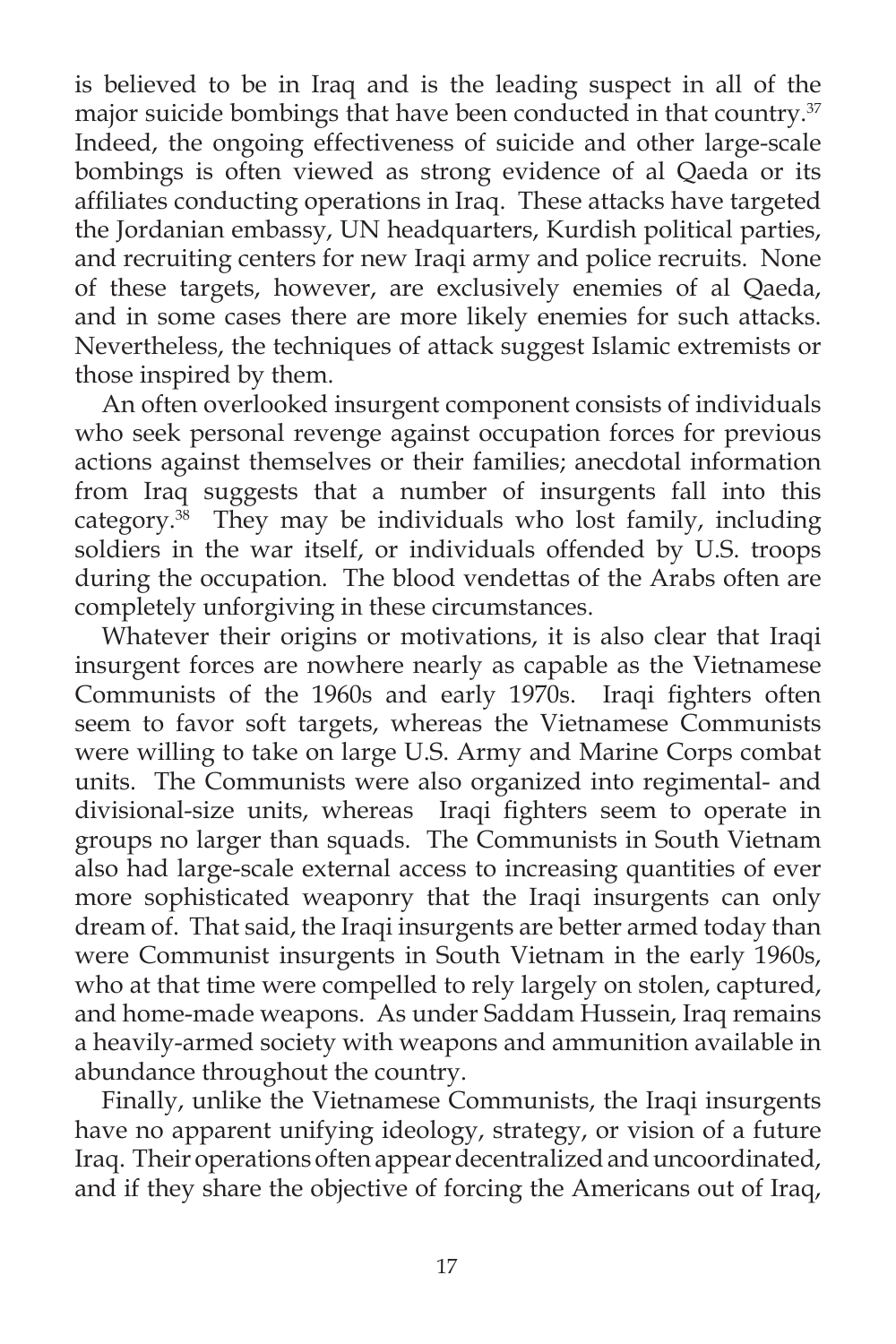it remains unclear that they have an agreed-upon strategy for doing so. Simply kill enough U.S. troops to undercut domestic American political support for a continued military presence in Iraq? Terrorize Iraqis away from cooperating in Iraq's political reconstruction? Foment a chaotic civil war in Iraq (complete with Iranian and perhaps Turkish intervention) beyond U.S. ability to control?

## **Military Operations.**

In Vietnam, the United States waged two parallel albeit overlapping wars: an attritional ground war in the South and a coercive air war against the North. Both ultimately failed.

In the South, the U.S. Military Command, Vietnam (MACV), concluded that prohibition of ground force operations in Laos and across the Vietnamese Demilitarized Zone left it no alternative to waging a war of attrition against Communist forces inside South Vietnam itself. The MACV believed that American firepower could inflict intolerable casualties on the Communists, that it could force the enemy beyond a "cross-over point" or "breaking point" at which he could no longer replace his losses. The strategy, however, ignored the Communists' demonstrated tenacity and capacity for sacrifice as well as their substantial manpower pool. More importantly, the strategy mistakenly assumed that U.S. forces would have the initiative, more often than not forcing the enemy to fight on U.S. terms. In fact, it was the Communists, not the Americans, who initiated 70-80 percent of all firefights, which meant that they could control their losses by, among other things, refusing combat altogether when it suited them to do so.39 Observed Douglas Blaufarb:

By and large, then--and this is the essence of the [VC/PAVN's] ability to survive in the teeth of American superiority--the enemy was able to control the pace and scope of combat and thus the level of combat losses by evading contact when it did not suit his purpose. By this means, he managed to keep losses within his capacity to replace them, even despite the length of his supply and replacement lines and his lack of mobility and heavy firepower. Generally alerted in advance to American intentions, he avoided battle until he was ready. To him, losses--at least up to a high level never actually reached--did not matter, terrain did not matter. What mattered was to keep the force in being, its morale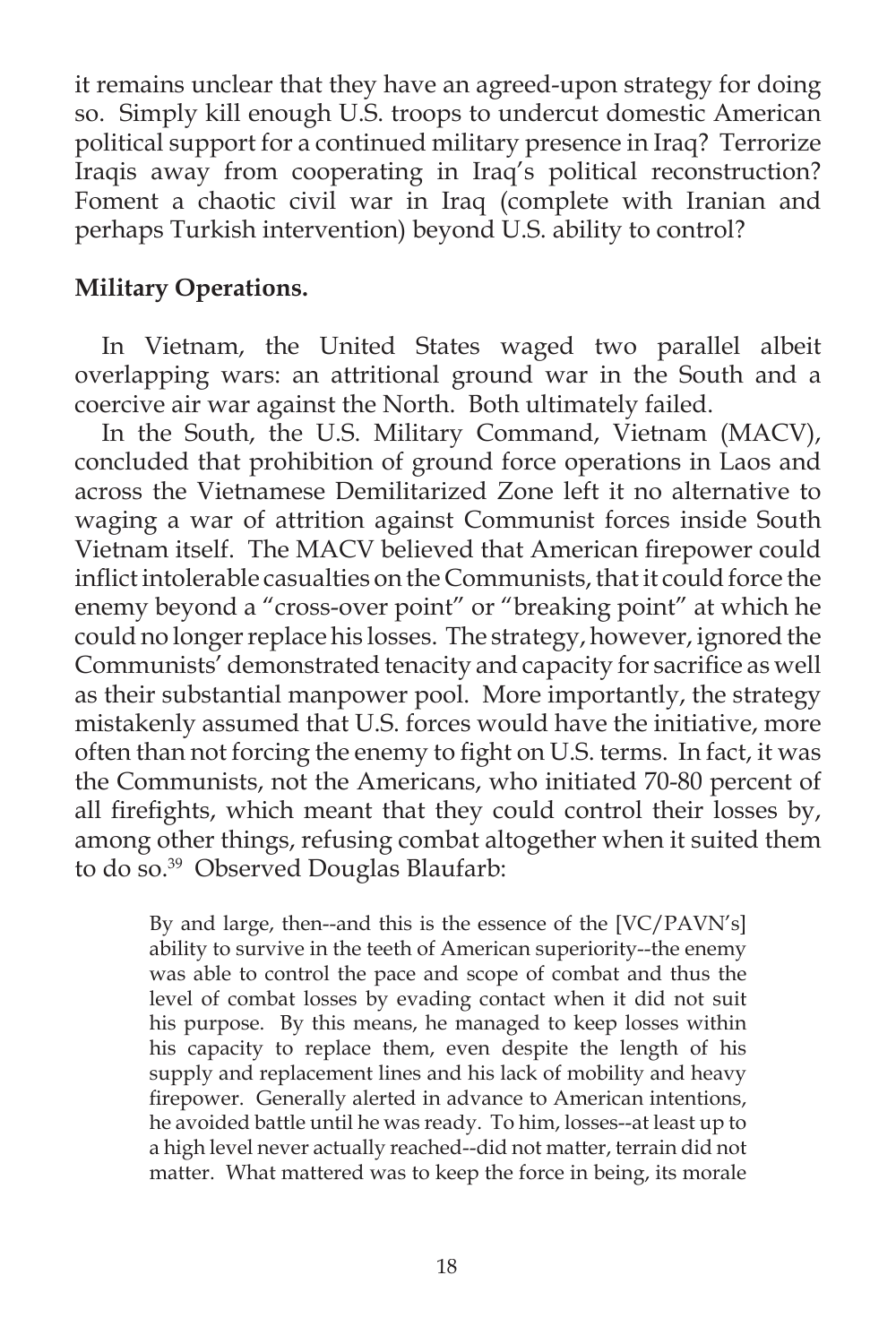high, and its minimum supply requirements assured—and to exact a price from the Americans which in the long run would be felt painfully.40

Counting enemy bodies on the battlefield (even had the process not been corrupted) thus counted for nothing as a measure of strategic success as long as those bodies were replaceable.

To be sure, the Communists incurred terrible losses when, as in their Tet Offensive of 1968 and Easter Offensive of 1972, they tried to take and hold fixed positions against U.S. firepower. But this behavior was exceptional. At no time did the MACV come close to pushing the Communists to their manpower breaking point. On the contrary, it was the Communists who forced to Americans to their manpower breaking point; by 1968, additional U.S. force deployments would have necessitated a massive Reserve call-up, which President Johnson refused to contemplate.

The attrition strategy and its attendant search for high body counts also encouraged a less than discriminating employment of firepower in Vietnam's rural areas that produced substantial levels of collateral damage that hardly endeared the peasantry to the South Vietnamese government. Much of the countryside was destroyed or otherwise rendered untenable, creating a burgeoning flow of refugees to urban areas where they found little in the way of housing or gainful employment. Precision-guided weapons were then in their infancy, to be sure; that said, however, the elevation of the body-count as the sole measure of battlefield success offered no incentive to be discriminating.

The air war against North Vietnam also rested on an underestimation of Hanoi's will to win and capacity to absorb punishment. As a pre-industrial totalitarian state, North Vietnam was a poor candidate for defeat through air power. It was also, thanks largely to Soviet advice and generous military assistance, capable of imposing significant costs on attacking American aircraft. Unlike Iraq in 2003, North Vietnam had a small but effective fighter interceptor force, a powerful and integrated air defense system, and a significant capacity for rapid bomb damage repair--especially of its critical railroad network. Hanoi also profited from repeated U.S. bombing pauses undertaken for diplomatic reasons and, with respect to Operation ROLLING THUNDER (1965-68), a gradualist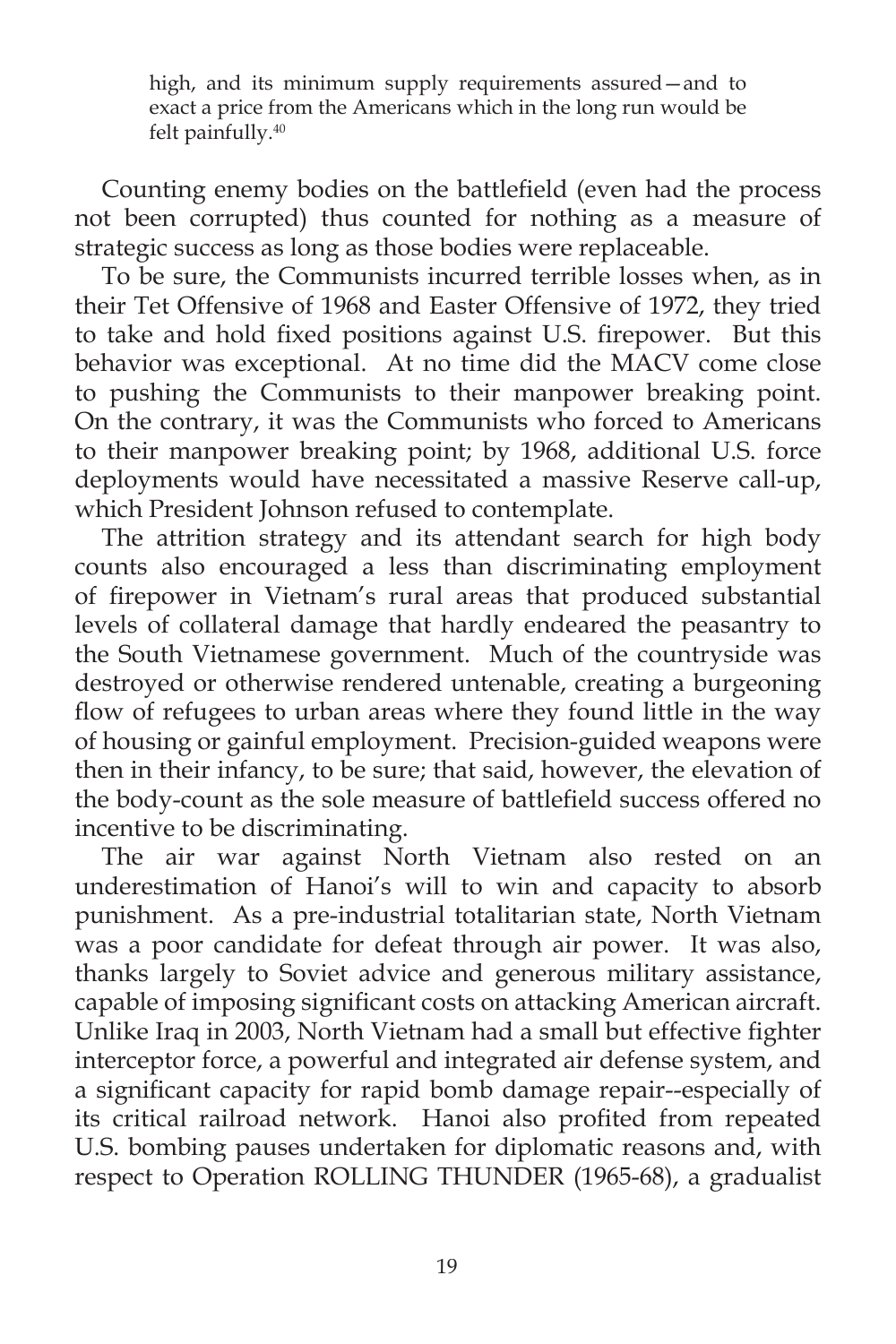application of U.S. air power that permitted North Vietnam to adapt its defenses and tactics. U.S. air losses in North Vietnam totaled 925 fixed-wing aircraft from 1966 through early 1973.<sup>41</sup>

Factors other than the enemy and political constraints on the use of force adversely affected U.S. military performance. Aside from the inherent limitations of American conventional military power in the revolutionary war setting of Indochina, there was no unified command of the war. Goldwater-Nichols was 20 years in the future. There was no joint warfare in Vietnam; on the contrary, inter-service rivalry dominated, producing disunity of command and precluding the provision of timely and useful military advice to civilian authority. The Joint Chiefs of Staff were joint in name only; they served up conflicting advice, lowest-common-denominator advice, or no advice at all. H. R. McMaster comments on the crucial decisionmaking period of mid-1964 to mid-1965:

[E]ach of the services, rather than attempt to determine the true nature of the war and the source of the insurgency in South Vietnam, assumed that it alone had the capacity to win the war. The Air Force believed that bombing North Vietnam and interdicting infiltration routes could solve the problem of insurgency in the South. . . . The Army viewed increased American involvement in Vietnam in the context of a protracted commitment of ground forces and believed that bombing the North might intensify the war in the South. . . . [The Marines] advocate[d] bombing as only the first step in a larger program that included the introduction of large numbers of Marines into South Vietnam to establish secure "enclaves" along the coast.<sup>42</sup>

Service parochialism was especially pronounced in the organization and conduct of air operations. Air operations in Indochina were fragmented across four commands: the Strategic Air Command (Omaha, Nebraska), 7th Air Force (Saigon), the Pacific Command (Honolulu), and 13th Air Force (Philippines). Additionally, the U.S. ambassador in Laos exercised a veto over any proposed air operations in that country. Air operations against North Vietnam were divvied up into seven "route packages," three farmed out to the Air Force and four to the Navy. $43$  After the war, former 7th Air Force Commander William Momyer conceded that the route package system "compartmentalized our air power and reduced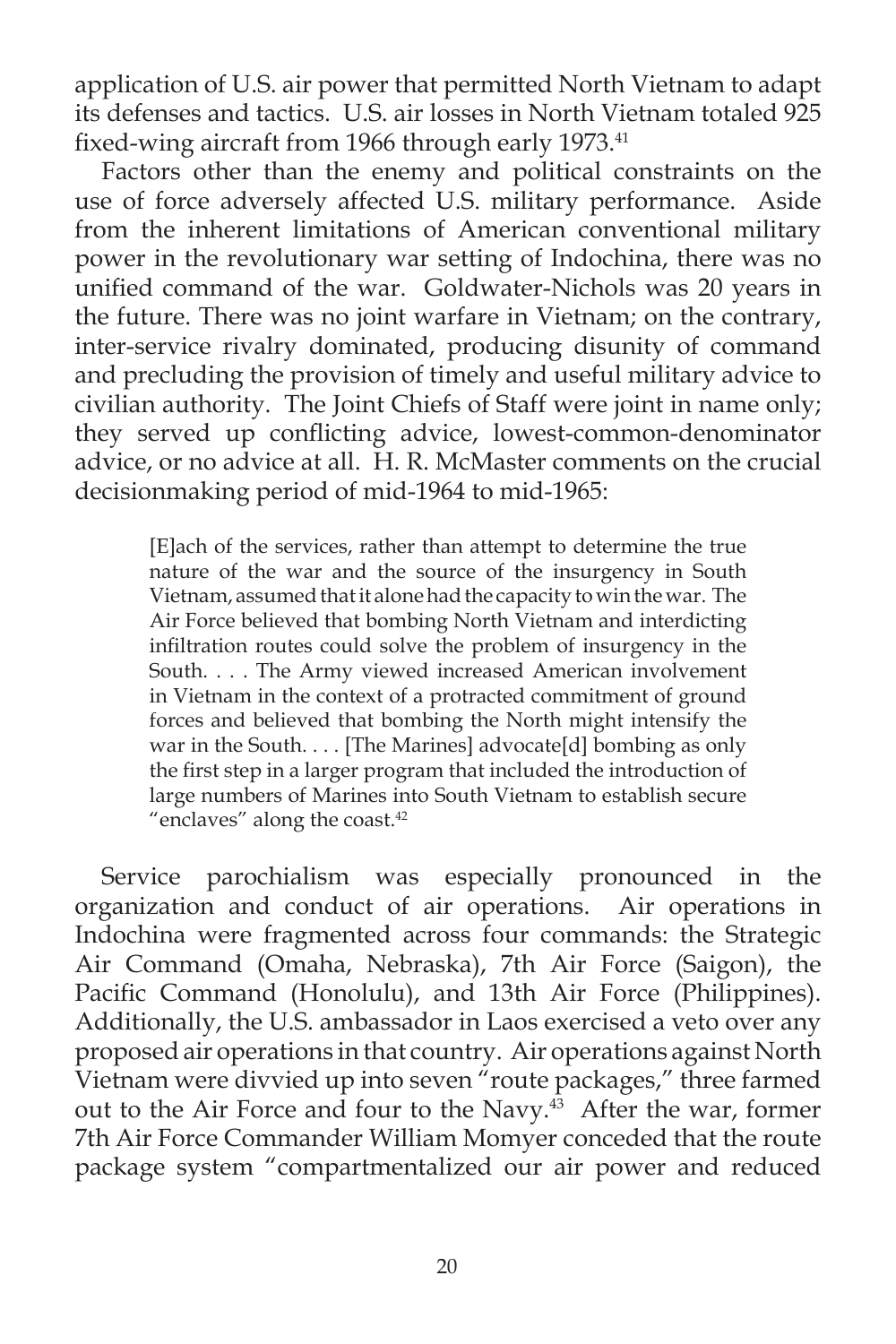its capabilities and inevitably prevented a unified concentrated air effort."44 Henry Kissinger concluded that the "bizarre way the air campaign was organized throughout the war told more about the Pentagon's bureaucracy than about military realities; indeed, it showed that Washington's organizational requirements overrode strategy."45

The MACV's manpower policies were no less debilitating to military effectiveness on the ground. Rotational tours of duty of 1 year for enlisted personnel and 3-6 months for officers, though important to morale (especially to conscripted and draftinduced "volunteers"), sapped small unit cohesion under fire and compromised the ability of officers and men alike to accumulate and sustain knowledge of and skill in fighting the strange war in which Americans found themselves in Vietnam. "In and out like clockwork ... just long enough to figure out what they didn't know," observed combat veteran David Hackworth.<sup>46</sup> Westmoreland's concern for troop morale and his reliance on massive firepower to "attrit" the enemy also fostered very high ratios of support to combat troops, which undermined the potential military productivity of the halfmillion troops he was granted to fight the war. For considerations of morale, huge base camp facilities were constructed, complete with movie theaters, swimming pools, snack shops, ice cream factories, slot machines, steam baths, baseball diamonds, post offices, and lawns. To maximize firepower and supporting logistics, the MACV authorized construction in South Vietnam of seven jet-capable and 75 smaller airfields, six deep water ports, and dozens of huge warehouse complexes.<sup>47</sup>

The result was that, by 1968, no more than 80,000--or 15 percent- -of the 536,000 U.S. military personnel in Vietnam were actually available for sustained ground combat operations; indeed, less than 10 percent of the total of 2,800,000 Americans who served in what was first and foremost an infantry war served in line infantry units.<sup>48</sup> Given the high fat content of U.S. forces and the relatively low tail-to-teeth ratio of the Communist side, the MACV was probably outnumbered in effective soldiers. Communist forces were leaner because they relied more on stealth and cunning than firepower, and because they recruited hundreds of thousands of peasant coolies to perform logistical tasks. They also lived in the field, as had U.S. forces in World War II and Korea. Bruce Palmer, Jr.,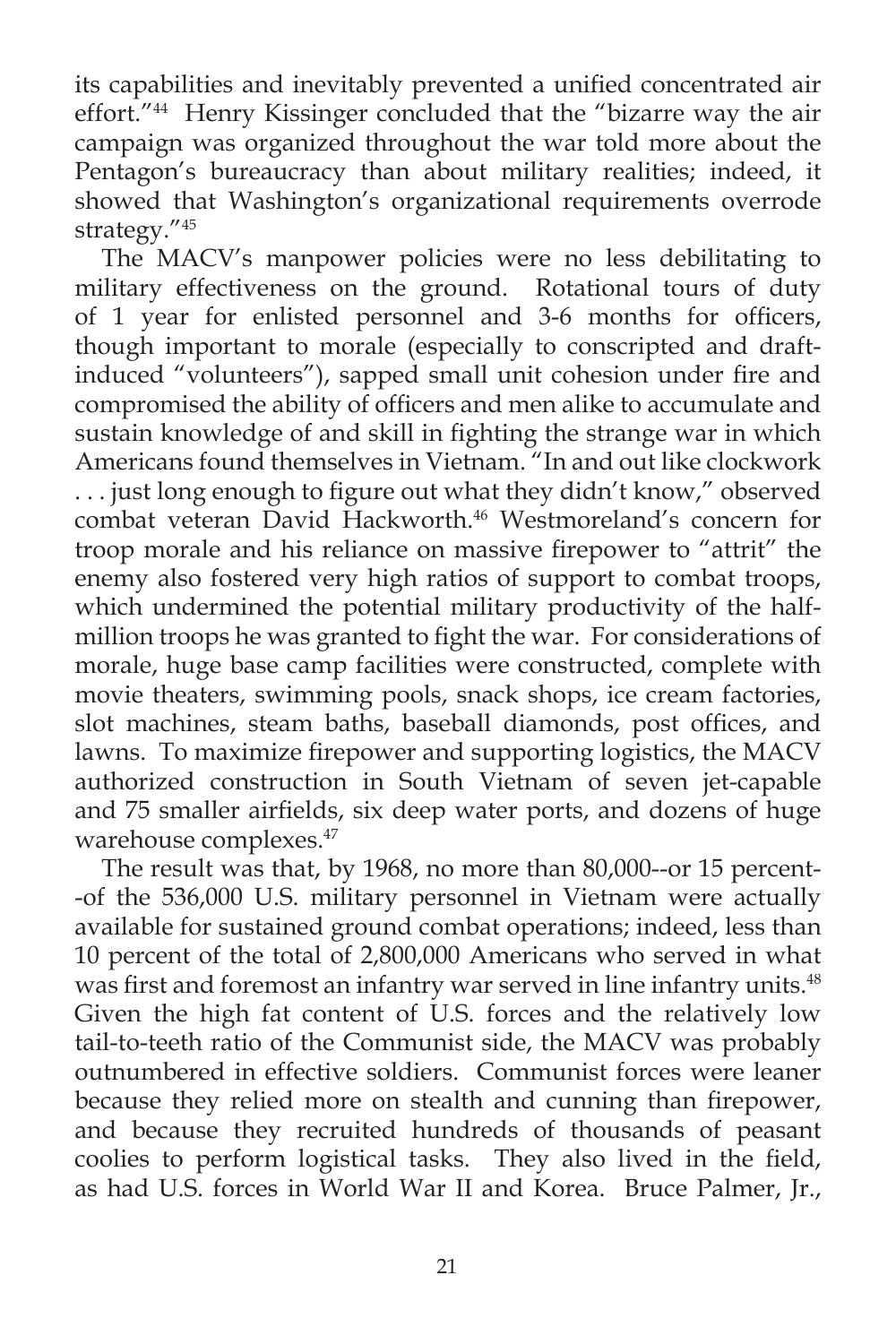one of Westmoreland's deputies, believed the base-camp idea was even worse than the 1-year tour for enlisted men: "The manpower it soaked up was appalling, not to mention the waste of material resources and the handicap of having to defend and take care of these albatrosses."49

The Vietnamese Communists, for their part, brought to the battlefield not only a superior will, but also a strategy dictated by their materiel inferiority and dedicated to exploiting the Americans' inferior will. Revolutionary war as they practiced it was a weapon for the seizure of political power from a militarily superior foe; it was designed for insurgent groups in pre-industrial states seeking to overthrow foreign rule or neocolonial governments.

Vietnamese revolutionary war, which drew heavily on Chinese Communist theory and practice, combined mass political mobilization of the peasantry and a reliance on guerrilla tactics that deprived a firepower superior conventional foe of decisive targets to shoot at. The keys to success were elusiveness and protraction. The presence of a firepower-superior enemy mandated refusal to present decisive targets, which in turn dictated avoidance of pitched battles, heavy reliance on camouflage and night operations, hit-and-run attacks, and use of terrain and populations as means of concealment. The fact that Communist forces sometimes violated these tactics to their great loss simply underscores their effectiveness. Nor does the Communists' turn to primary reliance on conventional military operations in the early 1970s invalidate the utility of revolutionary war as a weapon against the Americans. Communist revolutionary war doctrine anticipated such operations in the final stage of conflict. More to the point, the purpose of pre-conventional military operations was to weaken the enemy's will through protraction of hostilities, which is exactly what the Communists succeeded in doing during the 3 years of major combat operations culminating in the Tet Offensive.

Protraction essentially pitted time against American materiel superiority. Protraction played, as it had against the French in the First Indochina War, to the inherent impatience of Western democracies with costly and seemingly interminable wars waged on behalf of interests ultimately regarded as less compelling than those at stake for Vietnamese Communism. For the Communists, there was no alternative to protraction because a swift victory over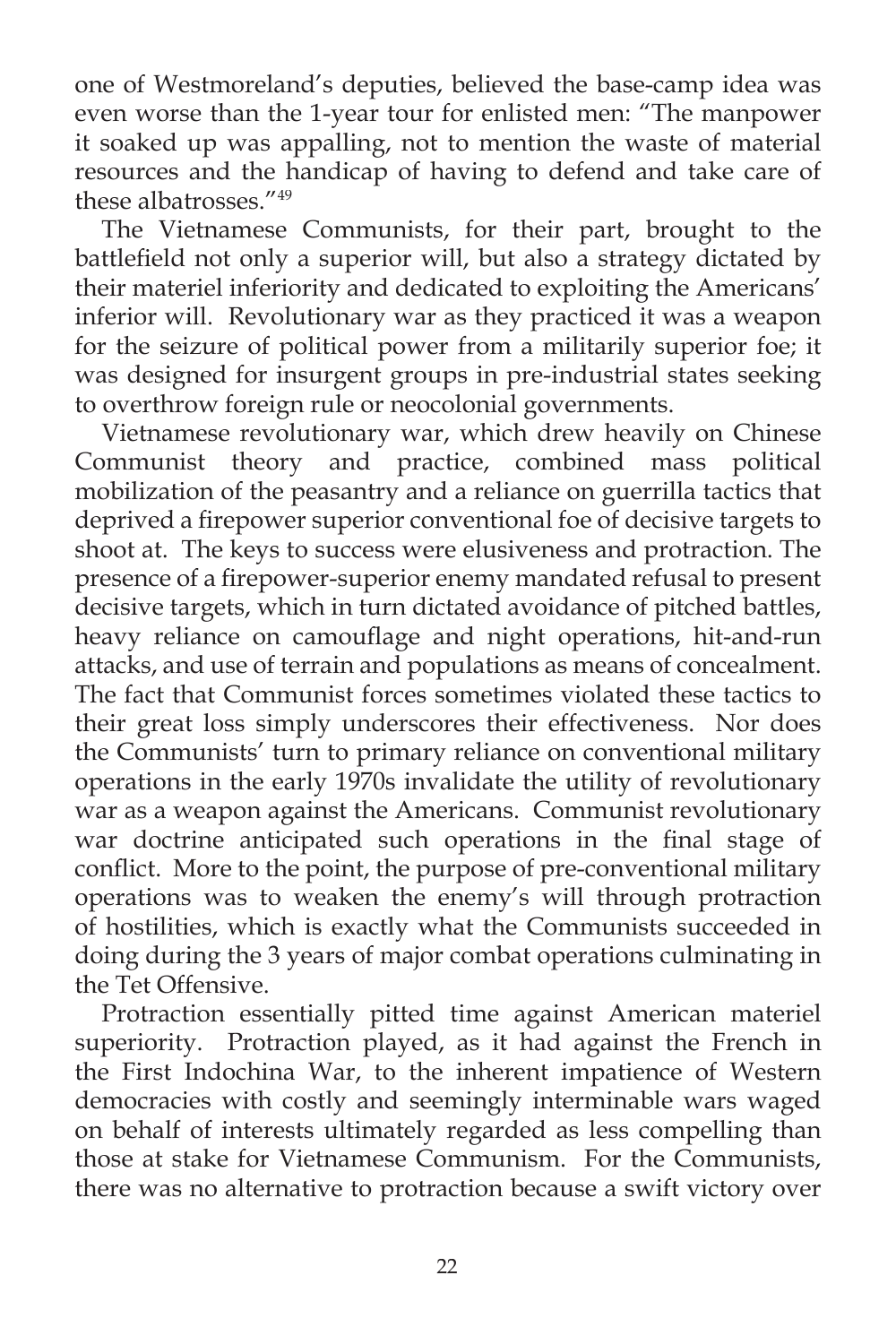the Americans was impossible. Protraction was thus both politically and militarily imperative. And it worked.

In Iraq, the U.S. leadership did not seem to expect protracted irregular warfare beyond the termination of major combat operations. As liberator of all Iraqis from a brutal tyranny, U.S. forces, it was widely believed, would be as welcomed in Iraq as had been Anglo-American and Free French forces in France in 1944.<sup>50</sup> Some argue that the prospect of guerrilla warfare was dismissed because, among other things, it raised the prospect of a Vietnam-like quagmire. Frank official discussion of possible intractable postwar political and military challenges in Iraq would have impeded efforts to mobilize public support for going to war.

Insurgent attacks in Iraq have been directed at a variety of targets, including U.S. and coalition troops, American civilian contractors, Iraqis working with Americans, and oil and electrical power infrastructure. Moreover, just as the Viet Cong targeted South Vietnamese government officials in the 1960s, Iraqi insurgents have attacked members of the Interim Governing Council (assassinating two of them at the time of this writing), mayors and other local Iraqi politicians, police stations and police officers, and members of the New Iraqi Army and other security forces.

Insurgent tactics have evolved over time as the various groups have engaged in trial and error. They include ambushes with small arms and especially rocket-propelled grenades, use of improvised explosive devises (IEDs), shoot-and-scoot mortar attacks, and vehicle and other types of bombings. IEDs are the weapons most frequently used against U.S. and coalition forces, while car bombs are more often directed against softer targets, including New Iraqi Army and police force units and individuals. As of early February 2004, almost 400 IEDs were reported to have exploded near U.S. convoys traveling Iraqi roads, and more than 2,500 had been discovered and disarmed. Many IEDs are mortar and artillery shells, some of them strung together, and most are very well-camouflaged.<sup>51</sup>

Iraqi police officers and other security forces are special targets because they are viewed as successors to eventually withdrawn U.S. forces. They are also more vulnerable because they carry less lethal weaponry than U.S. troops, suffer tactical communications difficulties, receive limited and hasty training in force protection,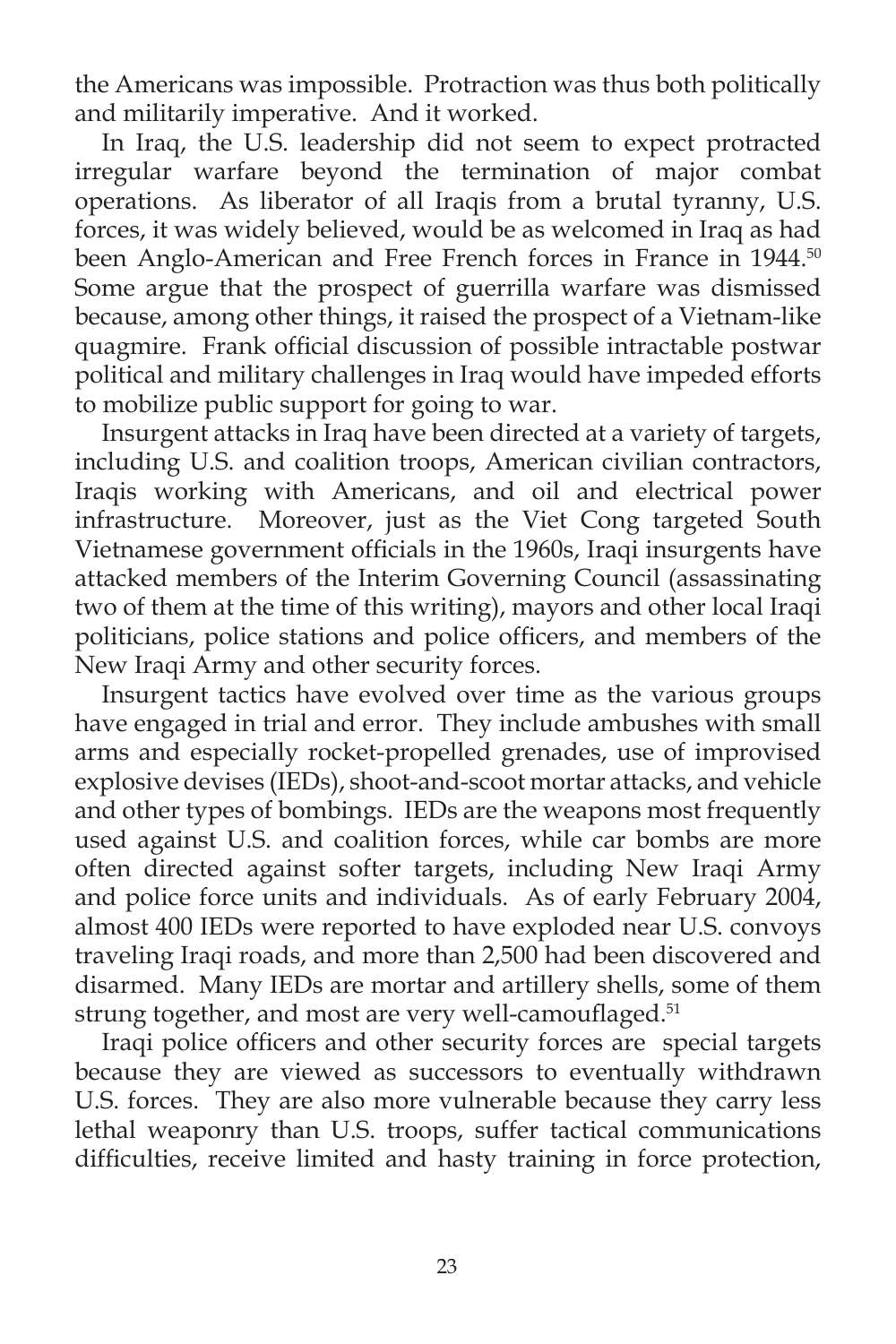and often lack body armor and even lightly armored vehicles. Translators and even laundresses working for Americans are also targeted for the purpose of deterring other Iraqis from serving the Coalition Provisional Authority and U.S. forces.<sup>52</sup>

## Pacification.

One of the ironies of the Vietnam War is that the original southernrooted insurgency that prompted U.S. military intervention in the first place was significantly pacified--though by no means extirpated--by the time the last major U.S. ground combat forces departed South Vietnam. The magnitude and destructiveness of U.S. intervention imposed manpower losses upon NLF forces that were unsustainable without increased assistance from regular PAVN forces. The turning point was the 1968 Tet Offensive, which was conducted primarily by NLF forces with PAVN units held in reserve (except at Khe Sanh). The NLF incurred horrendous losses taking and attempting to hold towns and cities against massive U.S. firepower delivered with perfunctory regard for avoiding collateral damage. During the half-decade separating the Tet Offensive and the fall of Saigon, PAVN regulars--as both formed units and as individual fillers in remaining NLF formations--came to dominate the Communist military effort. By 1972, a conflict that had begun as an indigenous guerrilla war against the Saigon regime had evolved into a conventional military contest between the U.S. and regular North Vietnamese forces.

NLF manpower losses on behalf of a manifest military failure not only depressed recruiting but also prompted unprecedented defections to the Government of Vietnam (GVN) side. But the shock of Tet alone was not enough to pacify the insurgency. Tet initially disrupted pacification, but it also galvanized the MACV and the GVN to undertake long-contemplated measures that crippled the insurgency by 1973 but failed to counter the burgeoning Communist conventional military threat. Even before the Tet Offensive, the United States had undertaken a complete reorganization of its pacification efforts, which had been scattered across a host of agencies, accorded low priority, and lacked any unified strategy. In 1967, with strong presidential backing, pacification was granted heightened priority, and pacification activities were centralized and coordinated under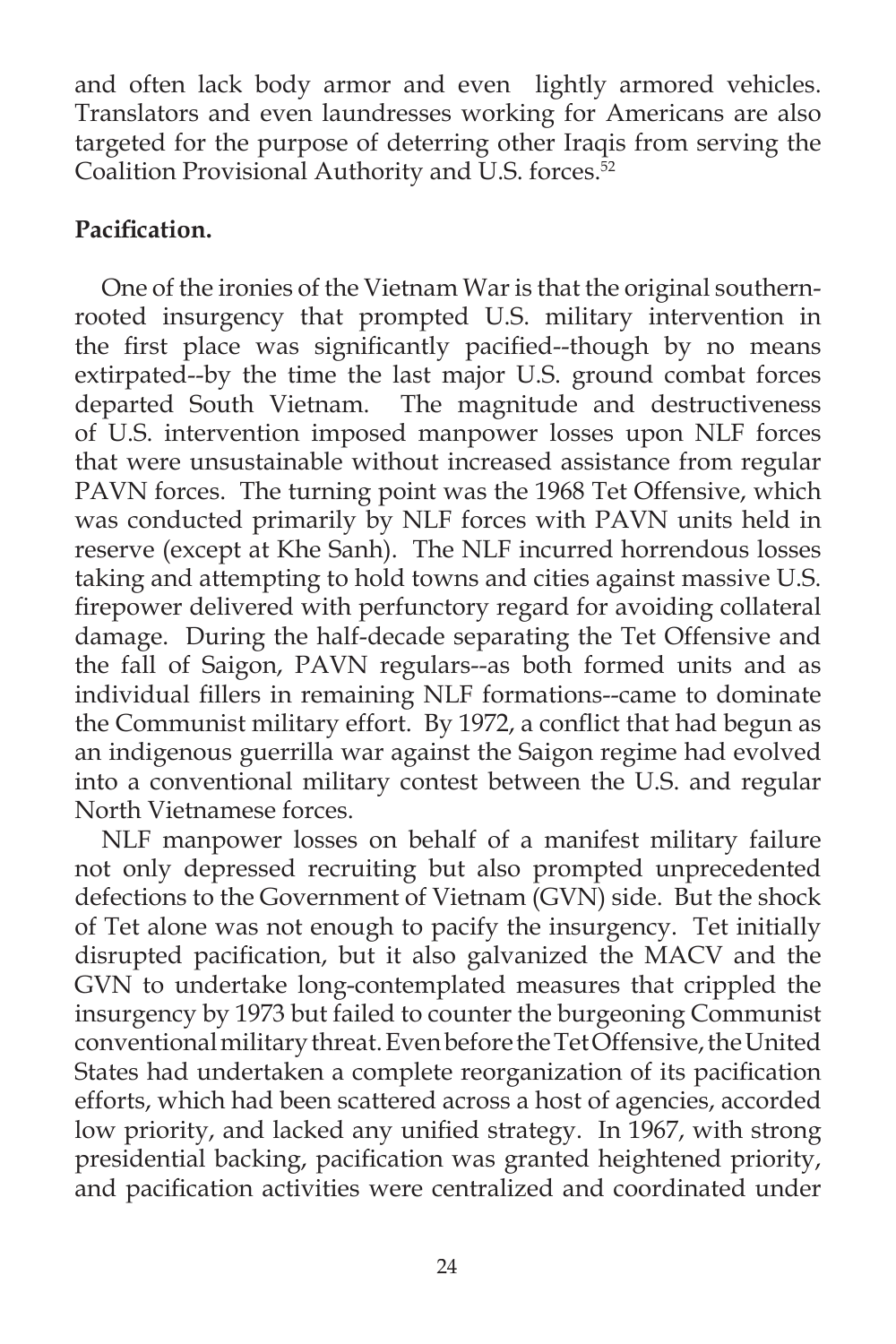Civilian Operations and Revolutionary Development Support (CORDS) headed by a civilian deputy to the MACV for pacification and administered through interagency civil-military advisory teams at the national, regional, provincial, and district levels.<sup>53</sup> The effect was a major boost of resources dedicated to pacification and their much more efficient and effective administration. CORDS provided advice, assistance, and training across virtually the entire portfolio of normal government functions, as well as such war tasks as training village militia and provincial paramilitary forces and funding and advising a national program to encourage Communist defectors and reintegrate them into society.

CORDS took advantage of the temporary political vacuum the Tet Offensive had created in the countryside to move back into the villages with an Accelerated Pacification Program (APC) carried out by U.S.-advised South Vietnamese Revolutionary Development cadre teams supported by dedicated U.S. military operations. Beginning in November 1968 and continuing through the end of 1971, the percentage of South Vietnam's rural population under effective government control steadily increased, especially in the Mekong Delta. According to perhaps the definitive assessment of U.S. pacification efforts in South Vietnam, "the APC marked the start of a period, roughly 1969 to early 1972, of uninterrupted gains in population security throughout South Vietnam and further erosion of the Viet Cong."54

A major reason, aside from Tet losses, why the strength of VC guerrilla units dropped from 77,000 to 25,000 during the period January 1968 to May 1972<sup>55</sup> was the GVN's belated decision to mobilize fully its available manpower for military and paramilitary service, which had the effect of drying up much of the manpower pool from which the VC recruited.<sup>56</sup> Making matters worse for the guerrillas were GVN decisions to restore traditional political autonomy to villages (taken away by the regime Ngo Dinh Diem) and to create village militias (People's Self Defense Forces). But perhaps the greatest blow to the  $V\bar{C}$ 's political fortunes among the peasantry was the sweeping land reform Saigon finally enacted in 1970 (the Land to the Tiller program), which redistributed 2.5 million acres of landlord controlled land free to approximately two-thirds of the tenant farmers in South Vietnam (the GVN compensated the landlords).<sup>57</sup>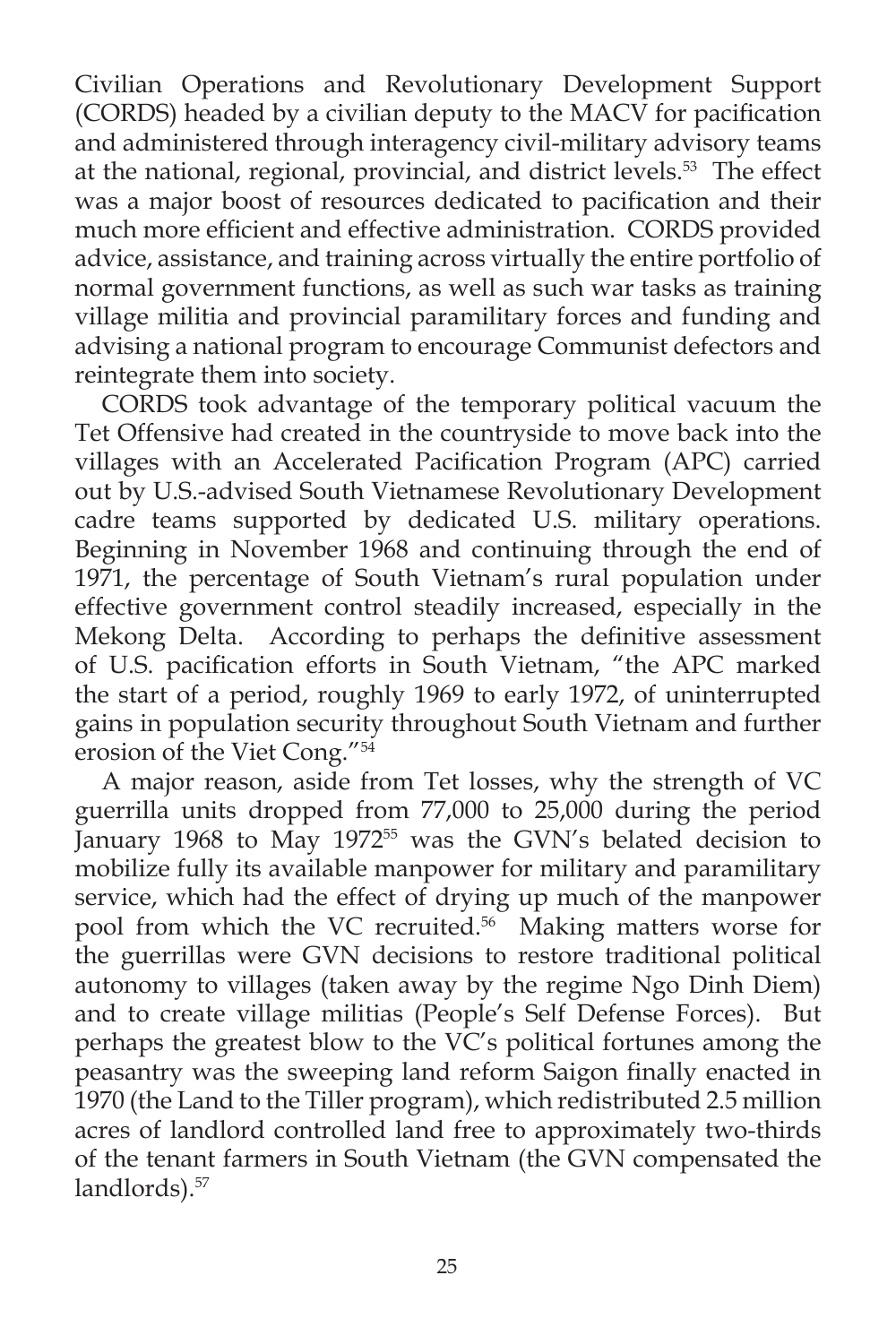Pacification initiatives did not, however, destroy the VC's network of political cadre in South Vietnam, known as the Viet Cong Infrastructure (VCI). Though thousands of political operatives died in battle and though the controversial Phoenix Program targeted the VCI, the VCI retained its structural integrity, albeit at substantially reduced strength and quality, by recruiting and training new cadre in South Vietnam and bringing in more from the North.<sup>58</sup> Indeed, one of the very negative trends in South Vietnam during the post-Tet years was a significant increase in VC terrorist attacks on local government officials and civilians participating in government pacification programs, with civilian casualties in 1969 and 1970 alone averaging 26,000.59

It is nevertheless fair to say that by the time the Paris Peace Accord was signed, the Viet Cong insurgent element of the war- -as opposed to PAVN's conventional military element--had been defeated to the point of being militarily peripheral, even irrelevant to the war's final outcome, given the PAVN's final offensive to come. This does not mean that South Vietnam, even had it been left alone by North Vietnam after the Paris Peace Accord--an impossible counterfactual if there ever was one, had already immunized itself from an existential insurgent threat. Despite genuine land reform, some progress toward democratic institutions, improved standards of living, and political stability in Saigon, pacification failed to create a genuine political community in South Vietnam $60$  in large measure because it made no progress--it was not intended to--against the GVN's greatest weakness: rampant corruption.

Pacification in South Vietnam was directed against a classic, peasant-based, Maoist-model insurgency; as such, pacification efforts involved significant nonmilitary programs and initiatives aimed at swaying peasant loyalties away from the Communists and toward the GVN. No such insurgency or pacification program exists in Iraq. The mélange of disparate groups that comprise the smaller and until recently largely Sunni Arab and urban-based insurgency in Iraq has no national political program, makes no pretense of competing for the loyalty of most Iraqis, and seems much less selective than the Vietnamese Communists in the use of high-collateral damage tactics and weaponry.

These features of the Iraqi insurgency, together with the absence of the kind of powerful external allies the Vietnamese Communists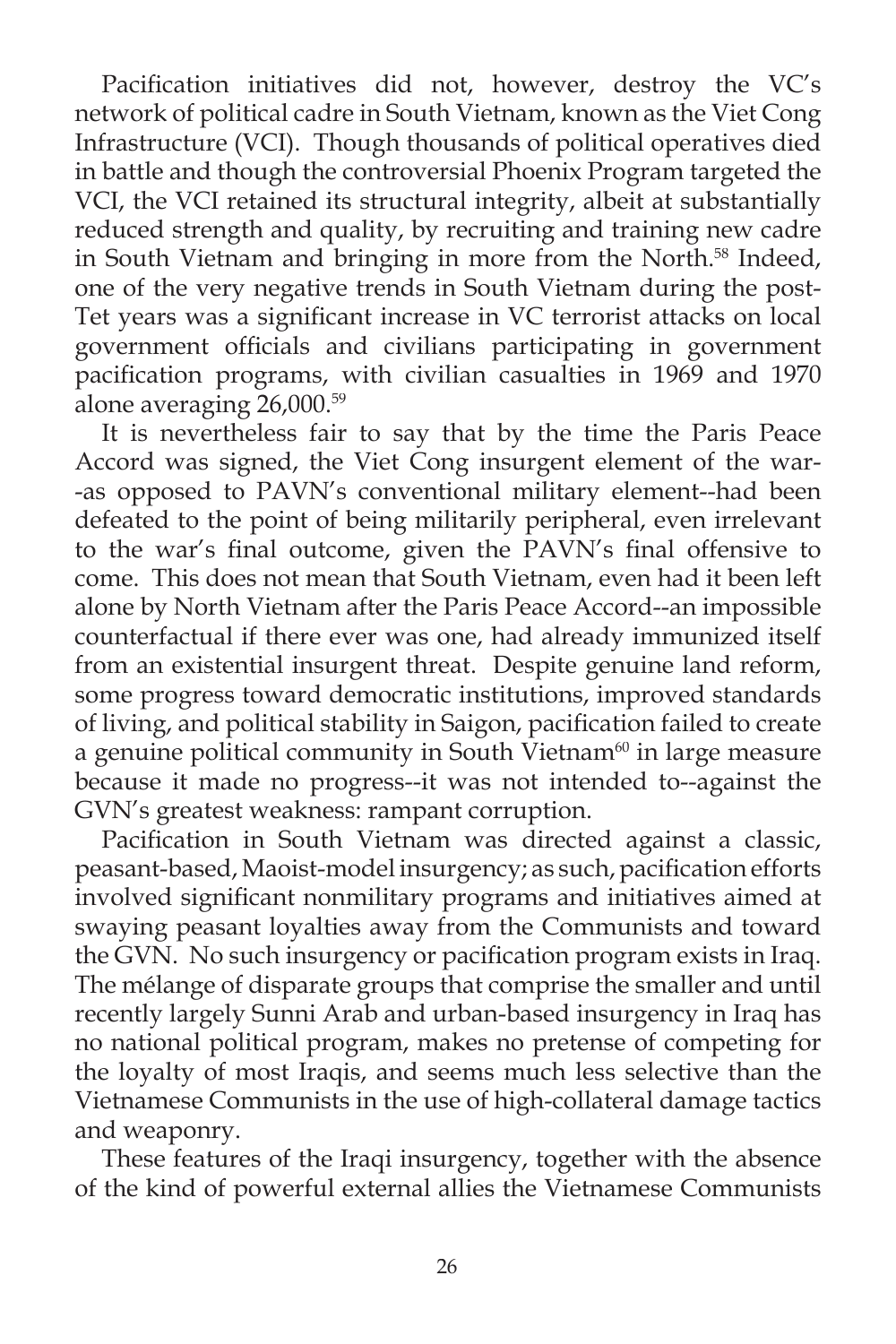enjoyed, have led to an approach to pacification emphasizing "sticks" over "carrots" when dealing with proven supporters of the insurgency. Because the overthrow of Saddam Hussein ended centuries of Sunni political domination of Iraq and its predecessor entities, and because the restoration of that dominance would be impossible in any genuinely representative new government, there is little in the way of political "carrots" that the Coalition Political Authority or its Iraqi successor could offer as a means of "pacifying" Sunni Arab hardliners. The "carrots" that can be offered center on material aid, efforts to keep Sunni Arabs employed, and more sweepingly a limited tolerance of Sunni militias in places such as Baghdad that could serve as a reassurance against bullying by a Shi'ite-dominated government.

Accordingly, U.S. forces have relied heavily on "sticks" in Sunni Arab strongholds. In an effort to break the insurgency, those forces have conducted numerous raids into potentially hostile areas with the aim of arresting suspected insurgents, finding documents of intelligence value, seizing illegal weapons and explosives--and in so doing, crippling the insurgency's ability to continue attacking coalition forces and reconstruction targets.<sup>61</sup>

The success of raiding remains unclear. Suspects have been arrested, and weapons and valuable documents seized. Raids can, however, alienate innocent people swept up in them or offended by the terrifying surprise intrusion of foreign troops in private family settings. The employment of attack aircraft as a weapon of counterinsurgency in Iraq<sup>62</sup> certainly risks the kind of overkill that impeded U.S. pacification efforts in South Vietnam. Additionally, the de-Ba'athification campaign in Iraq is widely viewed within the Sunni community as callous and excessive, going far beyond simply punishing the collaborators and henchmen of the Saddam Hussein regime.<sup>63</sup> Within the conspiracy-minded Middle East, a variety of Iraqi Sunnis believe the United States favors a Shi'ite-dominated Iraqi government which will be a source of ongoing repression of the Sunni. This belief is widely held among Arab elites in neighboring states. Necessary U.S. efforts to reassure Iraq's Shi'ites are often misinterpreted by Iraq's Sunni Arabs as a policy of favoritism toward the Shi'ites.

As in Vietnam, moreover, the United States is finding it difficult to identify reliable measures of counterinsurgent success in Iraq.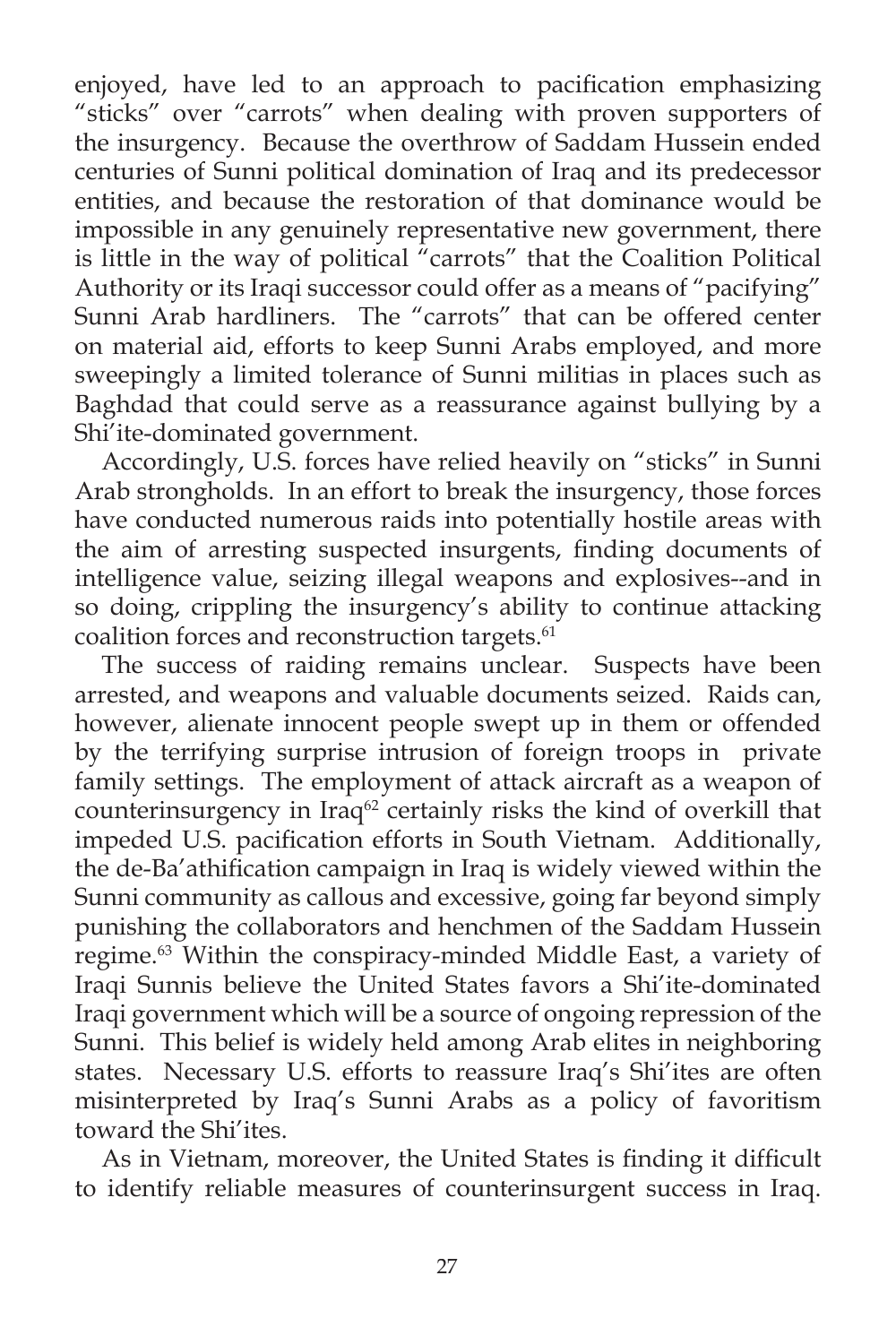Insurgent body counts (killed and captured) are unreliable if the insurgency can replace its losses; the supply of suicide bombers, for example, seems to be inexhaustible. Additionally, given the predominantly urban setting of the Iraqi insurgency, territorial control is a more or less meaningless measure of success.

# **Role of Allies.**

In 1965 the United States did not bother to seek U.N. authorization for intervention in Vietnam because of the certainty of a Soviet veto. In 2003, the United States sought an authorizing resolution but failed to garner even a majority among the U.N. Security Council's membership. Indeed, in both cases, much of the rest of the world, including key allies, regarded U.S. military intervention as illegitimate, wrongheaded, or both. Not a single NATO ally joined the United States in Vietnam; on the contrary, notwithstanding the Johnson administration's obsession with the need for international allies to legitimize its war in Southeast Asia, only five other states aside from South Vietnam itself (Australia, New Zealand, the Philippines, South Korea, and Thailand) contributed combat troops to what were then called Free World Forces in Vietnam, and of the five, only one (South Korea) contributed a substantial force (50,000 men organized around two combat divisions).<sup>64</sup> Moreover, the Korean divisions were funded and equipped entirely by the United States, and they were contributed to South Vietnam as a substitute for the redeployment of U.S. forces from South Korea to South Vietnam.<sup>65</sup>

In its South Vietnamese ally, however, the United States enjoyed a significant asset that it lacks in Iraq: large, U.S.-trained and -equipped indigenous army and security forces capable of shouldering static defense and para-police functions nationwide, thereby releasing U.S. combat forces for other tasks. At its peak strength, the Army of the Republic of Vietnam (ARVN), by far the largest component of the Republic of Vietnam Armed Forces (RVNAF), which consisted of a national regular force of 13 divisions and more than a dozen independent elite units supplemented by separate forces maintained at the regional and provincial levels, numbered over 1,000,000 strong, or almost double peak-strength U.S. forces.<sup>66</sup> South Vietnam also had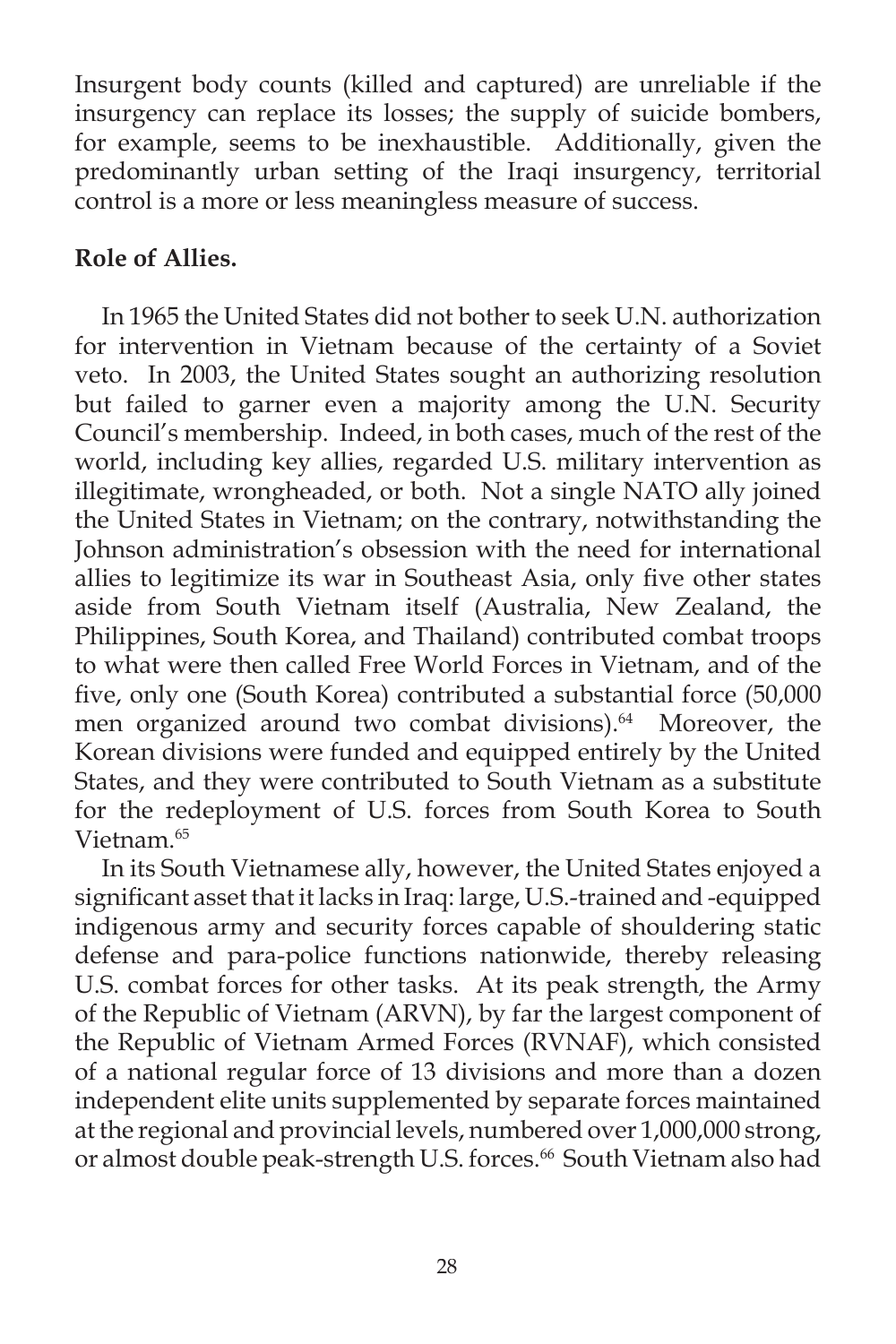a sizeable air force (peak strength: 39 operational squadrons) and a navy (672 amphibious, 450 patrol, and over 300 other vessels).<sup>67</sup>

Notwithstanding the ARVN's numerical strength, two great weakness doomed it as a contestant against Vietnamese Communist forces both before and after U.S. major military intervention: a venal and professionally inferior senior officer corps, and a poorly trained and motivated soldiery. The United States decided to commit major combat forces to Vietnam in 1965 precisely because the ARVN was rapidly losing to Communist forces; a decade later, the ARVN, again fighting without assistance from U.S. combat forces, disintegrated in the face of the Communists' final offensive. "Vietnamization," the post-Tet Offensive U.S. program to simultaneously withdraw U.S. forces from Vietnam and expand and modernize the ARVN, was destined to fail absent U.S. military reintervention in the war because it assumed that the ARVN could succeed where the MACV had failed. The ARVN nonetheless accounted for considerable Communist dead; if the ARVN performed poorly on the offensive, many units often fought effectively on the defensive (for example, against the Communist Tet attacks), and its capacity for sacrifice was evident in the more than 250,000 dead it sustained during the decade leading up North Vietnam's final offensive.<sup>68</sup>

If America's allies in the Vietnam War were few and unimpressive by U.S. standards, the opposite was true for the Vietnamese Communists. Unlike Saddam Hussein's Iraq in 2003, the Communists in Vietnam had powerful and ultimately decisive allies. Behind the NLF in the South stood North Vietnam, and behind North Vietnam stood the Soviet Union and China. The Soviet Union supplied Hanoi 5-10 million metric tons of war materiel valued, depending on the method of calculation, between \$3.6 and \$11 billion (in then-year dollars); deliveries included several hundred fighter aircraft, thousands of antiaircraft guns and field artillery pieces, hundreds of surface-to-air missile batteries, thousands of tanks, helicopters, and military trucks, and huge amounts of infantry weapons and ammunition.<sup>69</sup> The Soviets also sent thousands of technical advisers to train the Vietnamese to operate the sophisticated weaponry the Soviets were supplying.

For their part, the Chinese, who had provided the Vietnamese Communists critical artillery and other materiel assistance in the French-Indochinese War, also delivered huge quantities of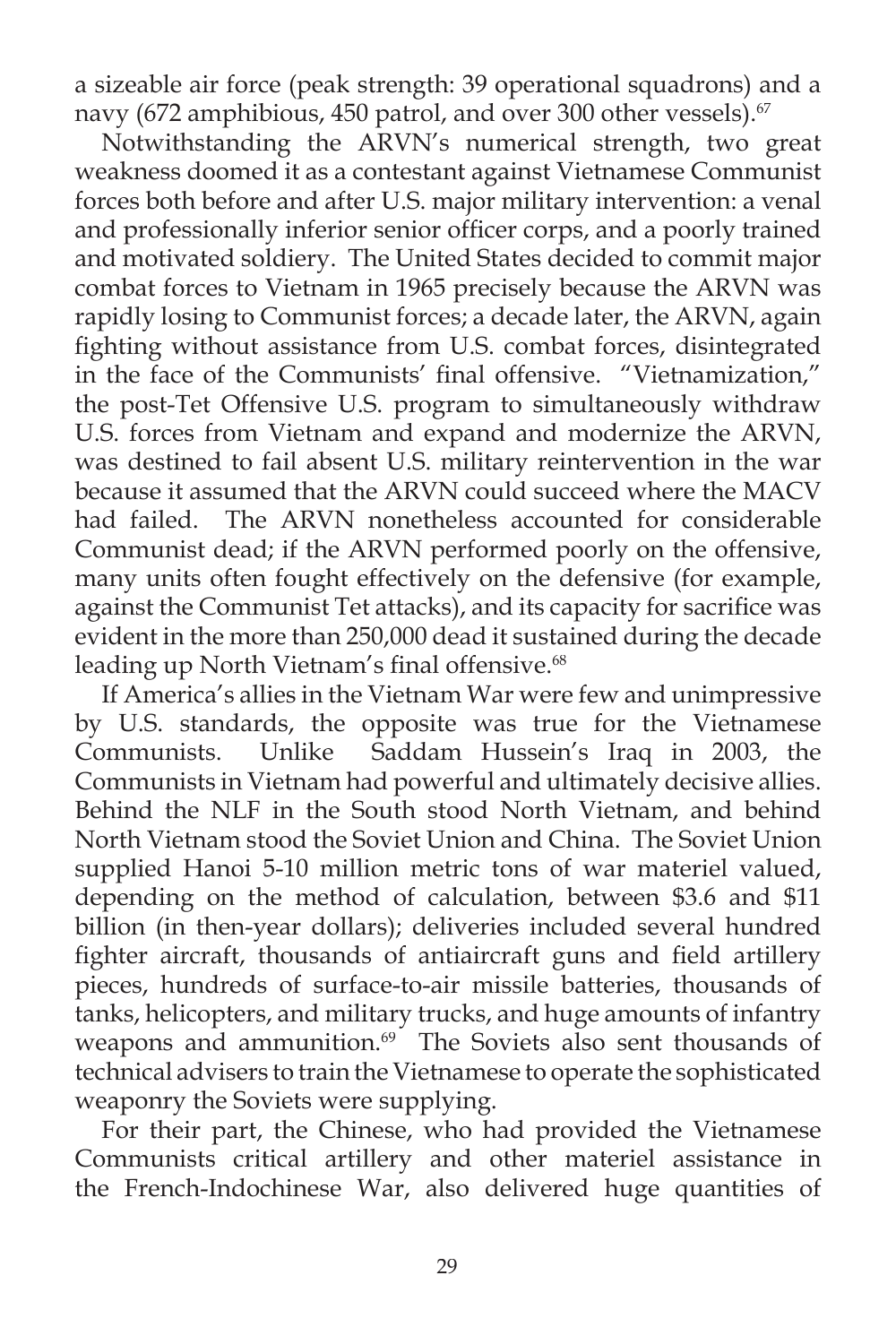weapons and munitions to Hanoi. Unlike the Russians, however, the Chinese provided over 300,000 antiaircraft and engineer troops who, in the face of escalating U.S. bombing, manned air defense systems and constructed, reconstructed, maintained, and defended North Vietnam's transportation network, especially its railroad system.70 This assistance not only released considerable Vietnamese manpower for other military tasks but also underscored the seriousness of Beijing's commitment to North Vietnam, which as we have seen was a sensitive point for President Lyndon Johnson, if not for his successor (who sought to engage China as a potential strategic partner against the Soviet Union).

In Iraq, as in Vietnam, the United States has sought international support both to reduce its military burden and to enhance the legitimacy of its policy, although it strongly resisted giving the United Nations a major voice in postwar Iraq policy. In Iraq, as in Vietnam, this effort produced disappointing results, although the number and variety of countries contributing forces to Iraq's postwar stabilization is much more impressive than those that sent troops to Vietnam. In both cases, the United States bore the primary manpower burden of the fighting, although in Vietnam, unlike Iraq, a large indigenous force performed important static defense and other military tasks.

In Iraq, invading U.S. ground forces numbered three divisions, a brigade combat team, and various support units for a total of more than 115,000 troops; the U.S. force presence in Iraq subsequently peaked at about 140,000 as reinforcements arrived and the mission shifted to stability operations. The most notable allied contribution came from the United Kingdom, which contributed 26,000 troops; Australia contributed an additional 2,000.<sup>71</sup>

Since the termination of major combat operations on May 1, 2003, a number of other countries, for a variety of motives, some of them having little to do with support for U.S. policy in Iraq, have committed limited force contingents to assist Iraq's postwar stabilization. Britain, not surprisingly, has maintained the largest force contingent after the United States, with 8,200 troops in Iraq as of March 2004.<sup>72</sup> British-commanded multinational forces in southern Iraq now include contingents from Italy (2,900), the Netherlands (1,060), Denmark (545), Romania (514), the Czech Republic (271),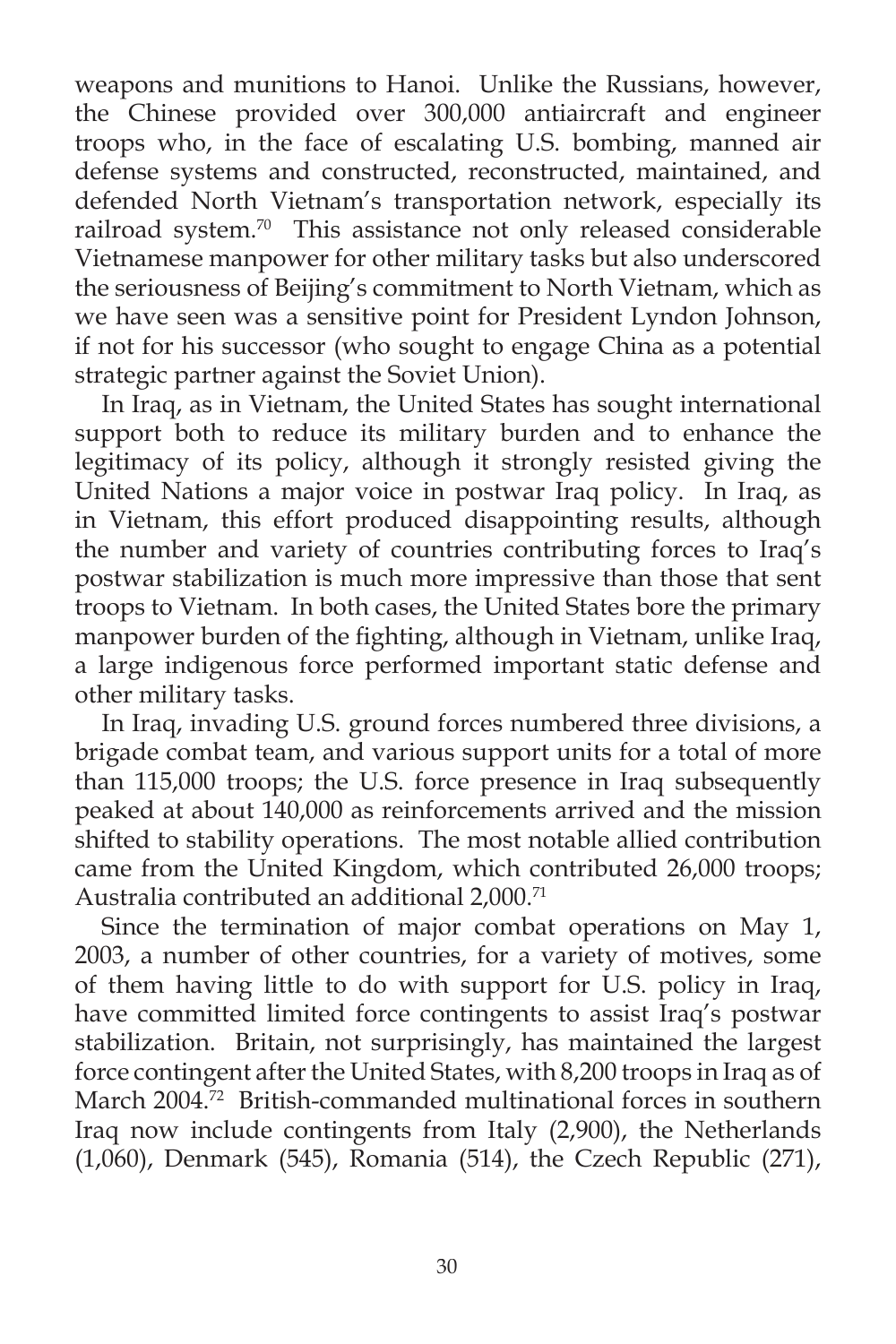Norway (129), Portugal (128), Lithuania (95), and New Zealand  $(55).^{73}$ 

Poland, which has 2,500 troops in Iraq, commands the southcentral sector consisting of additional troops from Spain (1,300), Ukraine (1,000), Bulgaria (650, including police), El Salvador (380), Honduras (370), Dominican Republic (250), Nicaragua (250), Romania (230), Philippines (178, including police and civilians), Mongolia (171), Latvia (106), Slovakia (85), and Kazakhstan (27).<sup>74</sup>

By late February 2004, South Korea and Japan had also agreed to send troops to Iraq. Approximately 900 Australian troops are also deployed in and around Iraq.<sup>75</sup> Nicaragua sent 115 troops but withdrew them for financial reasons. Additionally, Thailand, Hungary, Azerbaijan, Albania, Georgia, Estonia, and Macedonia have sent noncombat contingents ranging in size from 28 to 400 troops.76

South Korea originally contributed 675 troops, but later agreed to provide another 3,000. These additional troops were scheduled to deploy to the northern city of Kirkuk by the end of April and were supposed to operate under their own command. In March 2004, however, Seoul cancelled the planned deployment to Kirkuk because of questionable security in the area and concern that its troops would have to participate in offensive military operations. South Korea emphasized that it still planned to deploy these troops in Iraq, but that the deployment was now expected to be delayed until June, when a new site for deployment could be determined. $77$ The South Korean government continues to face strong domestic opposition to its military involvement in Iraq.

Japan, another major U.S. Asian ally, has sent approximately 1,000 troops to Iraq, where they are deployed to the southern city of Samawah in cooperation with the British and also to Baghdad International Airport. Japanese public opinion, though initially strongly opposed to deployment, had softened by March 2004, though it remains unclear how the Japanese public might react to casualties. Shintaro Ishihara, the governor of Tokyo, has stated the he expects that casualties will generate a surge of support for the government, although it would seem equally possible that many Japanese would reconsider the wisdom of sending troops to Iraq.<sup>78</sup>

The political staying power of key allied troop contributors remains uncertain, however, because their troop presence in Iraq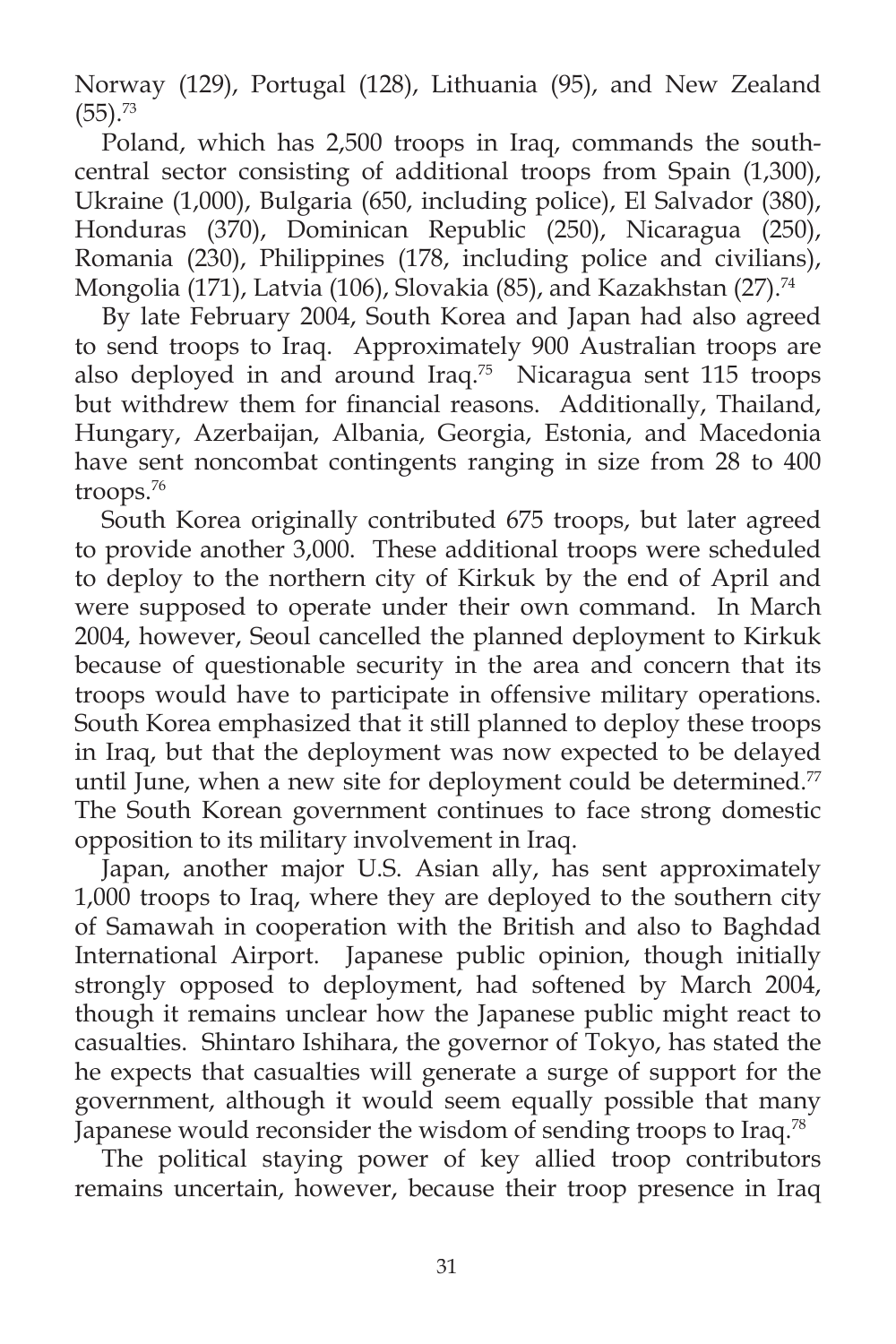generated domestic political controversy from the start. Many democratic governments sent troops against the wishes of public majorities back home, and domestic opposition groups have naturally latched on to popular discontent in efforts to challenge sitting governments. Opposition parties in Australia, Portugal, and the Netherlands have demanded official inquiries into governmental decisions to support the war, especially into what they believed about Iraq's WMD before the war was launched.<sup>79</sup> In Spain, 3 days after devastating al Qaeda bombings in Madrid that killed almost 200 people on March 11, 2004, the electorate voted into office a new government dedicated to withdrawing Spanish troops from Iraq and repudiating its predecessor government's unpopular strategic alignment with the United States. Indeed, the Madrid attacks underscore the homeland vulnerability of states contributing forces in Iraq and the potential political vulnerability of governments that, in following the United States into Iraq, have bucked the wishes of their domestic electorates.

Insurgent attacks on non-U.S. coalition forces in Iraq also may increase domestic political pressures on governments contributing contingents. Italian, Spanish, and Polish forces have already been attacked by car bombers. Unilateral withdrawal of several or more allied contingents could be a serious setback for U.S. Iraq policy because they usually do not draw the ire that U.S. forces do and because their contributing governments are not perceived to have imperialist agendas in Iraq. Additionally, the more "Americanized" the already heavily American foreign presence in Iraq becomes, the more likely it is that it will provoke increased Iraqi nationalist opposition. Some Iraqi nationalists may be drawn to the insurgent cause by what they view as a prolonged U.S. troop withdrawal and the continued absence of a new U.N. effort to take over the establishment of a new Iraq, The United Nations, for all of its shortcomings, has greater legitimacy in the Arab world than does the United States.

### **State-Building.**

The Vietnam War ended as a war between two states, the northern Democratic Republic of Vietnam (DRV) and the southern Republic of Vietnam (RVN). Ho Chi Minh declared the former state established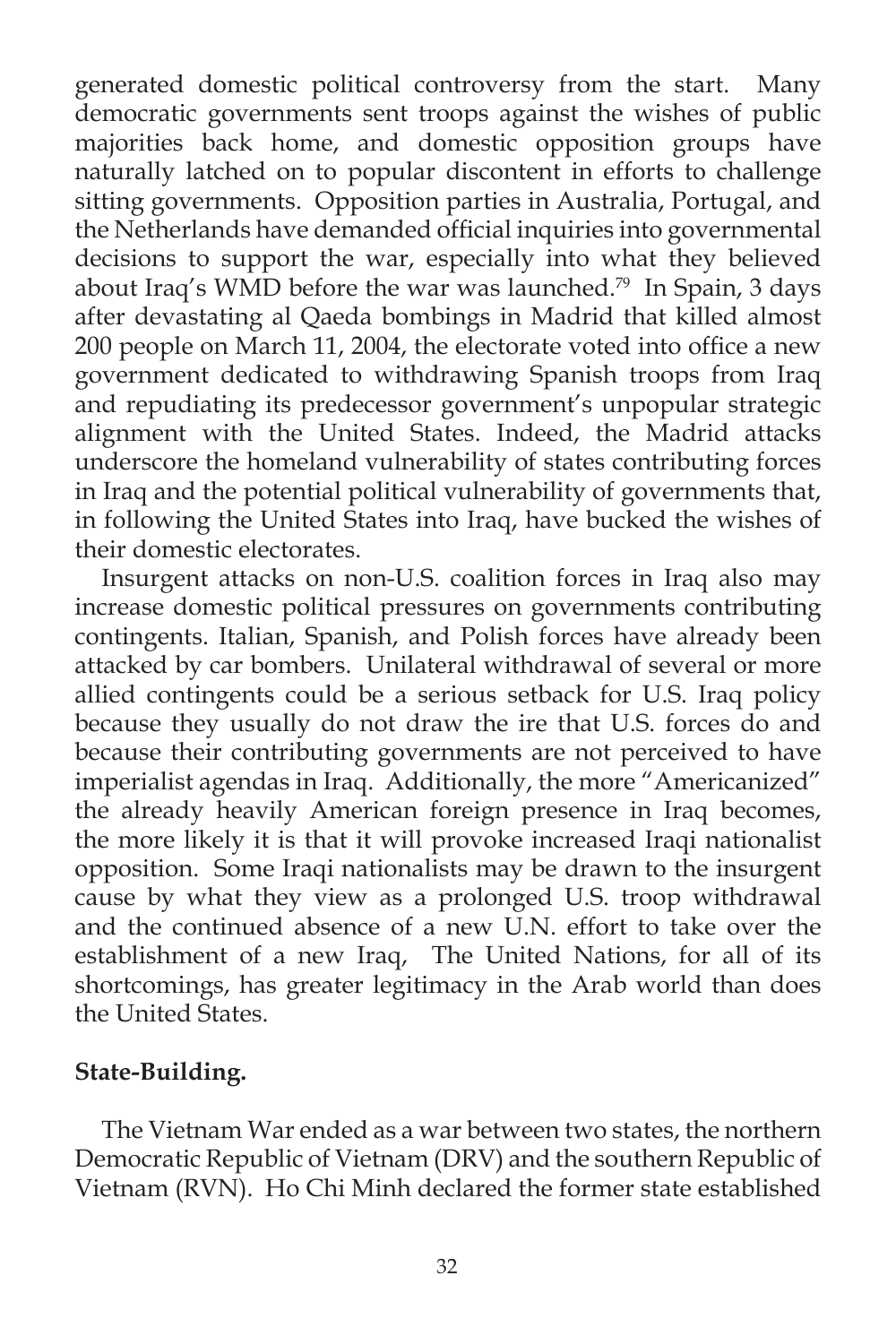in September 1945, whereas the latter state was formed in 1954 on the basis of an antecedent French surrogate in the wake of the Geneva Accords that concluded the French Indochinese War and mandated the withdrawal of France from Indochina. Both states, separated by what was supposed to be a temporary dividing line along the 17th Parallel pending nationwide elections in 1956, claimed to be the sole legitimate government of all of Vietnam.

The United States supported the RVN from its inception as a bulwark against further Communist expansion in Southeast Asia; it is fair to say that but for U.S. political sponsorship and economic and military largesse, the anti-Communist regime of President Ngo Dinh Diem and his successors could have been neither created nor sustained. Indeed, the impending military collapse of South Vietnam in 1965 prompted major U.S. combat intervention, and the absence of that intervention a decade later doomed the U.S. Cold War client state.

The United States embraced state-building in South Vietnam for 2 decades. It fostered, advised, and funded governmental institutions and activities across the board; it armed and trained the RVN armed forces (RVNAF) and security services; it financed the RVN's war costs and subsidized South Vietnam's economy; and it attempted to guide the RVN toward adoption of democratic institutions. In the end, however, state-building failed. Why? The obvious answer is the RVN's military defeat in 1975. But this begs the question of why the RVN was defeated so quickly, surprising even the Communists, who expected their final offensive to take 2, even 3, years.<sup>80</sup> Why did the RVNAF, well-equipped and numerically strong, disintegrate in less than 2 months, with senior officers fleeing ahead of their men? Why did the RVNAF, which for all practical purposes *was* the South Vietnamese state by virtue of its monopoly of RVN administrative authority, fail to fight effectively for the non-Communist order it represented?

It is easy to blame United States. In the wake of the Tet Offensive, the United States reduced its principal war aim from securing an independent, non-Communist South Vietnam to seeking an honorable withdrawal; it then proceeded unilaterally to withdraw its combat troops from the fight, and in 1973 signed a treaty that barred their return while leaving the NVA undisturbed inside South Vietnam.<sup>81</sup> During this same period, in the name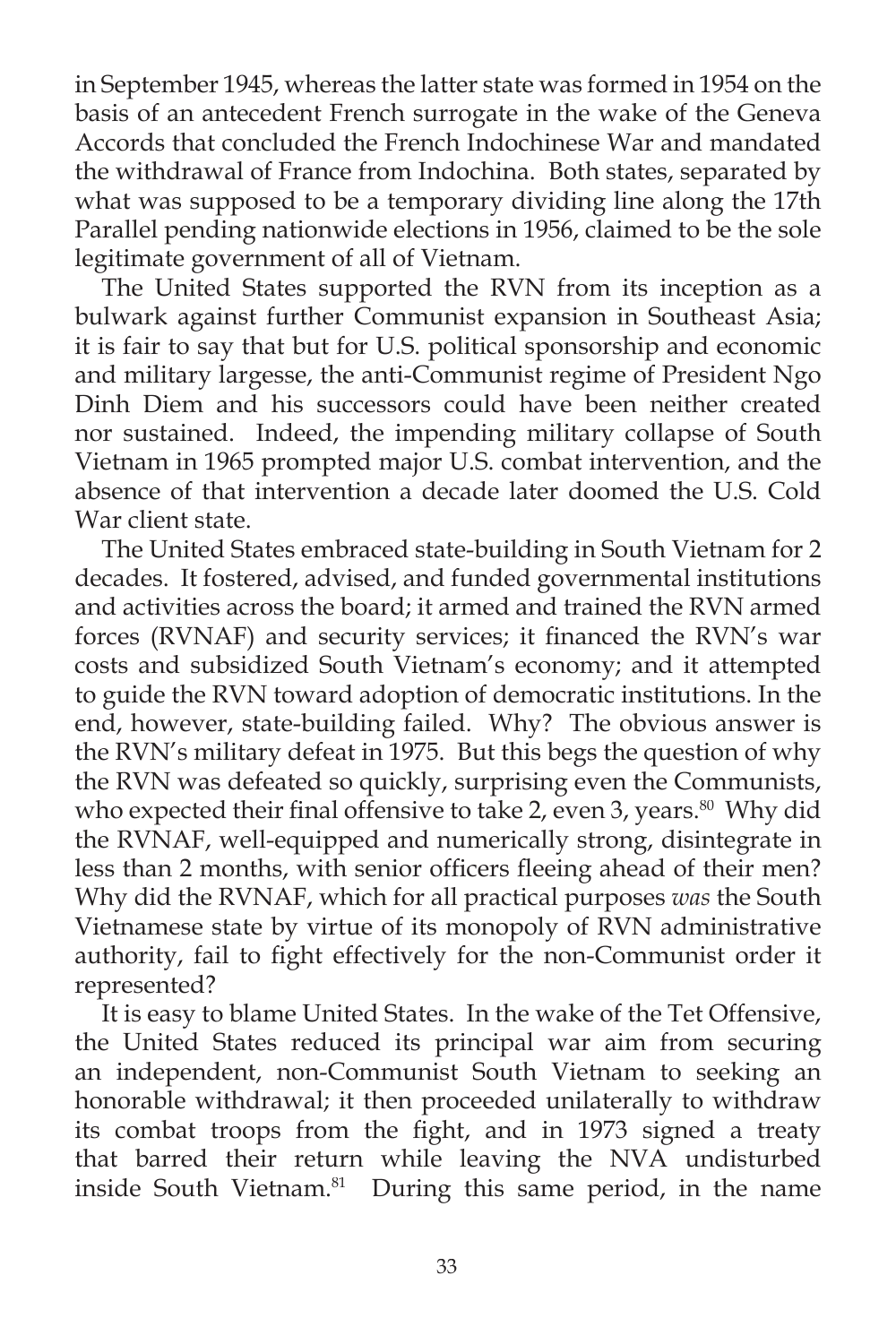of "Vietnamization," the United States also funded the RVNAF's expansion and modernization well beyond the RVN's capacity to man and maintain it. And when the final Communist offensive was launched in 1975, the United States failed not only to re-enter the war but also to provide the materiel assistance (mostly replacement equipment, ammunition, and spare parts) Saigon desperately requested in the wake of the ARVN's abandonment of massive weapons and equipment in its pell-mell retreat from the Central Highlands.

But none of this excuses the RVN from some share--in our view, the primary share--of responsibility for its demise. In its life-anddeath struggle with the DRV, the RVN was crippled from the start by three main weaknesses that no amount of American intervention could offset: professional military inferiority, rampant corruption, and lack of political legitimacy.<sup>82</sup> Joseph Buttinger, a renowned scholar of Vietnamese history and society, concluded in the wake of South Vietnam's destruction that:

The swift and dramatic collapse of the South Vietnamese army and the Saigon regime was not the result of an overwhelming attack by superior military forces. It came about because of the degree of moral disintegration the South Vietnamese army had reached in 1975. This in turn reflected the degree of moral and political decay to which South Vietnamese society had sunk after years of increasing political terror, mass misery and corruption. Moral disintegration alone can explain why an army three times the size and possessing more than five times the equipment of the enemy could be as rapidly defeated as the ARVN was between March 10 and April 30, 1975.<sup>83</sup>

Cao Van Vien, the RVNAF's last Chief of Staff, described a domino doomed to fall by 1975:

South Vietnam was approaching political and economic bankruptcy. National unity no longer existed; no one was able to rally the people behind the national cause. Riddled by corruption and sometimes ineptitude and dereliction, the government hardly responded to the needs of a public which had gradually lost confidence in it. . . . Under these conditions, the South Vietnamese social fabric gradually disintegrated, influenced in part by mistrust, divisiveness, uncertainty, and defeatism until the whole nation appeared to resemble a rotten fruit ready to fall at the first passing breeze.<sup>84</sup>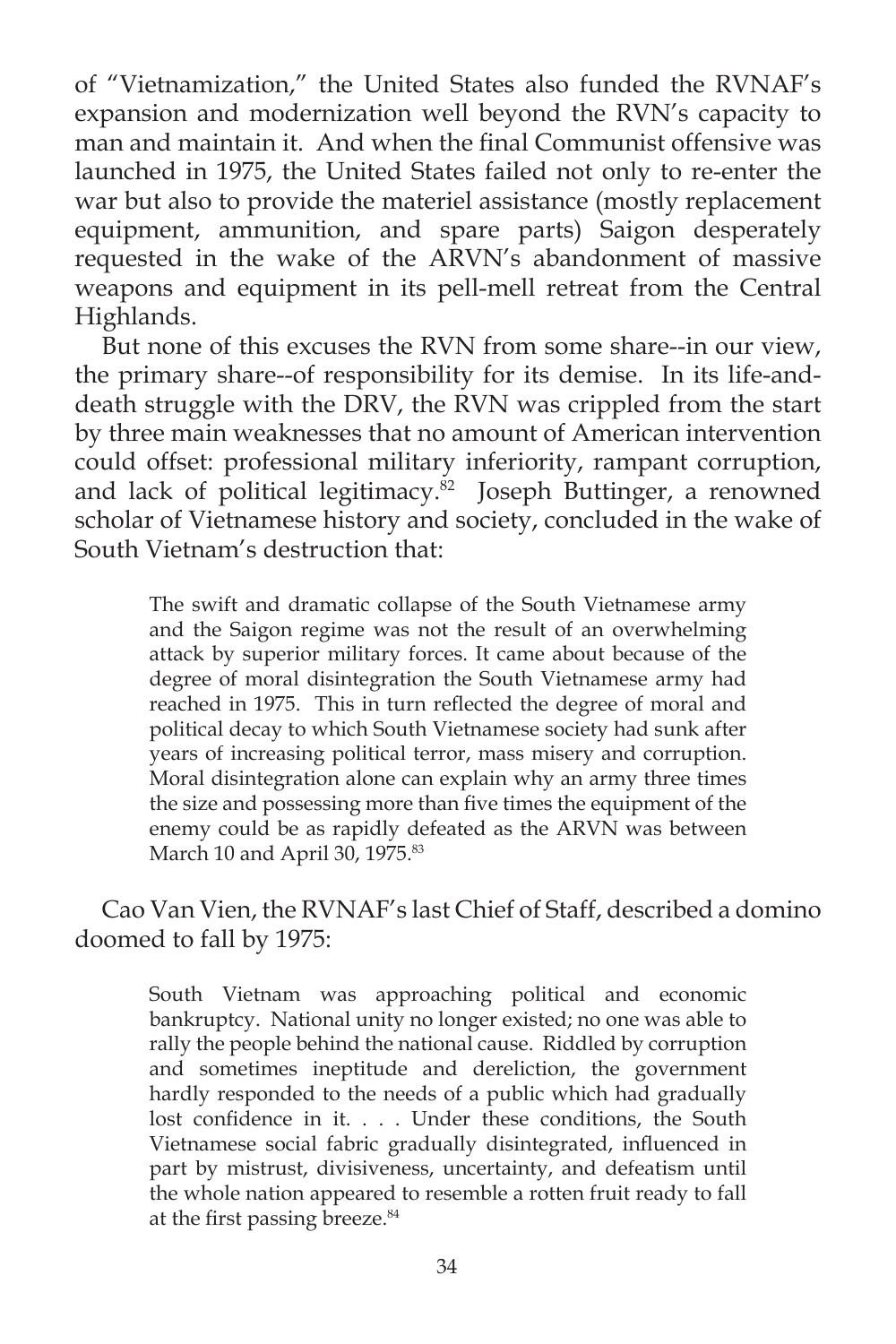From the RVN's inception in 1955 until its collapse 20 years later, its leadership failed to create a military establishment of sufficient integrity and competence to give as good as it got from the PAVN and Viet Cong. If the RVNAF enjoyed a numerical and firepower advantage over its Communist foe, it suffered--before, during, and after the war's Americanization--a decided inferiority in the intangibles that make up genuine fighting power. With some notable exceptions, RVNAF units were poorly led and motivated, and in great contrast to both Communist and U.S. combat forces, did not seek contact with the enemy. The RVNAF was also, again with notable exceptions, corrupt, from the chicken-stealing private to the kickback-receiving province chief, and, by most accounts, thoroughly penetrated by Communist agents.<sup>85</sup> A 1967 State Department assessment of the RVNAF concluded that it suffered from poor leadership, poor morale, poor relations with the population, and

low operational capabilities including poor coordination, tactical rigidity, overdependence on air and artillery support arising in part from inadequate firepower, overdependence on vehicular convoy, unwillingness to remain in the field at night or over adequately long periods, and lack of aggressiveness.<sup>86</sup>

The conventionality of the RVNAF's force structure, widely criticized as unsuited for the challenges posed by Communist revolutionary war, probably did not really matter in the long run. The effectiveness of any force structure hinges upon the professional ability of its officer corps to lead and upon the willingness of its soldiery to be led, and the RVNAF proved fatally deficient in both respects. The RVNAF was as incapable of dealing with the Communists' conventional offensive of 1975 as it was with the Communist insurgency of the early 1960s.

The sources of the RVNAF's professional incapacity were evident to close observers of South Vietnam's armed forces. At the center of that incapacity was a highly politicized and venal officer corps and a soldiery whose high desertion rates reflected at bottom an understandable unwillingness to die for "leaders" who cared only for themselves. Both President Ngo Dinh Diem and his military successors elevated political loyalty over professional competence as the key to promotion and other rewards. Key RVNAF units were withheld from combat to protect the government from the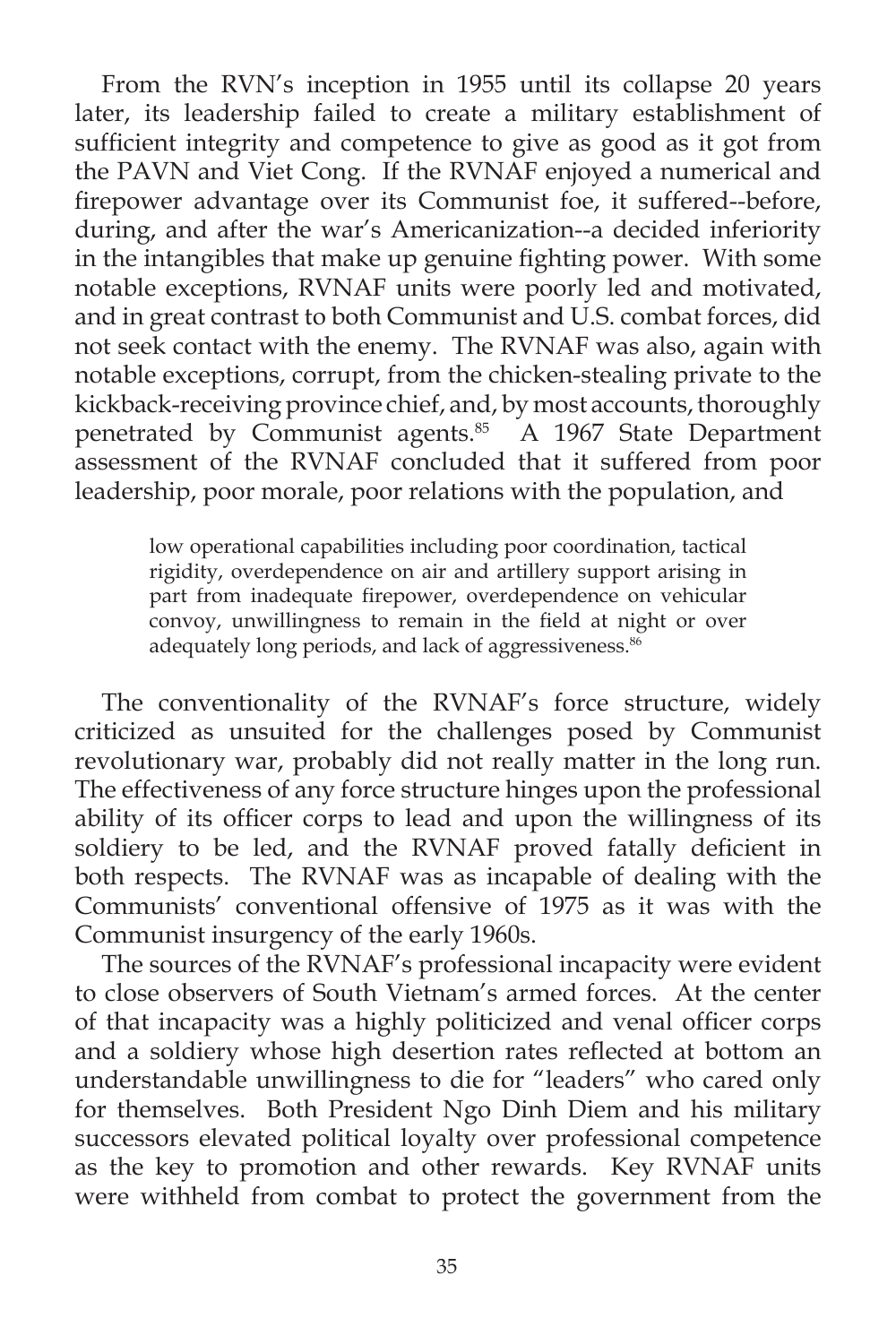ever-present threat of a coup d'etat, and generals that displayed too much professional skill were always regarded as potential political threats. Additionally, military promotions and such important administrative offices as province chieftainships were more often than not offered to the highest politically acceptable bidder. An ambitious and politically acceptable colonel, for example, would pay to become a province chief, a position financed in turn by the sale of subordinate district chieftainships and the shakedown of local merchants.

There was also widespread theft of American military and economic aid. Stealing became obscenely profitable in a relatively small and poor country suddenly flooded with American wealth, and it was certainly easier and much safer than fighting the enemy, which, after all, the Americans in 1965 had volunteered to take care of anyway. Black market operations trafficking in U.S. goods stolen or bribed away from vast U.S. and RVN warehouses was a major feature of RVNAF corruption. There was nothing that could not be had for the right price on the teeming black market, including U.S. arms, ammunition, military radios, and medicine. Communist agents plied the market, especially for items, such as medicines, in short supply among Communist field forces. No wonder that the professional attractiveness of combat command that was paramount in other armies was notable for its absence in the RVNAF, where the lure of material gain was well-nigh irresistible. The National Military Academy in Dalat (South Vietnam's West Point) graduated officers that wanted staff rather than line billets; in one 1966 class, every graduating officer expressed preference for assignment to a division headquarters rather than an infantry company.<sup>87</sup>

A postwar survey of exiled South Vietnamese military officers and civilian leaders revealed that "corruption was considered more than a problem that could have been solved by the firing of a few generals or civilians. It was regarded by many of the respondents as a fundamental ill that was largely responsible for the ultimate collapse of South Vietnam."88 Stewart Herrington argues that venality was so pervasive that purging the corrupt would have "decimated the officer corps  $\dots$ . To have attempted to cut out the cancer would have killed the patient."89

The ultimate corruption--and testimony to Vietnamization's innate futility--was spiritual: the RVNAF's unwillingness to seek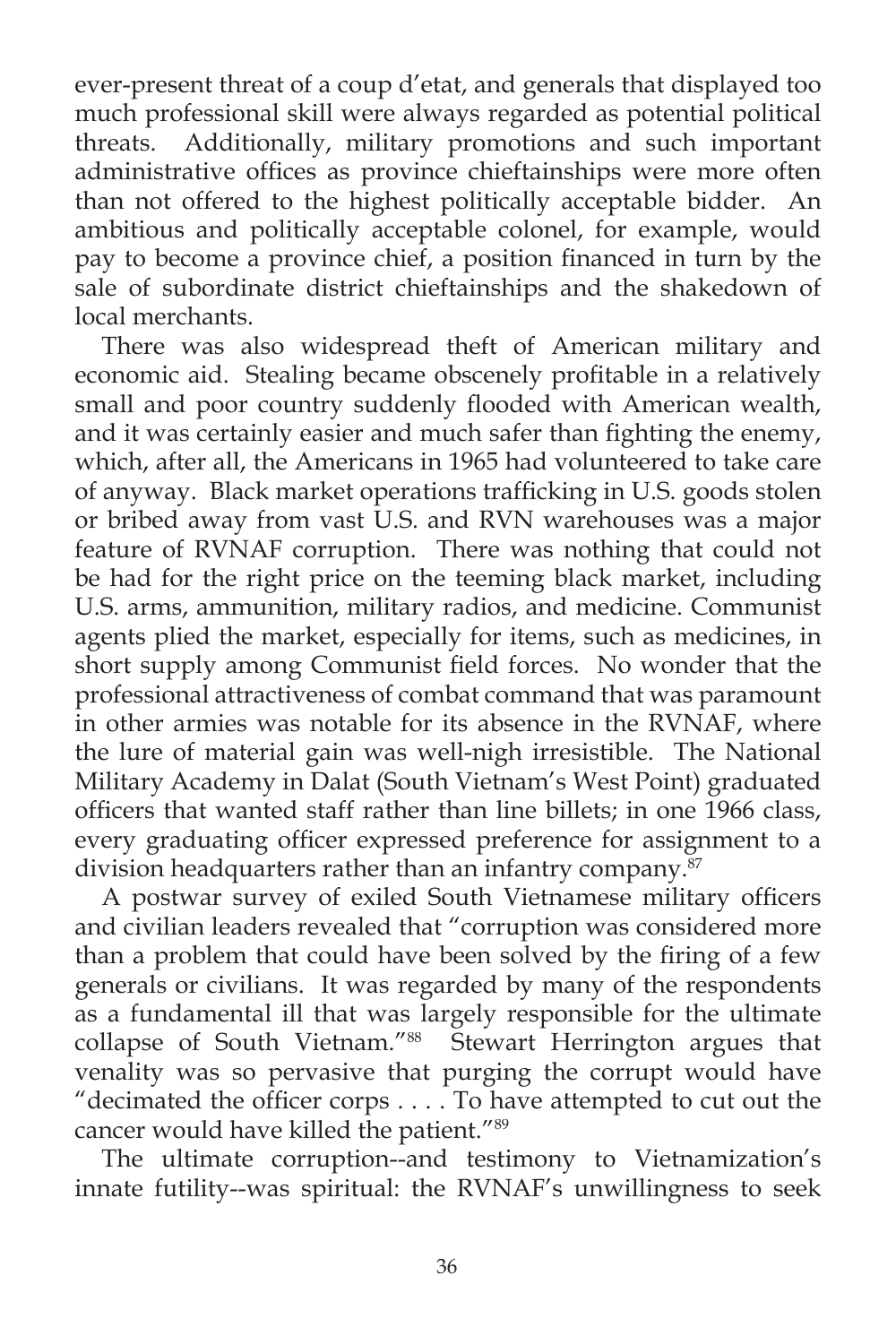battle with the Communists. Vietnamization armed and trained, but it could not create superior and combative leadership.<sup>90</sup> The RVNAF undoubtedly recognized the Communists' superior fighting power which, as Anthony James Joes correctly points out, stemmed in no small measure from (1) presentation of an attractive political program of "expel the foreigner, give the land to the peasants, and unite the nation," (2) a totalitarian political system that disciplined, controlled, and directed society far more effectively than possible in South Vietnam, and (3) a "military doctrine and fielded armed forces well-suited to both the aims and the territory for which they were fighting."<sup>91</sup> The RVNAF leadership also hoped, after 1965, and probably believed, that the Americans would win the war for them. However, even when it became apparent that the Americans were going to leave without having done so, the RVN, preoccupied with politics and rotted with corruption, proved incapable of endowing its officer corps or soldiery with the ingredients necessary to become competitive with the PAVN.

Lack of aggressiveness was reinforced by class antagonisms within the  $\widetilde{RV}$ NAF. The rank and file was drawn from the peasantry, whereas the officer corps was recruited almost entirely from among the urban, educated, and socially advantaged strata of society. A greatly disproportionate number of senior officers were also Catholic--in a predominately Buddhist and animist country. (The legendary U.S. Army adviser John Paul Vann regarded these class and other differences separating the officer corps from the ranks as unbridgeable and, as such, a powerful argument for U.S. assumption of direct control of the RVNAF.<sup>92</sup>) The differences were all too often reflected in officer contempt for the common soldier (similar to the class arrogance and callousness that separated officer from enlisted man in the pre-1914 British army), to which the latter predictably responded with fear, distrust, and desertion. At no time during the Vietnam War did South Vietnam's senior leadership see fit to provide its troops even minimally adequate pay, dependent housing, medical care, and rotation out of isolated and vulnerable outpost duty. Open physical abuse of enlisted men and even junior officers for sins real and imagined was not uncommon.

The RVNAF's high desertion rates<sup>93</sup> came as no surprise, nor did the soldiers' propensity to supplement their meager pay through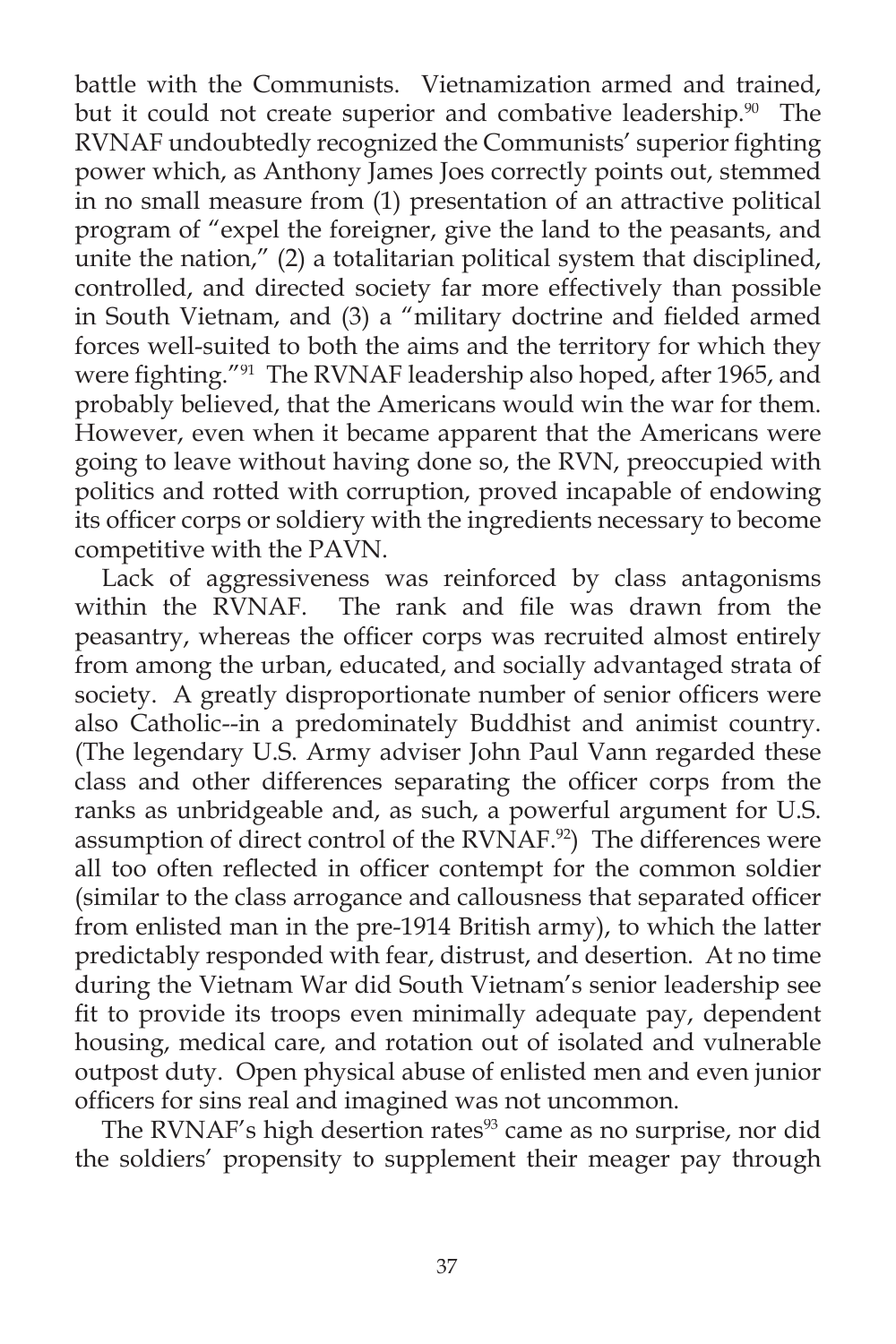theft of foodstuffs from villages they entered by day but abandoned before dark. Unlike the Communist enemy it faced, the RVNAF lacked the two things that could have compensated for the perennial poverty, homesickness, and fear of death common to soldiers on both sides: superb discipline and a powerful and unifying patriotism capable of eliciting a willingness to sacrifice one's life on behalf of a larger cause. "The South Vietnamese soldier, in the end," concludes Guenter Lewy, "did not feel he was part of a political community worth the supreme sacrifice; he saw no reason to die for the [government]. The country lacked a political leadership which could inspire a sense of trust, purpose, and self-confidence.<sup>"94</sup>

At bottom, the RVN was unsustainable because it failed to achieve the measure of political legitimacy necessary to compete with the Communists. William J. Duiker, the leading American historian of Vietnamese Communism, argues persuasively that the most important factor underlying the defeat of the RVN was the Communist Party's "successful effort to persuade millions of Vietnamese in both North and South that it was the sole legitimate representative of Vietnamese nationalism and national independence." This success was personified in the charismatic Ho Chi Minh, whose public personality, "embodying the qualities of virtue, integrity, dedication, and revolutionary asceticism, transcended issues of party and ideology and came to represent . . . the struggle for independence and self-realization of the Vietnamese nation $\frac{1}{195}$ 

In Vietnam, anti-Communism was always burdened by its initial association with detested French rule (many senior RVNAF leaders had fought on the French side during the First Indochinese War) and by its antipathy to the powerful Vietnamese nationalist sentiment mobilized by Ho Chi Minh against both the French and their American successors. Additionally, as the Americans assumed ever greater responsibility for the anti-Communist struggle, the more they compromised the RVN's claim even to a pretense of national legitimacy. The situation became acute with the Americanization of the war beginning in 1965. The deployment of over half a million U.S. troops to South Vietnam, observes Timothy J. Lomperis,

made it difficult for the Saigon government to hold on to its claims of traditional legitimacy, and correspondingly easy for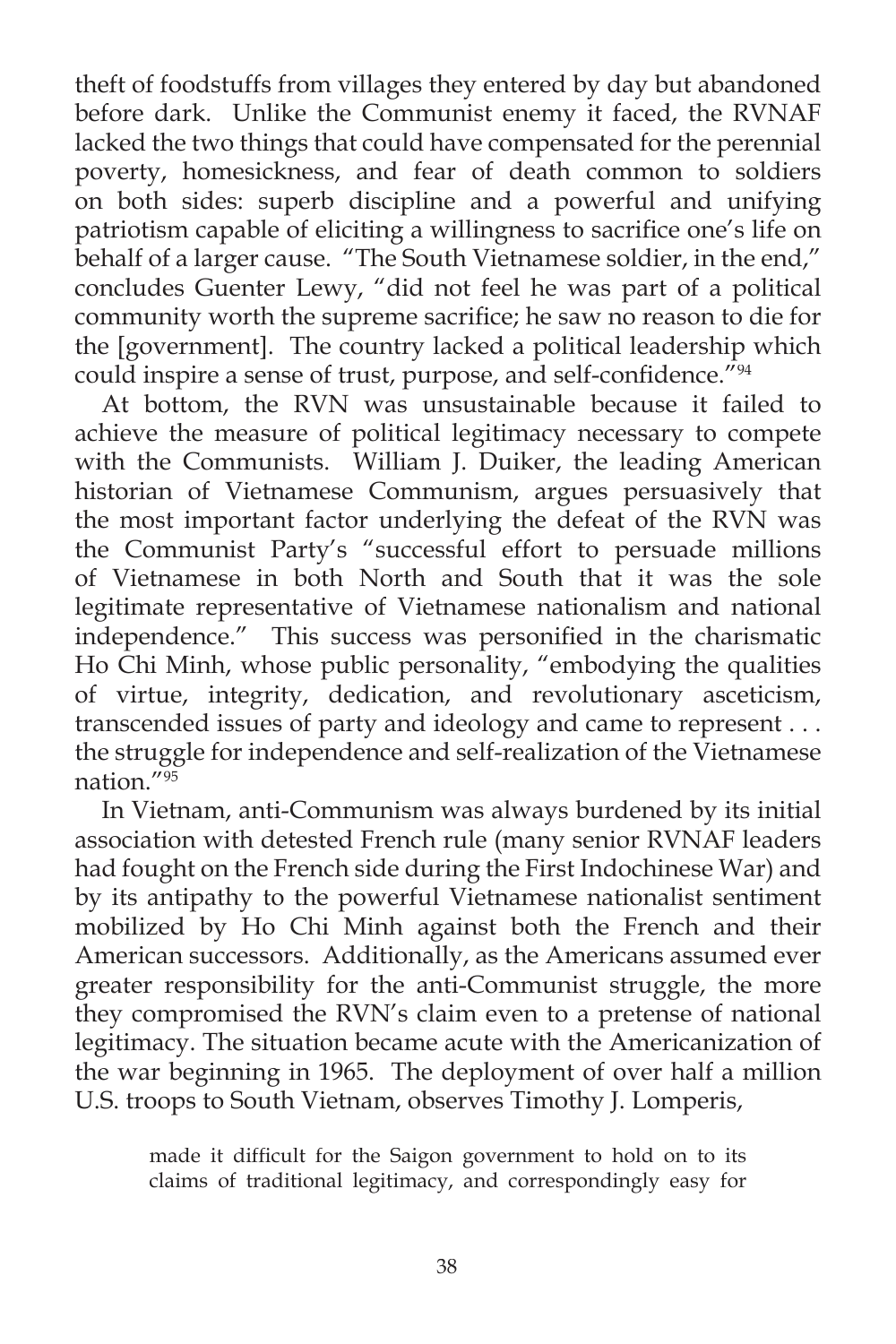the Communists to depict themselves as champions against yet another foreign intervenor and to link themselves with all the heroes of the past who had fought against the intrusions of outsiders. If the Americans thought they were very different from Frenchmen, they did not appear to be to the villagers.<sup>96</sup>

#### The anti-Communist side was simply noncompetitive.

What made the situation even worse was that the South Vietnamese leaders had very few claims of their own to national legitimacy. Although Ngo Dinh Diem was a nationalist, he did very little to show his sentiments during the struggle against the French. The subsequent leaders, Nguyen Cao Ky and Nguyen Van Thieu, both served in the French armed forces; thus, whatever sympathies they had for independence did not come into public view. Naturally, these facts and the presence of American troops redounded to the credit of the Communists. They also played a useful role in deflecting attention from the fundamental incompatibility between Marxism and the nature of traditional Vietnamese legitimacy. The Communists might not have gotten away with this if American troops had not been so conspicuously present.<sup>97</sup>

An inescapable conclusion is that the RVN, sponsored and sustained in the wake of what was intended to be a temporary division of Vietnam, was little more than an artifact of U.S. Cold War diplomacy, and in its short life failed to achieve the political legitimacy necessary to survive without a powerful U.S. military presence. "We are so powerful that Hanoi is simply unable to defeat us militarily. By its own efforts, Hanoi cannot force the withdrawal of American forces from South Vietnam," noted Henry Kissinger in 1969. "Unfortunately, our military strength has no political corollary; we have been unable . . . to create a political structure that could survive military opposition from Hanoi after we withdraw."98 Concludes George C. Herring, the dean of American historians of the Vietnam War:

Originally created by the French, the Saigon regime could never overcome its origins as a puppet government. Political fragmentation, the lack of able and farsighted leaders, and a tired and corrupt elite which could not adjust to the revolution that swept Vietnam after 1945 afforded a perilously weak basis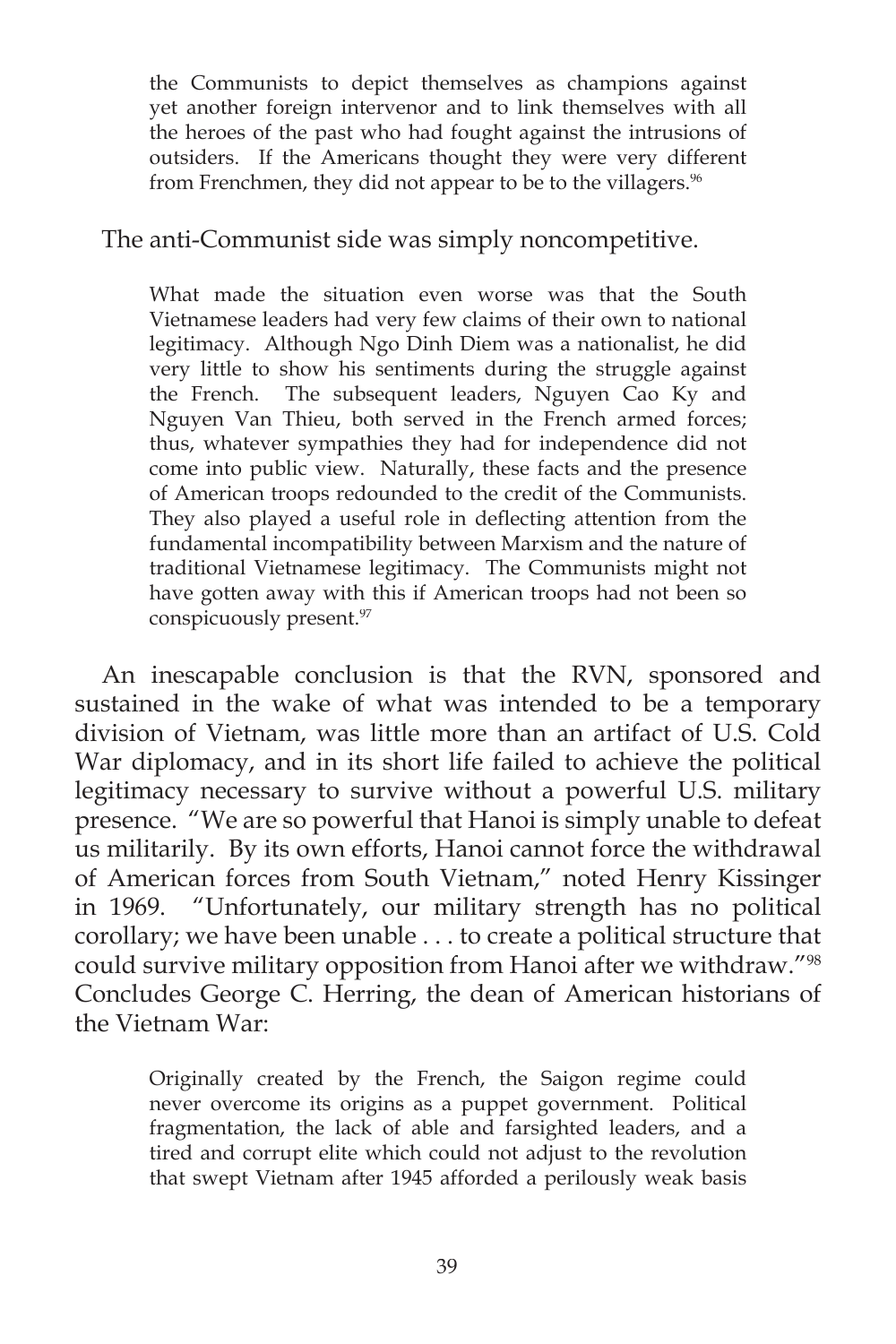for nationhood. Given these harsh realities, the American effort to create a bastion of anticommunism south of the seventeenth parallel was probably doomed from the start.<sup>99</sup>

In Iraq, as in South Vietnam, political success will require creation of (1) a government regarded as legitimate by the great majority of the country's inhabitants, and (2) security forces capable of protecting the new political order. South Vietnam had a government, albeit a corrupt one, and large security forces, albeit professionally mediocre ones. Politically and militarily, however, it faced an exceptionally powerful enemy. In Iraq, the United States is starting from scratch because no real national government and only fledgling security forces exist. Moreover, any government the United States fosters in Iraq will be tainted in the eyes of many Iraqis by virtue of its American association, especially if the security situation continues to require a large and highly visible U.S. military presence. On the other hand, Sunni Arab alienation has failed to generate a political and military threat to state-building in Iraq remotely approaching that posed by the Communists in Vietnam. The main threat to state-building in Iraq lies not in the insurgency in central Iraq, but rather in the potential for the recent uprising of Shi'ite militants to reignite, expand, and include large elements of that community or the development of the kind of sectarian civil war that plunged Lebanon into near anarchy for almost 2 decades.

Prospects for creating a stable, prosperous, and democratic Iraq are problematic, and observers and decisionmakers should not be mislead by false analogies to American state-building success in Germany and Japan after World War II.<sup>100</sup> Among other things, the United States entered Germany and Japan with overwhelming force, precluding any postwar resistance; and in Japan, the Emperor Hirohito himself legitimized General Douglas MacArthur's military rule. The United States was also able to maintain an internationally supported military presence in Japan and Germany for years during which democratic institutions could be created and nurtured.

In Iraq, however, the United States does not have the luxury of time. Many Iraqis and virtually all of Iraq's Arab neighbors view the American military presence with profound suspicion; even those Iraqis who fear U.S. withdrawal will spark a civil war nonetheless distrust American motives in the region. Fueling pervasive anti-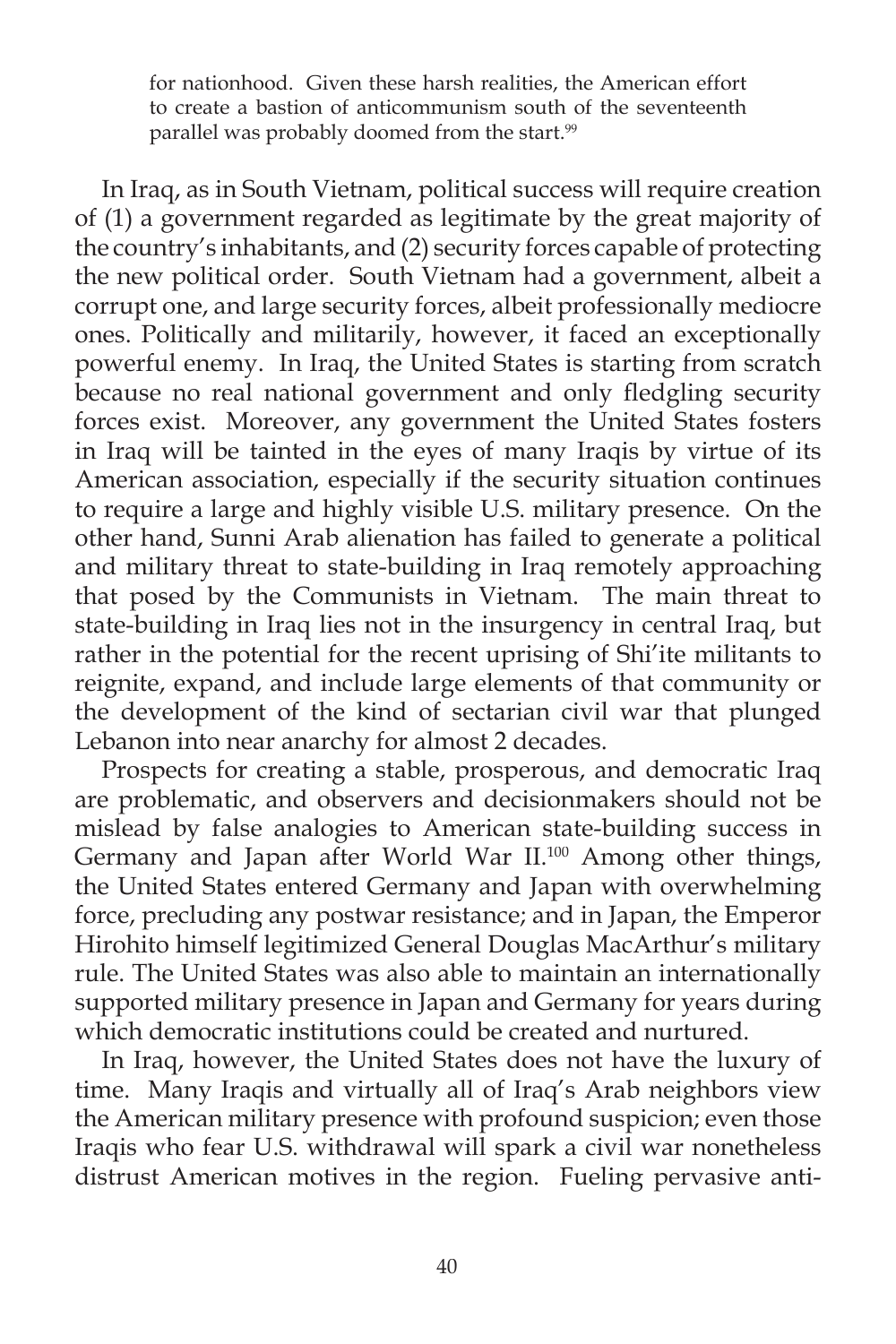Americanism in Iraq are regional media, especially Iranian and Gulf Arab state-based television programs. Iraqi governmental institutions are thus being hastily erected under extreme political pressure and have to be adapted and restructured in response to the objections of various Iraqi sectarian leaders, most notably Shi'ite Grand Ayatollah 'Ali Sistani.

That said, there is probably no feasible alternative to adherence to the June 30, 2004, deadline for transferring sovereignty to whatever Iraqi political entity finally is established to receive it. Many leading Iraqi politicians have deflected criticism of their cooperation with the United States by claiming that such cooperation is the best way to encourage an early U.S. military departure and pave the way for self-government. A significantly delayed departure--and certainly a perception of a permanent U.S. military presence in the making- would threaten those politicians' credibility. Additionally, the more the United States attempts to bolster an indigenous government by a large and prolonged military presence, the more it is likely to undermine that government's legitimacy. Clear signs of a U.S. withdrawal will defuse nationalist concern and provide Iraqi governmental and especially security institutions some political breathing room.

The United States nonetheless is gambling regardless of what it does; if a prolonged military presence threatens to delegitimize the new Iraqi government, a premature and abrupt withdrawal could create a security vacuum encouraging disorder, even civil war.

Under even the best of circumstances, fashioning genuine democracy in post-Saddam Hussein Iraq is problematic. Since its creation, Iraq has known nothing but authoritarian rule and, under Saddam Hussein, a vicious neo-Stalinist tyranny. Though Iraqi regimes, like other dictatorships, embraced such democratic trappings as elections, parliaments, independent courts, they did so fraudulently for purely propaganda purposes. Thus for a democratic Iraq to work, Iraqis must accept the American claim that heretofore fraudulent institutions have been transformed into legitimate ones that can be trusted to deliver genuine representative government while protecting the rights of minorities.

Iraqis also are going to have to develop the kind of political society whereby contending individuals and groups can be elected to power without provoking fears of an existential threat among the losers. If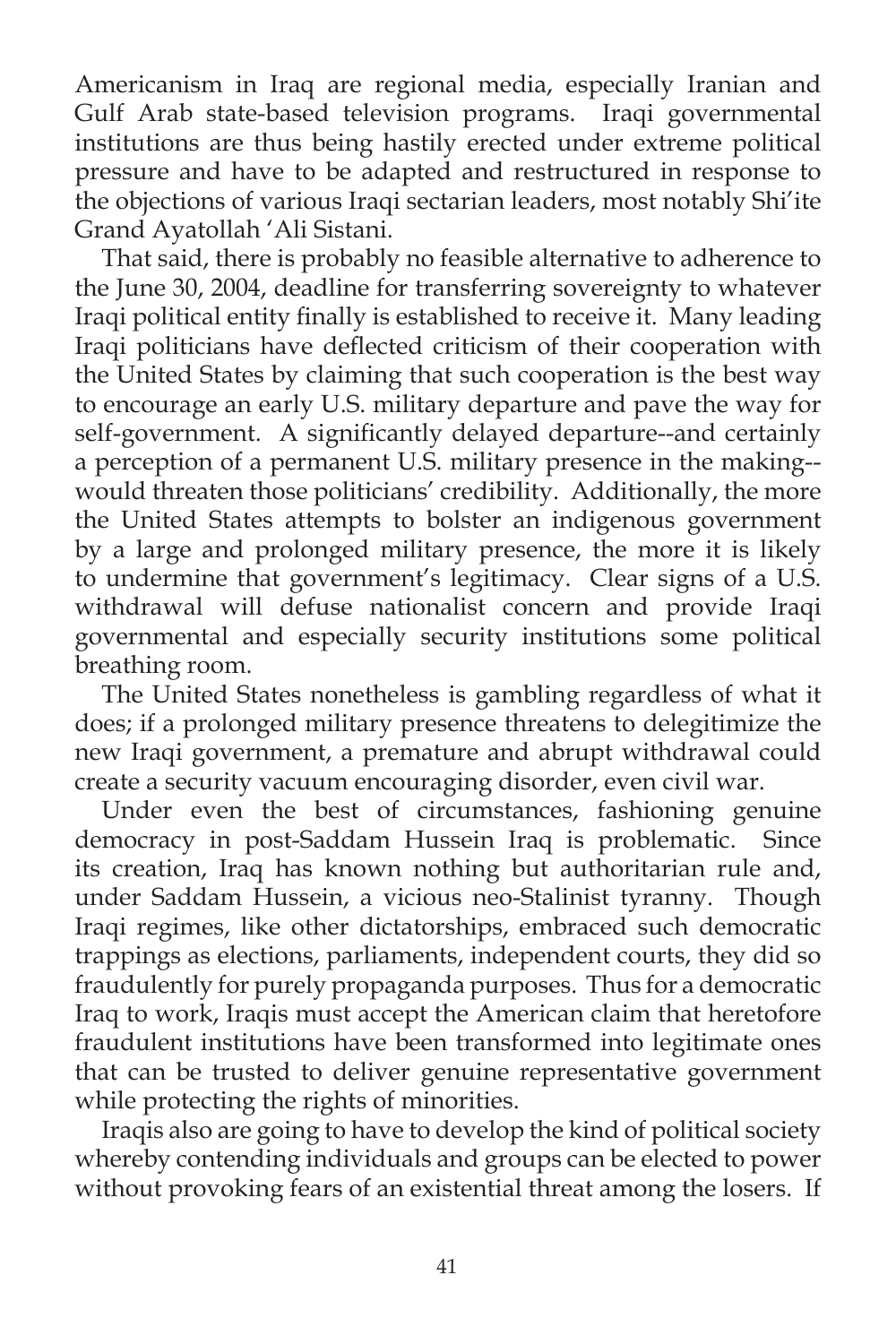the losers believe that the winners, once in office, will maintain power by extra-legal means, they may seek to ensure the safety of their own communities via resistance to national institutions and enhancing their own sources of power (such as militias). Democracy means different things to different communities in Iraq. To the majority Shi'ite Arabs, democracy is often viewed solely as a majority rule, winner-take-all system; anything less raises fear of a resurrected Sunni Arab tyranny and has incited the expressed concerns of Shi'ite leaders such as Grand Ayatollah Sistani. It is not clear that the Shi'ite leadership understands or accepts the concept of minority rights, rule of law, and other democratic principles unrelated to majority rule.

In Iraq, there are also questions about the current post-Saddam institutions that were created to ease the transition to democracy. The Iraq Governing Council (IGC) is a U.S.-appointed body containing a number of exiles who have little or no political standing inside Iraq and who, many Iraqis fear, can be manipulated by foreign interests. The IGC has also run afoul of the lower-level but more democratic councils selected with strong local support and legitimacy, portending future conflict between popular local councils and an unpopular national government. Additionally, the IGC and other Iraqi institutions have been called upon to function in a security environment dominated by the ever-present threat of assassination of themselves and their families.

Problems with the IGC, however, may soon be dwarfed by difficulties with a new government created under Iraq's controversial "Transitional Administrative Law" (TAL) or "interim Constitution" and the still unresolved efforts to create conditions under which elections can be held in Iraq. 101 The TAL emerged only after fierce disagreement and continues to enjoy only the most conditional support by those Iraqis who tolerate it at all.<sup>102</sup> Key issues addressed by the TAL but still subject to dispute include the structure of government, the role of Islam in public life, Kurdish autonomy, and the nature of federalism.

Under the TAL, executive power is to be concentrated in a threeperson executive council composed of a president and two deputy presidents. The president is widely expected to be a Shi'ite Arab, with a Sunni Arab and a Kurd serving as deputy presidents. All three executives must agree on any policy initiative before it is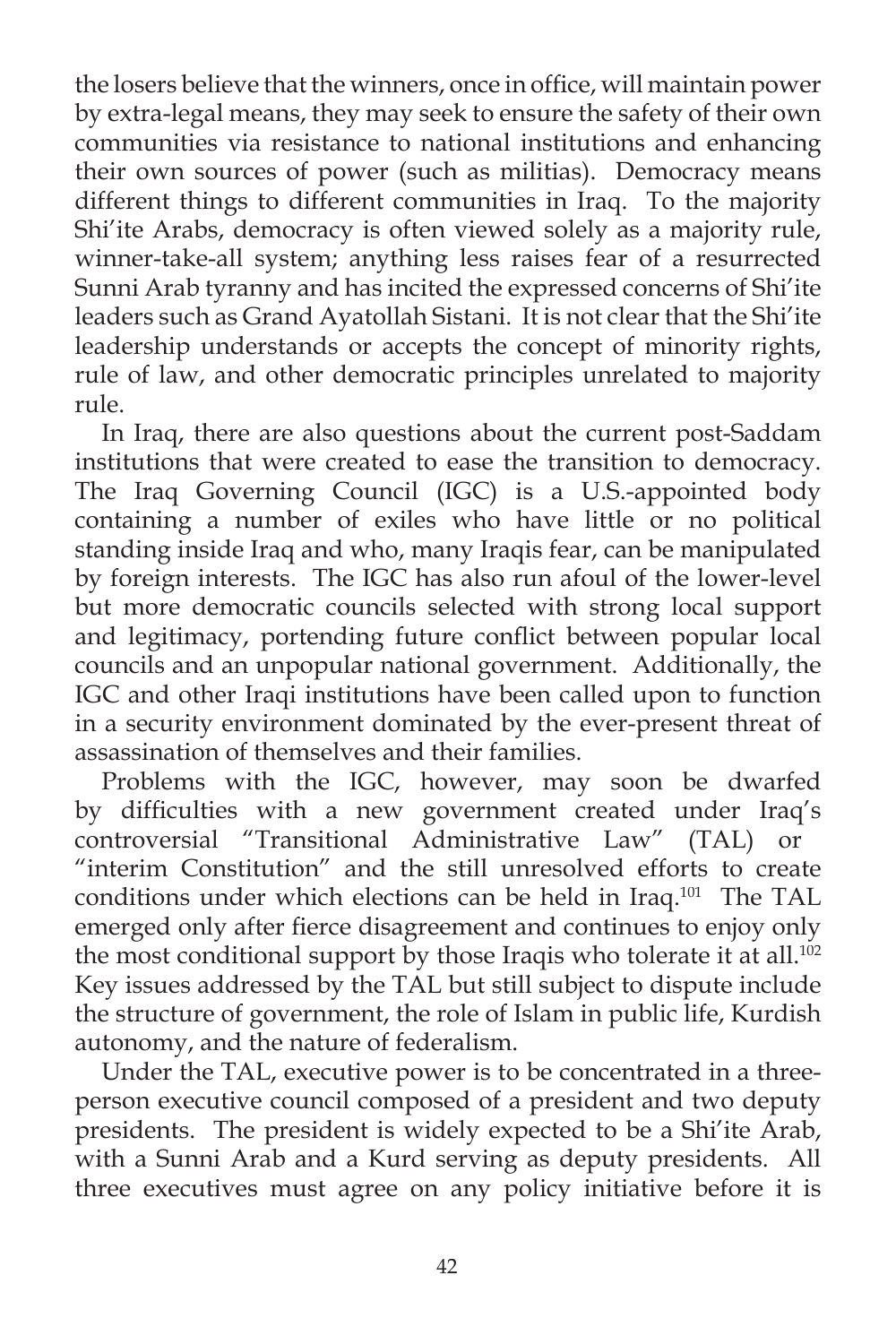undertaken. The unanimity rule offers the minority Sunni and Kurdish communities some protection, but Shi'ite leaders are livid about a system of governance which they believe cheats them of their rightful (majoritarian) leadership of the country. Additionally, much to the anger of the Shi'ites, the TAL grants three predominantly Kurdish provinces the right to reject a future permanent Constitution. According to the Grand Ayatollah Sistani, the most respected Shi'ite leader in the country, "This constitution that gives the presidency in Iraq to a three-member council, a Kurd, a Sunni Arab, and a Shi'ite Arab, enshrines sectarianism and ethnicity in the future political system in the country."<sup>103</sup> Sistani has warned UN officials that he will refrain from working with them should they do anything to bolster the legitimacy of the interim Constitution.<sup>104</sup>

Disagreements over election-related issues also have been serious. Initial U.S. plans for regional caucuses (involving indirect elections) to produce a transitional government were strongly opposed by the Shi'ite religious leadership, including Sistani, and consequently had to be cancelled. An alternative to caucuses has yet to be developed, but the Shi'tes have made it very clear that they will not accept any solution, including indirect elections and weighted voting, other than "one person, one vote."

The Kurds, however, are unlikely to accept the Shi'ite demand for absolute majority rule because historically they were victimized by a strong central government in Baghdad and because they have enjoyed virtual political autonomy since the end of the Gulf War 1991. Accordingly, the Kurds favor a weak, even paralyzed, central government; they seek to preserve as much of their post-1991 autonomy as they can, as well as to claim as much of Iraq's oil resources and revenues as they can for their own region. The Kurds remain thoroughly alienated from the Iraqi state and have a powerful sense of nationhood.105 Many young Kurds no longer even learn Arabic in the schools in the Kurdish autonomous areas.

Sunni Arabs are likewise concerned about a new power sharing arrangement based on majority rule. In the aftermath of the U.S. de-Ba'athification campaign, Sunnis are widely reported to feel a strong sense of uncertainty, fear, and persecution. Some assert that de-Ba'athification aims to prepare the country for a Shi'ite leadership dependent on the United States.<sup>106</sup> Many Sunnis are certain that the United States has given up on them and is conspiring with the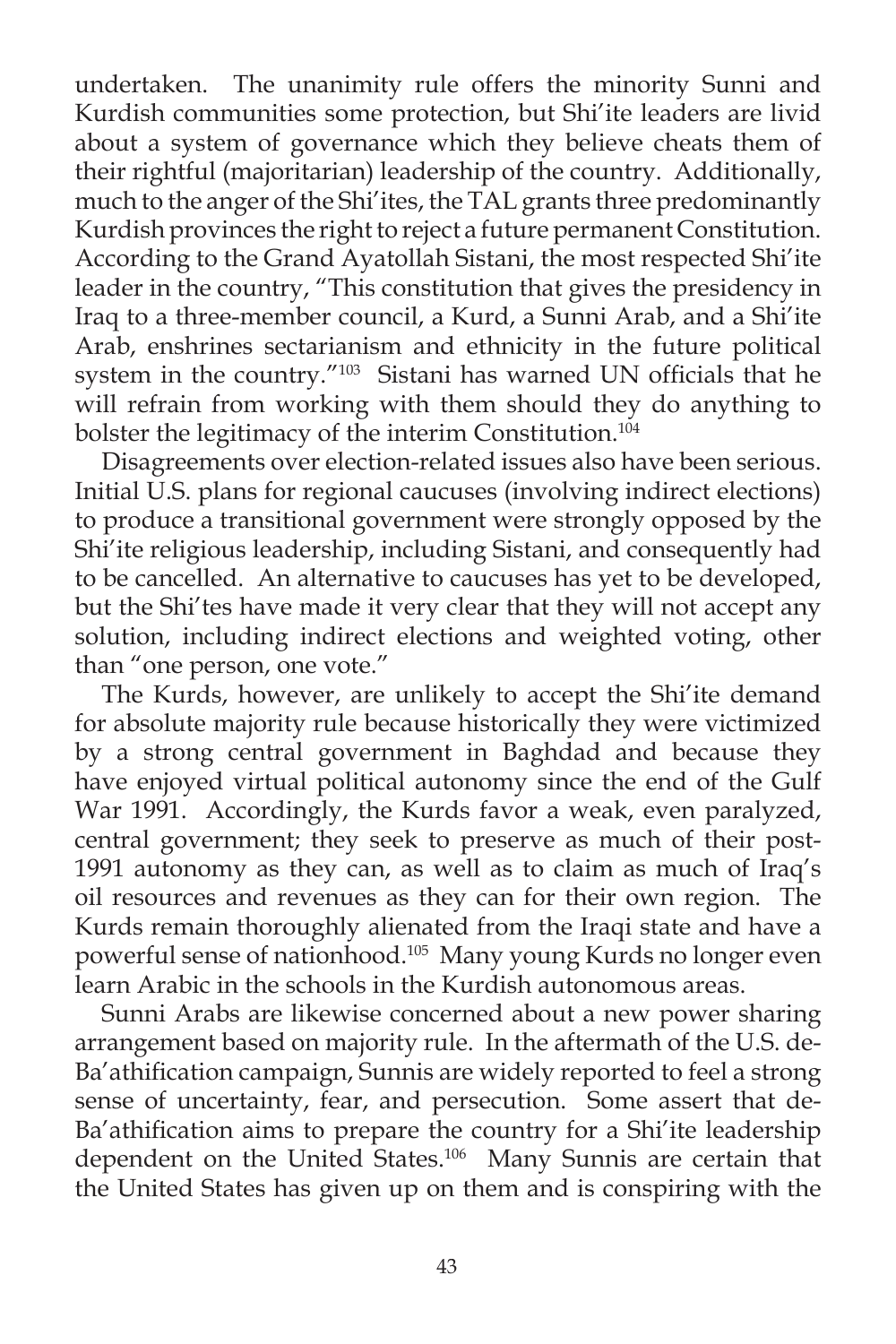Shi'ite Arabs to do them in politically, a view that manifestly fuels insurgent violence against U.S. forces.

Ironically, the development of democratic institutions in Iraq is likely to stimulate formation of political parties based on ethic and sectarian allegiances that would simply magnify the sharp divisions within Iraqi society. As experience in other developing countries shows, sectarian political parties seldom have a stake in political moderation because they appeal for support within the same ethnic group by articulating the demands of their community at the expense of seeking broad support on a transcommunal basis. In so doing, they often attempt to outbid each other in their assertiveness in claiming a larger share of political power for their own group. In such an environment, compromising leaders can be tarred as "sellouts" and the election of a radical party from one sectarian community can provoke the rise of radical leadership in other communities, thus sparking a cycle virtually guaranteed to produce violent intercommunal confrontation and the disintegration of any pretense of democracy.107

Even assuming success in the creation of a stable government commanding the loyalty or at least the passive acquiescence of most Iraqis, the new state will still need army and security forces capable protecting it from internal and external threats. It is certainly in the interest of the United States as well as any new Iraqi government to transfer military and police functions now being shouldered by the United States as quickly as feasible to indigenous institutions. As Secretary of Defense Donald Rumsfeld has stated, referring to U.S. and coalition forces in Iraq, "foreign forces are unnatural. They ought not to be in a country."<sup>108</sup> The "Iraqization" of security functions now being performed by U.S. forces and the concomitant withdrawal of those forces are likely to bolster the legitimacy of any new Iraq government, provided that the new forces can operate without extensive and visible support from U.S. troops remaining in the country after the turnover of sovereignty to Iraqis scheduled for June 30, 2004. The United States plans to organize, train, and equip over 200,000 Iraqi security personnel as part of this effort.<sup>109</sup>

But those forces must be effective. The CPA's mid-May 2003 decision, for reasons not well-explained, to disband the entire Iraqi regular army with but a month's pay is now widely regarded as a mistake. According to one source: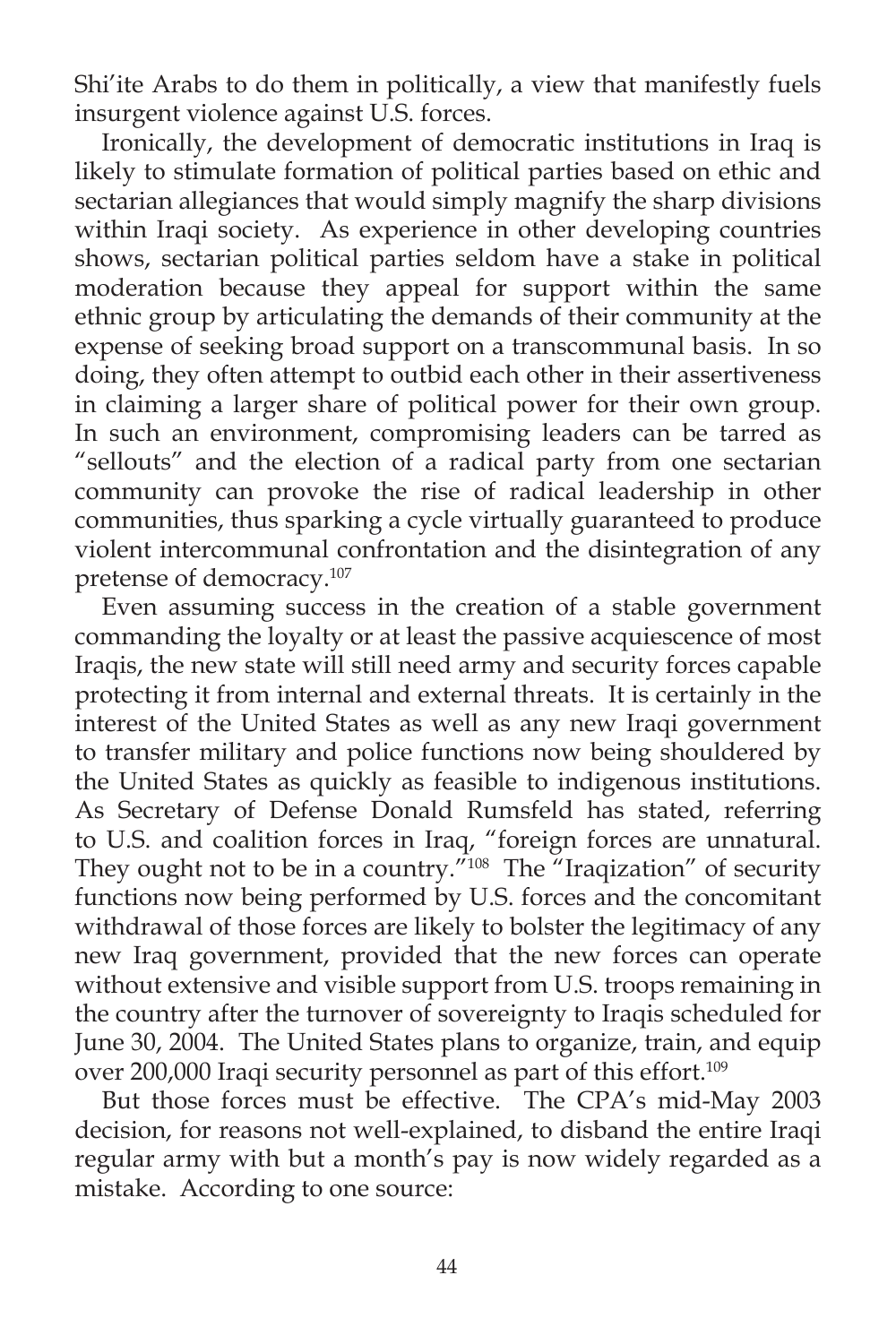The dismissal of [Iraqi officers] treated them as an extension of Saddam and the Ba'ath's rule . . . rather than as patriots who had fought for their country. It also added several hundred thousand men to the labor pool when there were virtually no jobs, and it effectively told all officers of the rank of colonel and above that they had no future in a post-Saddam environment. At the same time, it implied to all Iraqis that the new Iraq Army might be so weak that Iraq would remain little more than a client of the United States and Britain in the face of the threat from Iran and possible future intervention by Turkey.<sup>110</sup>

The decision was not reversed, nor have selective recalls been implemented; instead, the New Iraqi Army (NIA) is being created from scratch. The New Iraqi Army is the third name given to the force. The first was the "New Iraqi Corps," but the acronym for this sounds like an Arab expletive. "Iraqi Defense Forces" was then tried but discarded because its acronym is identical to that of the Israeli Defense Forces.

Though the primary mission of the NIA is protection of Iraq from external attack, as opposed to providing internal security, this mission seems to have been set aside, at least temporarily, because of urgent counterinsurgency requirements in the so-called Sunni triangle area. Indeed, some NIA troops were placed in the most dangerous Sunni areas shortly after they completed their training.<sup>111</sup>

Early planning behind the NIA rested on the apparent assumption that Iraq could initially satisfy its security needs with a small, 40,000 man army composed primarily of light infantry (compared to the 350,000-man heavy-and-light army that Iraq had at the beginning of the war.)<sup>112</sup> The NIA was to be created over a 3-year period, although this schedule was subsequently reduced to 2 years because of the ongoing lack of security in central Iraq. The new schedule calls for an NIA of 12,000 by July 2004 and the full 40,000 by mid-2005.113 A larger NIA is also being considered. However, the first NIA battalion crumbled when up to one-half of its members deserted because of inadequate pay and risky combat assignments in the Sunni Triangle; some said they could make better money by cooperating with the insurgents in killing U.S. troops.114 Pay was subsequently raised and conditions were improved.

Two other major problems with the NIA have caused yet additional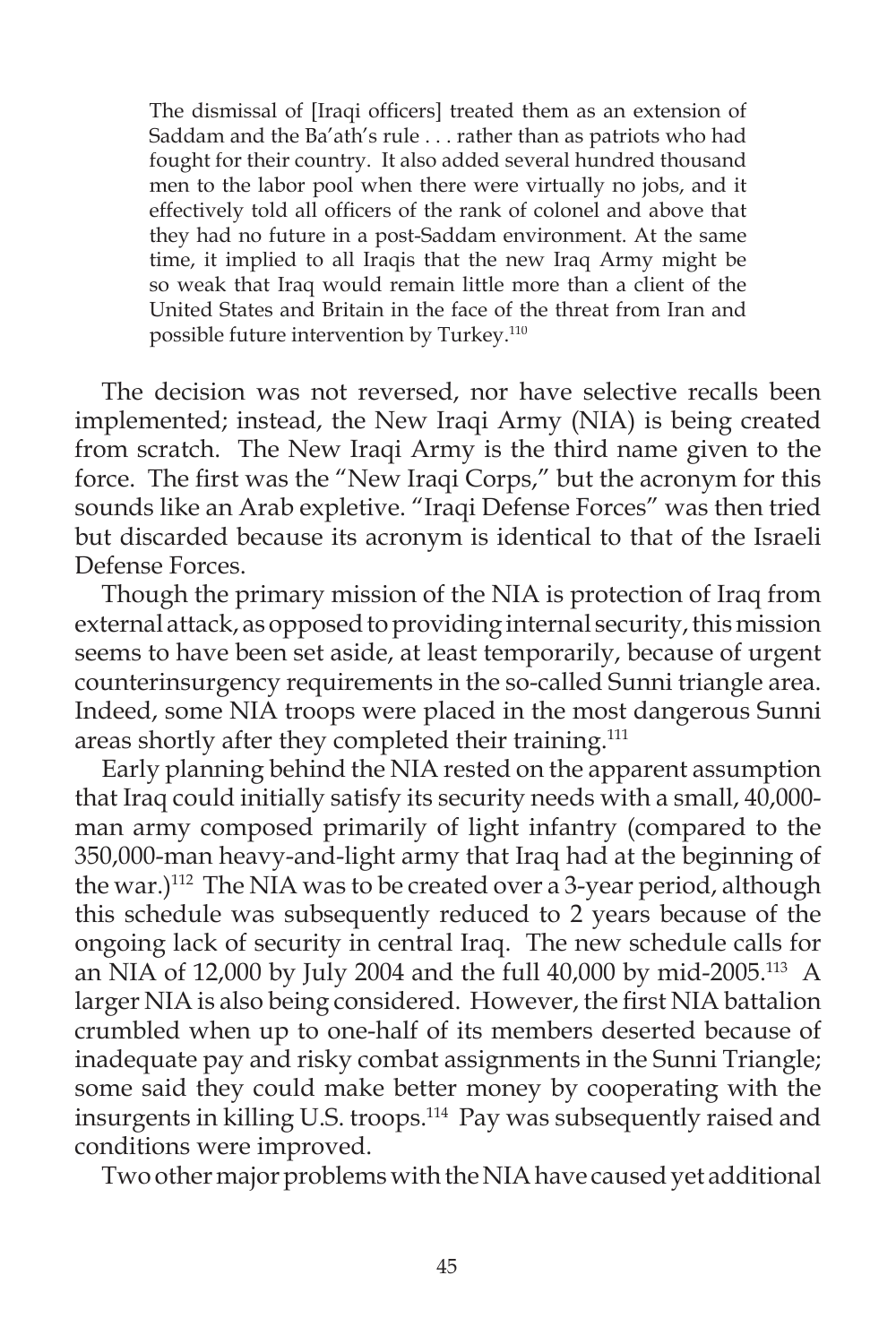disincentives to join it: insurgent attacks on recruiting stations, and the NIA's lack of all but small arms. The latter, especially given the insurgency's near monopoly of the tactical initiative vis-à-vis the NIA, places the NIA at a considerable combat disadvantage.

Police units are another especially important element in the effort to create and maintain security because their primary mission is internal security. Not surprisingly, police force units have attracted repeated insurgent attacks, and there are reports that the police may have been infiltrated by some insurgent elements.<sup>115</sup> By April 2004, at least 350 Iraqi police officers had been killed in confrontations with insurgents.<sup>116</sup> One estimate even suggested that the number was 632.117 Moreover, in a disturbing April 2004 development, a number of Iraqi police units abandoned their posts rather than resist poorly-trained militiamen loyal to Muqtada al Sadr.<sup>118</sup>

In addition to the NIA and the police, new Iraqi security forces include the Iraqi Border Guard (IBG), Iraqi facility protection units, and the Iraqi Civil Defense Corps (ICDC). The ICDC is the most important of these three forces because its mission is counterinsurgency, which it is expected to perform without the presence of coalition forces.

The ICDC, whose necessity, like the insurgency itself, was not anticipated before the war, was created in July 2003 in response to the insurgency and began operations in August.119 Efforts to organize, train, and equip the ICDC, originally designed as a temporary force (to be disbanded once the insurgency ended), lagged behind those of the NIA and police. As expected with any new Iraqi force, the ICDC has a mixed record and depends heavily on U.S. advice, training, and money, though it is considered an emerging success by CENTCOM and Defense Department officials.<sup>120</sup>

The Iraq Civil Defense Corps has some clear advantages within Iraqi society. Many of its members strongly and credibly claim they are fighting for the protection of their local community and are not supporters of either the coalition presence or the U.S.-supported Iraqi government.121 Moreover, in many areas, especially in small towns and rural places, Iraqis have joined the ICDC with the approval and support of the local tribal leadership, thus legitimizing their membership in the ICDC as well as their performance of its counter-insurgent mission. Finally, as a local defense force, the ICDC, whose units take only 3 weeks to train, has advantages in gathering intelligence.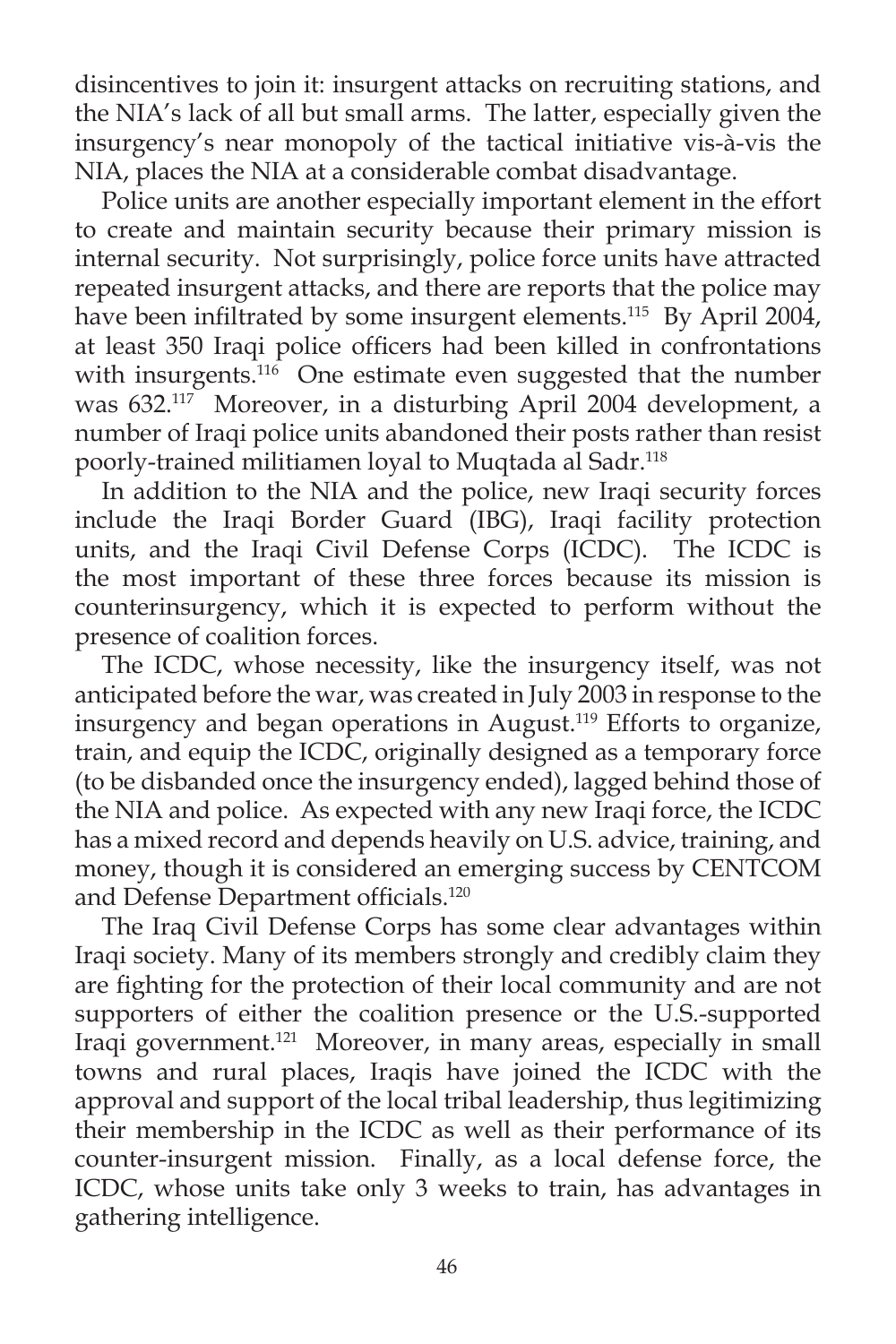How the Iraqi security forces stand in the eyes of the citizens they are charged with protecting is not clear, although anecdotal information suggests that they are dimly viewed by some clergy and many Sunni Arabs. It is in any event difficult to build new security forces accepted as legitimate in the absence of an actual Iraqi government regarded as such. And Iraqi security forces well may wonder what will happen to them when U.S. forces depart. In a worrisome potential precedent, some ICDC units deserted their posts during the Muqtada al Sadr uprising.122

The alternatives to U.S.-sponsored security institutions in Iraq are communal militias. If Iraqis come to lack confidence in the NIA and ICDC, they will look to such militias for protection. Though the United States rightly regards Iraq's "militia-ization" as a recipe for civil war, and has sought to demobilize existing militias and thwart the formation of new ones, armed Iraqi communities have little incentive to strip themselves of means of protection. Various groups are reportedly stockpiling and hiding weapons even as they publicly claim to be moving toward demobilization. Moreover, many political groups are seeking to place as many of their own members as possible in the new Iraqi security institutions. Should sectarian strife erupt, these institutions will likely dissolve into armed factions, and given Iraq's strong sectarianism and as yet weak élan of the new Iraqi security institutions, loyalty to one's community almost certainly will trump fidelity to those institutions.<sup>123</sup>

#### **Domestic Political Sustainability.**

The American war effort in Vietnam failed because it became unsustainable at home. Though the United States was militarily unbeatable in Vietnam, it lacked the political stakes in the war that the Communists had. In the end, the Vietnam War boiled down to a contest of political wills, and the Communists had the stronger. Secretary of State Dean Rusk acknowledged after the war that "I made two mistakes with respect to Vietnam. First, I overestimated the patience of the American people, and second, I underestimated the tenacity of the North Vietnamese."124 General Vo Nguyen Giap, who led Communist forces against the French and later became North Vietnam's minister of defense, told journalist Stanley Karnow in 1990 that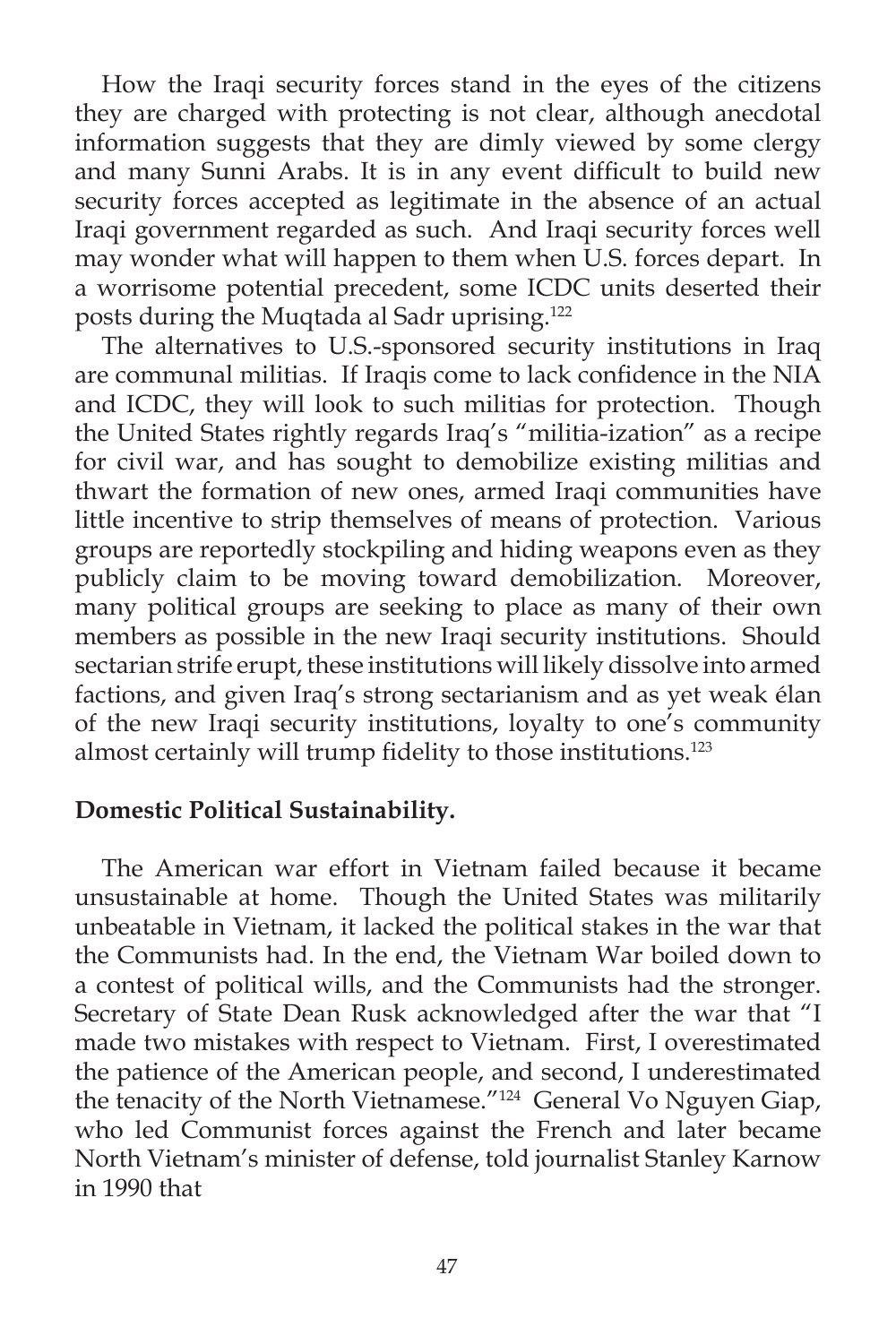We were not strong enough to drive out a half-million American troops, but that wasn't our aim. Our intention was to break the will of the American Government to continue the war. Westmoreland was wrong to expect that his superior firepower would grind us down. If we had [attempted to pit our material inferiority directly against your superiority], we would have been defeated in 2 hours.<sup>125</sup>

The turning point was the Tet Offensive, a military defeat for the Communists but a political shock for the United States. Tet, for all to see, popped the balloon of official optimism on the war. For the preceding half-year, Johnson administration spokesmen, in a White House orchestrated campaign, declared that the corner had been turned in Vietnam, that the Communists were in permanent retreat, and that the end of the war was in sight. The size and savagery of the Communist assault, which inflicted the highest weekly and monthly U.S. manpower loss rates of the war, belied these claims and suggested the prospect of an endless military stalemate, of more and more American bloodshed without convincing progress toward the declared U.S. objective of a Communist-free South Vietnam.<sup>126</sup>

Large public and congressional majorities, as well as editorial opinion of such mainstream liberal newspapers as the *Washington Post* and *New York Times*, supported U.S. military intervention in the Vietnam War, and support for staying the course in Vietnam remained strong, notwithstanding rising casualties and a growing domestic anti-war movement, as long as the United States seemed, however slowly, to be winning the war in a reasonable amount of time.127 Underlying this support were high levels of trust in the competence and integrity of the U.S. Government, especially on matters of war and peace, a trust that diminished as the war continued, and opposition to the war within America's opinionmaking elite increased. By March 1969, a year after the Tet Offensive and 4 years after the deployment of U.S. ground combat forces to Vietnam, U.S. battle deaths equaled those of the highly unpopular 3-year Korean War, and nearly two out of three Americans polled said they would have opposed U.S. entry into the Vietnam War had they known what it would cost in American lives.<sup>128</sup>

Studies of the Vietnam and other American wars of the 20th century reveal that, contrary to the post-Vietnam War conventional wisdom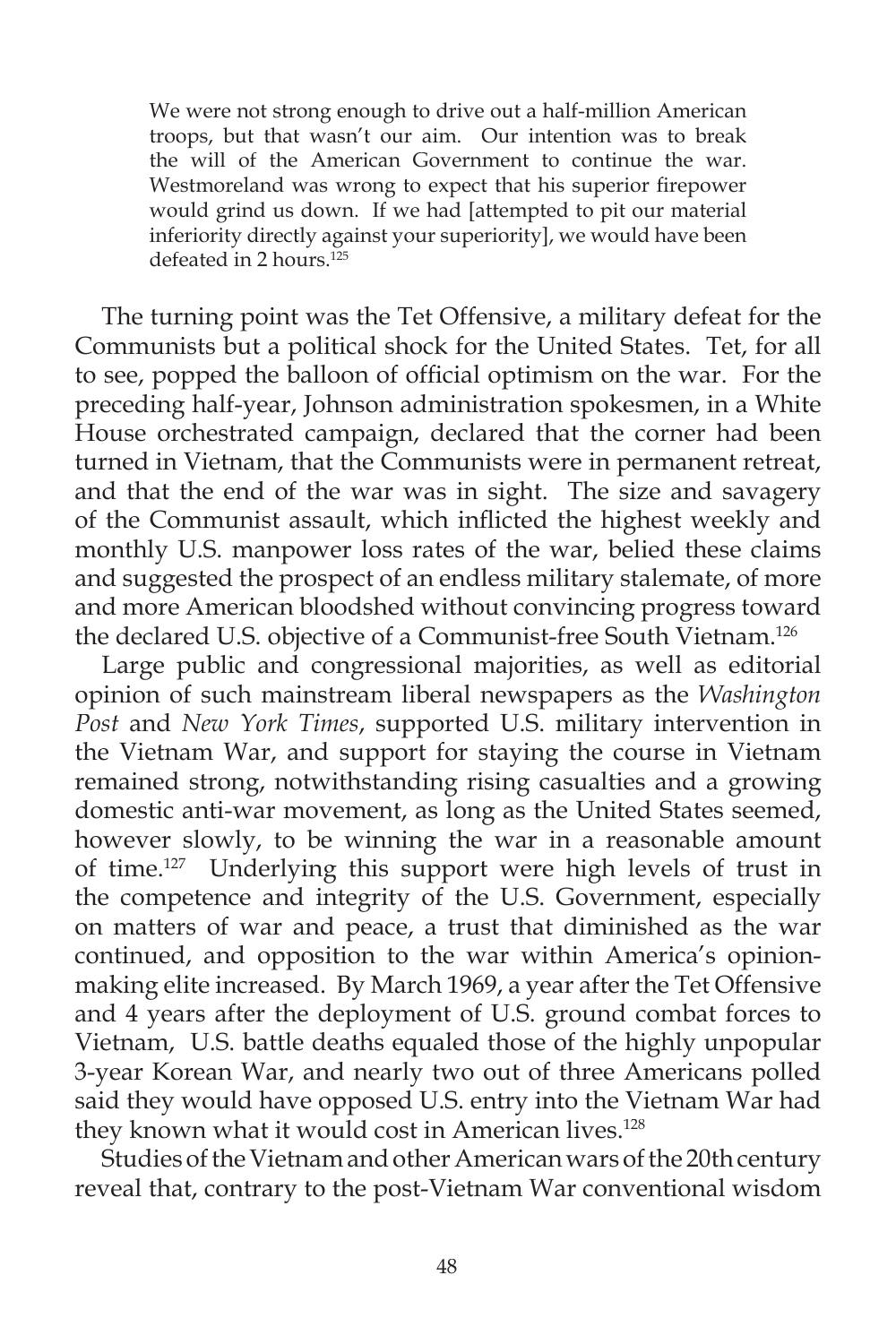that profound casualty aversion dominates all other considerations in determining war and peace decisions, most Americans are influenced by such pragmatic considerations as the perceived stakes at hand and benefits of intervention, chances of success, possible and actual costs, alterations in initial and subsequent expectations, and elite opinion.<sup>129</sup> U.S. political and military leaders may have convinced themselves that the American public is intolerant of casualties;<sup>130</sup> in fact, however, "support for U.S. military operations and the willingness to tolerate casualties are based upon a sensible weighing of benefits and costs that is influenced heavily by consensus (or its absence) among political leaders."131 Writing on the matter of casualties 2 decades after the fall of Saigon but with the Vietnam War clearly in mind, Richard K. Betts observed:

There is no clear evidence that Americans will not tolerate many body bags in the course of intervention where vital interests are not at stake. What is crucial for maintaining public support is not casualties per se, but casualties in an *inconclusive* war, casualties that the public sees as being suffered indefinitely, for no clear, good, or achievable purpose.132

This was certainly the situation that confronted the Nixon administration when it took office in 1969, and accounts in large measure for the administration's decision to eliminate conscription and to launch a unilateral, incremental withdrawal of U.S. forces from that country absent any political concessions from the Communists.133 From April 1969 to December 1972, U.S. military personnel in Vietnam dropped from 543,000 to 24,000, with battle dead during the same years falling from 9,377 to 300.134 The strength of the domestic political imperative was evident in Nixon's determination to proceed with a unilateral pullout even though he clearly understood that a shrinking U.S. force presence reduced his bargaining leverage with the Communists.

In Iraq by mid-April 2004, U.S. military dead (due to hostile action and accidents) totaled 685, with over 3,000 additional American troops wounded. Most of these casualties were incurred after President Bush declared the termination of major combat operations on May 1, 2003; that phase of the war cost the United States only 138 dead and 550 wounded.<sup>135</sup> After May 1, 2003, casualties fluctuated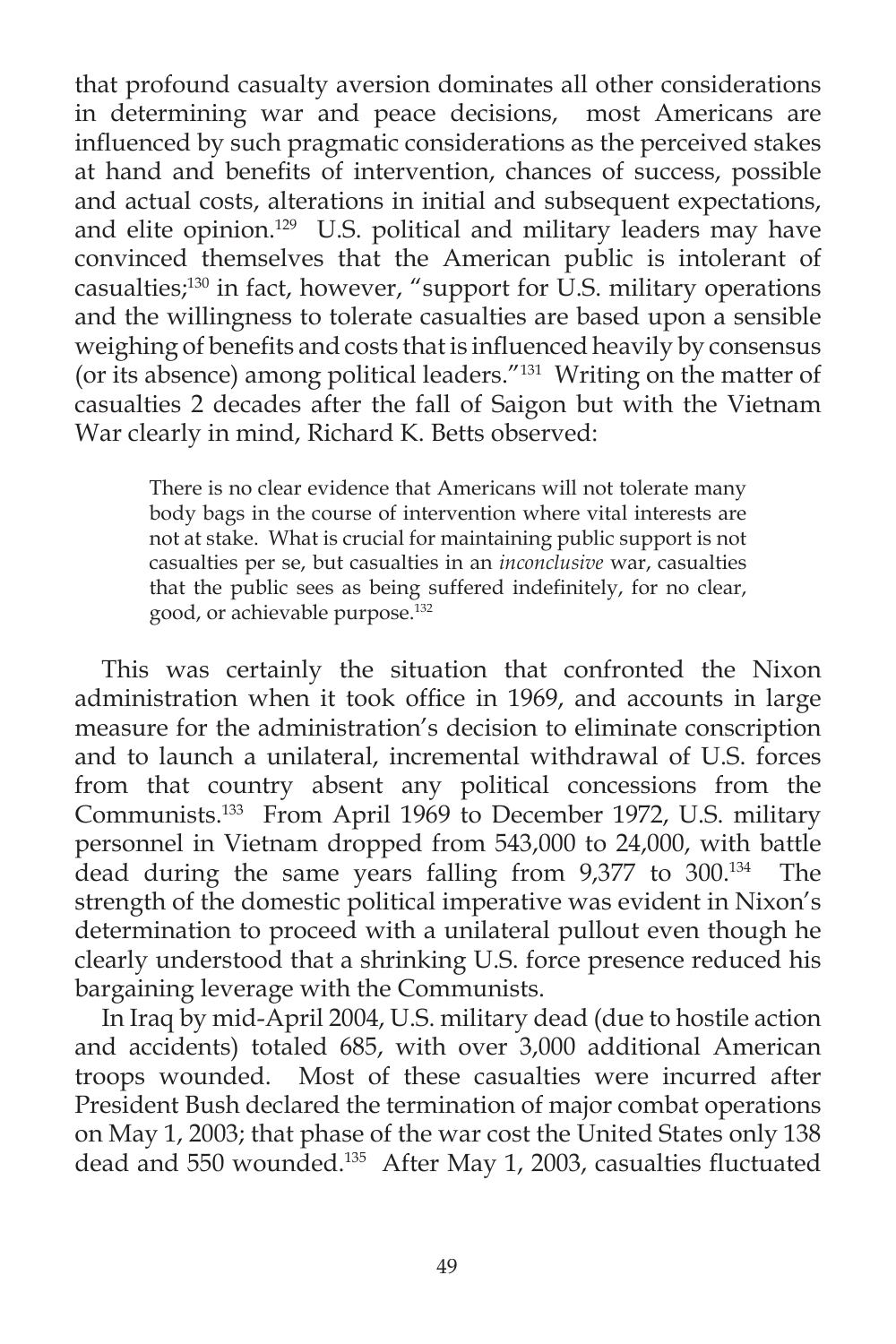from month to month, rising to 82 dead in November then dropping to 22 dead in February 2004, then rising again to 92 dead in just the first half of April. Future losses are unpredictable. Much will depend on the general security situation in Iraq, U.S. military adaptability to changing enemy tactics, and the degree to which expanding Iraqi security forces can and will assume functions currently performed by U.S. military forces. The planned transfer of sovereignty to Iraqis on June 30, 2004, is intended to reduce U.S. loss rates, although this increasingly appears unlikely.

Additionally, American casualties incurred in Iraq may have less domestic political salience than those of the Vietnam War, which was waged largely by conscripts and draft-induced "volunteers." Though the inequitable draft system enabled most college students to avoid military service, many opponents of the war, including collegiate protestors, were politicized by fear of and anger over conscription. Today, without conscription, fewer Americans feel their lives and futures are directly threatened by the conflict in Iraq than was the case during the Vietnam War. The situation may make the conflict more sustainable to the general public by removing an important personal element from the calculation of nonvolunteers and their families and friends, although it threatens to reduce the number of volunteers should the war become bloodier.

Yet even reduced casualties may not guarantee sustainability in Iraq. In the Vietnam War, casualties were not the only war cost that undermined public support. Other costs included increased taxes, inflation, diminished investment in popular domestic programs, rising elite dissensus over the war, political turmoil at home, disdain for South Vietnam as a worthy ally, and a growing "credibility gap" between official and unofficial portrayals of what was going on in Vietnam. However, as a 1985 Rand Corporation study pointed out, casualties "are the most visible and least tolerable cost imposed by direct U.S. combat involvement in sustained limited wars. Mounting casualties tend over time to undermine public support for limited wars, and in addition serve as a lightning rod for public dissatisfaction with other issues."136 Robert Komer, who directed the pacification program in Vietnam, told a Rand Corporation interviewer after the war that: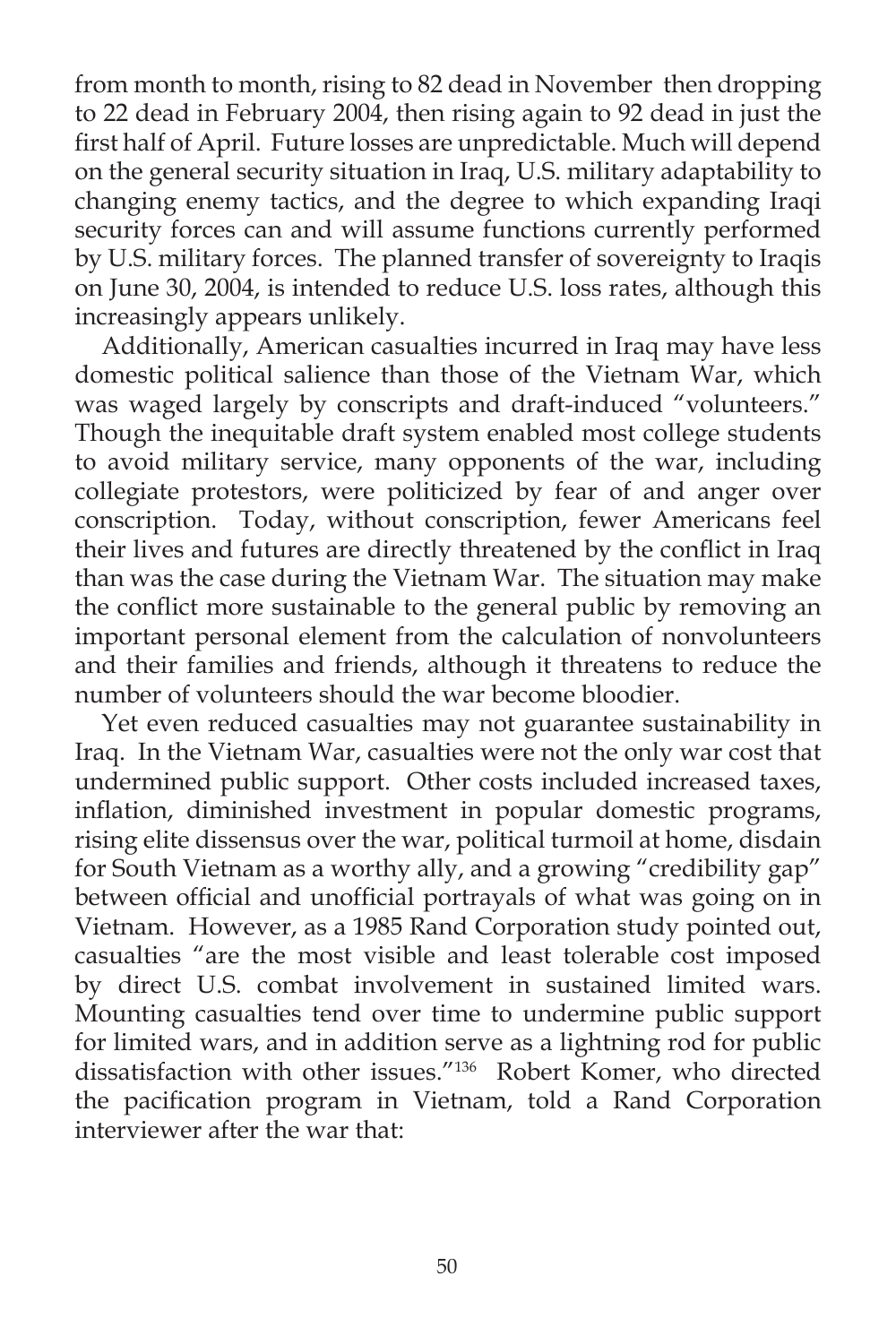The most obvious and immediate cost is the cost of casualties. The death notices in the newspapers and so forth. Remember what it costs you in blood is much more politically visible than what it costs you in treasures . . . . Casualties become a problem because they are cumulative. You spend a lot of money, but then you have another appropriation the following fiscal and the year after that. But casualties mount up, and they have a psychological and political impact over time.<sup>137</sup>

Other studies support casualties as the primary barometer of American public support (or lack of support) for limited wars, which are often prolonged and waged in faraway places, with military restraint, and on behalf of abstract objectives.<sup>138</sup> It is widely believed that democracies in general have great difficulty prosecuting protracted wars for limited objectives. Such wars are, as was Vietnam, wars of choice rather than wars of necessity, which engage existential interests. Vietnam certainly deviated from the preferred American way of war. Americans have not been comfortable with limited wars because they tend to separate war and politics, believing that war is a substitute for, rather than an extension of, politics. Once the shooting begins, and regardless of political objective, so the thinking goes, the aim should be the enemy's total military defeat. The "unconditional surrender" formula of Ulysses S. Grant and Franklin D. Roosevelt has been the ideal, not the compromise Korean War armistice or the hesitant gradualism that many still believe led to America's defeat in Vietnam.<sup>139</sup>

The question of whether the Iraq War of 2003 was a war of necessity is one of several key factors bearing on the political sustainability of the ongoing U.S. effort to create a stable, prosperous, and democratic Iraq. Another key factor will be Americans' judgments on the war's ongoing costs as weighed against perceived gains. If the Iraq War comes to be seen as a war of choice rather than a war of necessity, then its costs may require compensation by some additional measure of national security gain, such as the as yet unrealized and increasingly unlikely recession of Arab radicalism and a wider acceptance of the United States in the Middle East.

In the absence of national security gains, Americans may feel comforted by such humanitarian gains as the overthrow of Saddam Hussein's monstrous regime. But Americans could become very impatient should the rationale for a continuing and costly U.S.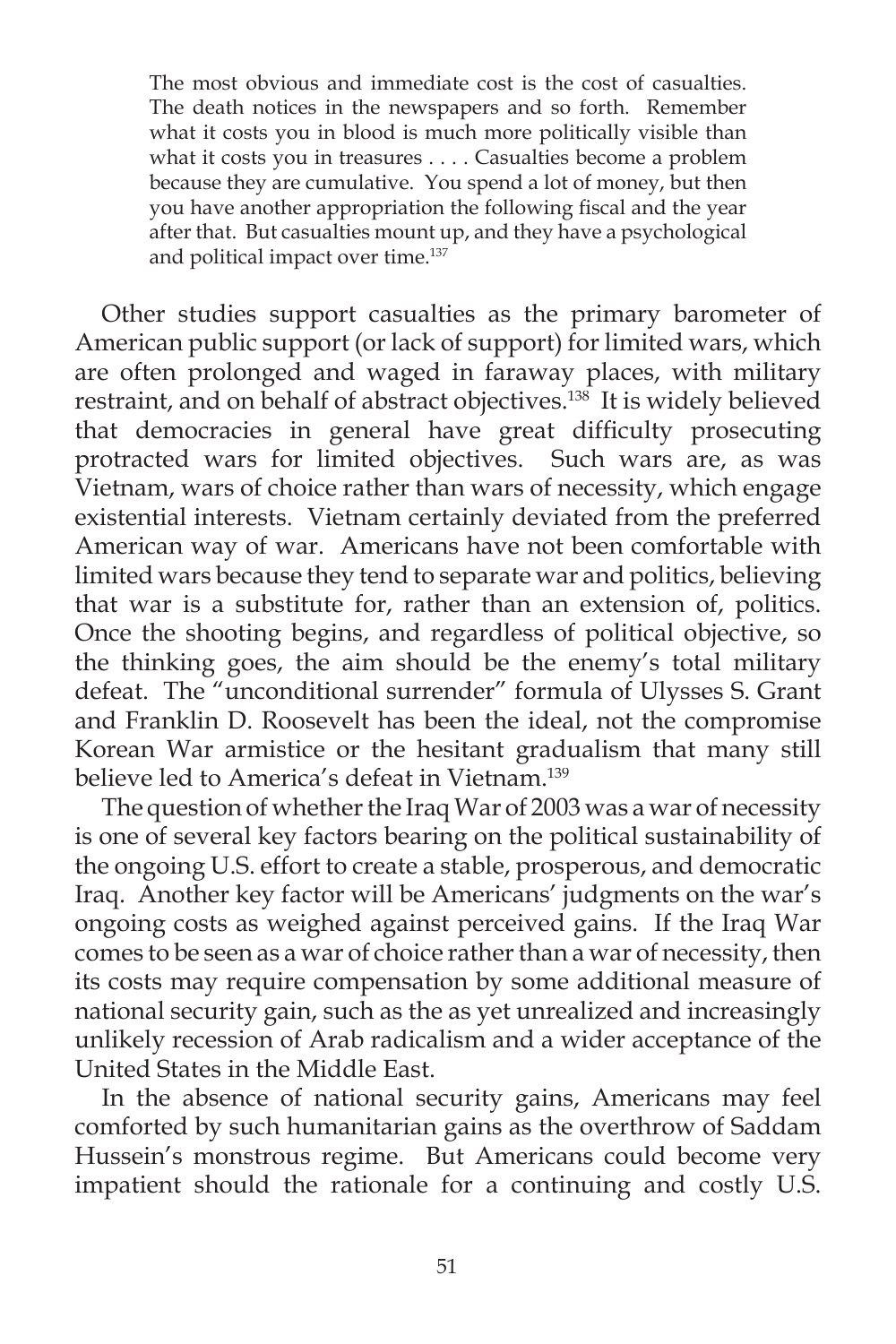occupation of Iraq shift to a more direct focus on uplifting the Iraqi people, especially if the Iraq public appears ungrateful and turns hostile.

To date, there is no evidence that U.S. casualty rates in Iraq, which are a fraction of those incurred in Vietnam, have generated sufficient public sentiment to evacuate Iraq or even reduce U.S. objectives in that country. Nor, unlike the Vietnam War, has the Iraq War and its aftermath caused inflation and prompted increased taxes; on the contrary, inflation has been minimal and tax relief has been the order of the day. Nor has there been any disruptive antiwar turmoil in the streets (which during the Vietnam War was fueled in part by conscription) or effective congressional check on administration Iraq policy.

On the other hand, public and congressional tolerance for casualties may have dropped by virtue of failure to find any WMD in Iraq or to uncover any convincing evidence of a prewar operational relationship between Iraq and al-Qaeda, to say nothing of Iraqi complicity in the 9/11 attacks. Moreover, U.S. taxpayer costs in Iraq, together with tax cuts and other factors, are contributing to unprecedented annual federal deficits and a cumulative national debt that could have perilous economic consequences in the long run.

Prewar portrayals of a "grave and gathering" threat posed by Saddam Hussein to the United States and its overseas interests convinced many that preventive war against Iraq was a necessity- -and therefore worth considerable risk and loss. But the postwar deflation of that portrayal suggests that Operation IRAQI FREEDOM was a war of choice and as such, like Vietnam, a war bounded by significant limits on public tolerance of risk and loss. Reinforcing these limits are the unexpected difficulties and costs the United States has encountered in Iraq since the President declared the termination of major combat operations in that country. Prewar assertions that U.S. forces would be universally welcomed as liberators inside Iraq, that U.S. occupation authorities would inherit functioning government infrastructure capable of providing essential government services pending the restoration of sovereignty, and that Iraq's restored oil revenues would finance its economic reconstruction all foundered on the rocks of Iraqi insurgent attacks on U.S. forces and reconstruction targets, Iraq's administrative disintegration, and the discovery that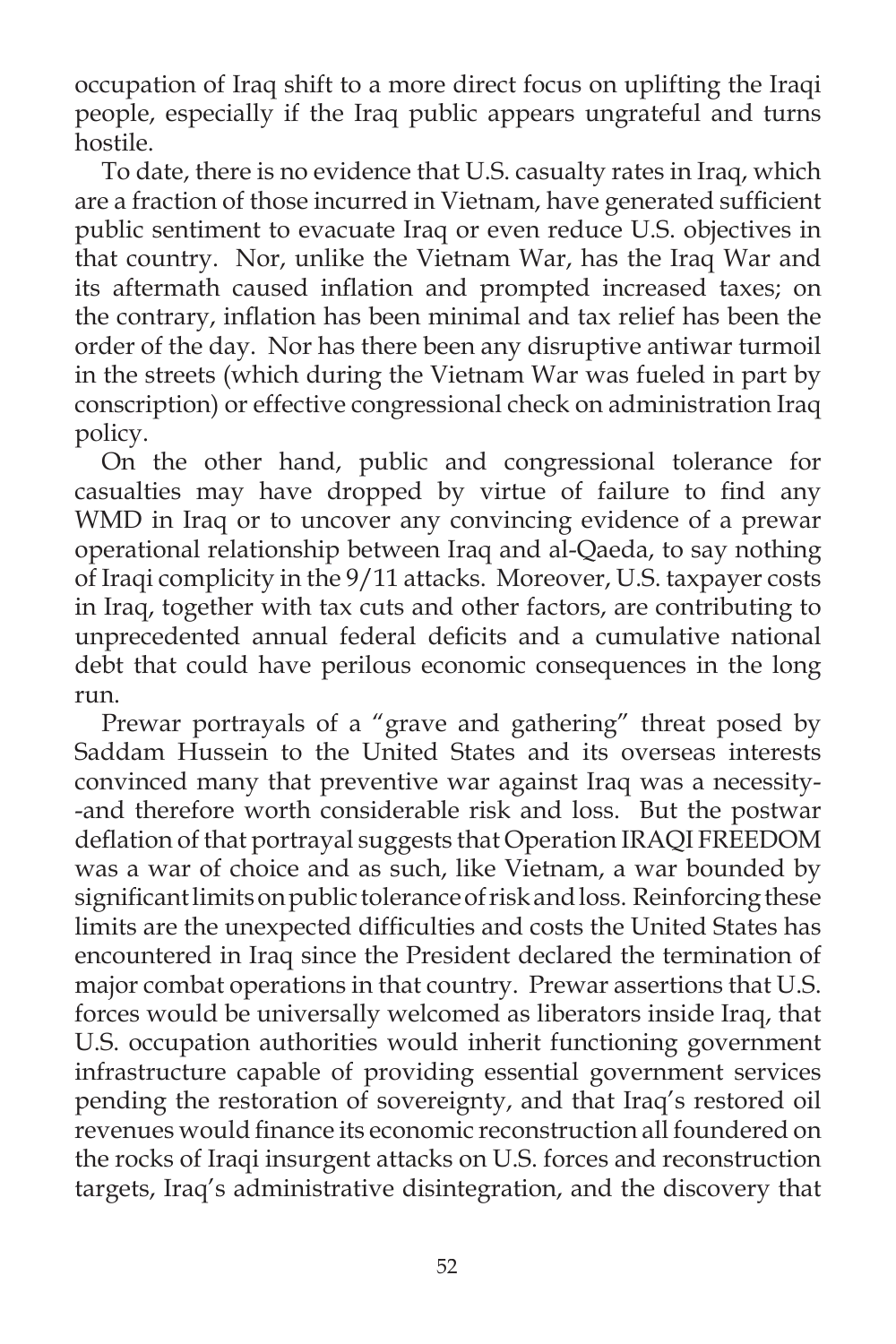Iraq's oil, power, and water infrastructure was crippled far beyond expectation.<sup>140</sup>

Yet the long-term effect on public opinion of these disparities between expectations and realities remains to be seen. The U.S. death toll in Iraq is low by the standards of past major wars, and most Americans in a presidential election year are preoccupied with other matters. A mid-December 2003 CNN/*USA Today*/Gallup poll revealed that 61 percent of Americans polled believed that the situation in Iraq was worth going to war for  $(v, a$  negative response of 35 percent), and that 53 percent believed Saddam was personally involved of the September 11, 2001 terrorist attacks on the United States (v. 42 percent). Sixty-five percent of those polled expressed approval of the way the United States was handling the situation in Iraq since the termination of major U.S. combat operations there (v. 34 percent).<sup>141</sup> These numbers suggest that most Americans at the end of 2003 still regarded the Iraq War as a war of necessity and so far worth the cost in blood and treasure.

Polls taken in the first three months of 2004, however, registered a significant decline in public support. A CNN/*USA Today*/Gallup poll taken January 29 to February 1 revealed that only 49 percent of those polled believed that it "was worth going to war in Iraq," and that 43 percent believed that the "administration deliberately misled the American public about whether Iraq [had] weapons of mass destruction." The same poll also found that only 46 percent approved of the way the administration "is handling the situation in Iraq."<sup>142</sup> This decline in public support was confirmed in two subsequent March polls by the *Washington Post*-ABC News and the *Wall Street Journal*-NBC News.143 A Gallup Poll taken in early April revealed that only 50 percent of the American public believed that it was "worth going to war" in Iraq (47 percent said it was not worth going to war), and that 64 percent believed that things were "going moderately badly, or very badly" in Iraq (only 34 percent believed things were going "very well or moderately well.")<sup>144</sup>

As of mid-April 2004, the scope and costs of the U.S. counterinsurgency war in Iraq appeared politically sustainable, until problems in the Shi'ite areas raised new questions about the possibility of a wider war. The Iraqi insurgency, at this point, nevertheless bears no comparison in terms of size, ideological appeal, and political base to the Communist challenge we faced in Vietnam.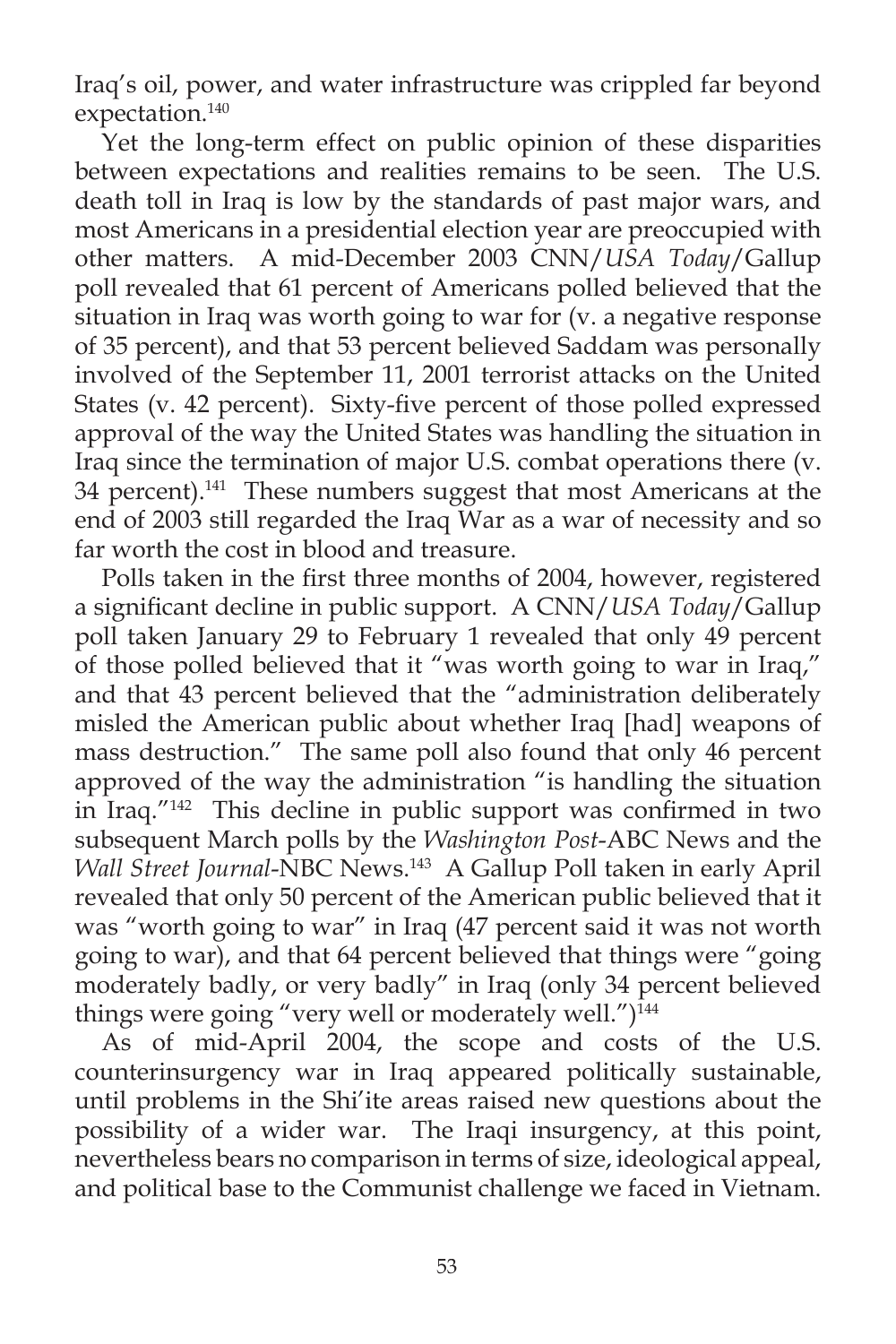This could change, however, if the insurgency were to expand in a sustained and meaningful way to Iraq's majority Shi'ites or if the Iraqi state were violently to disintegrate into its constituent sectarian parts. In either of these circumstances--a national liberation war against a detested occupier or Iraq's "Lebanonization"--it would be extremely difficult for the United States to maintain its military position, to say nothing of its political objectives, in that country.

A major determinant of the course of events in Iraq will be Iraqi responses to the U.S. transfer of sovereignty to an as yet undetermined Iraqi political entity, scheduled for June 30. Will that entity command sufficient legitimacy and security forces to lead Iraq into stable and popular governance, or will it prove too weak to survive the eruption of centrifugal political forces inside Iraq?

## **CONCLUSIONS AND RECOMMENDATIONS**

*1. Though policymakers instinctively turn to what they think history teaches about what to do, or not do, in a given foreign policy situation, reasoning by historical analogy is an inherently risky business*. No two historical situations are identical, and policymakers' knowledge of history is often poor. Policymakers are, in any event, predisposed to embrace analogies, however faulty, that support preferred policy.<sup>143</sup> Thus proponents of the Iraq War embraced the Munich analogy (and the success of U.S. state-building in Japan and Germany), whereas opponents of war warned of another Vietnam. Operation IRAQI FREEDOM achieved the "Munich" objective of eliminating a regime that proponents believed posed a gathering threat to the United States. Yet satisfaction of that objective simply confronted the United States with the unexpectedly costly and difficult challenges of state-building in circumstances of ongoing insurgent violence that some were prepared to label a Vietnam-like quagmire.

*2. The decision to invade Iraq in 2003 and overthrow the Saddam Hussein regime cannot be repealed*. As in Vietnam in 1965, U.S. power and prestige have been massively committed in Iraq, and it is incumbent upon the United States try its best to leave behind in Iraq a "better peace" than it found there, even if that means reconsidering some ambitious U.S. objectives in Iraq. What if, for example, the United States is forced to choose between stability and democracy in that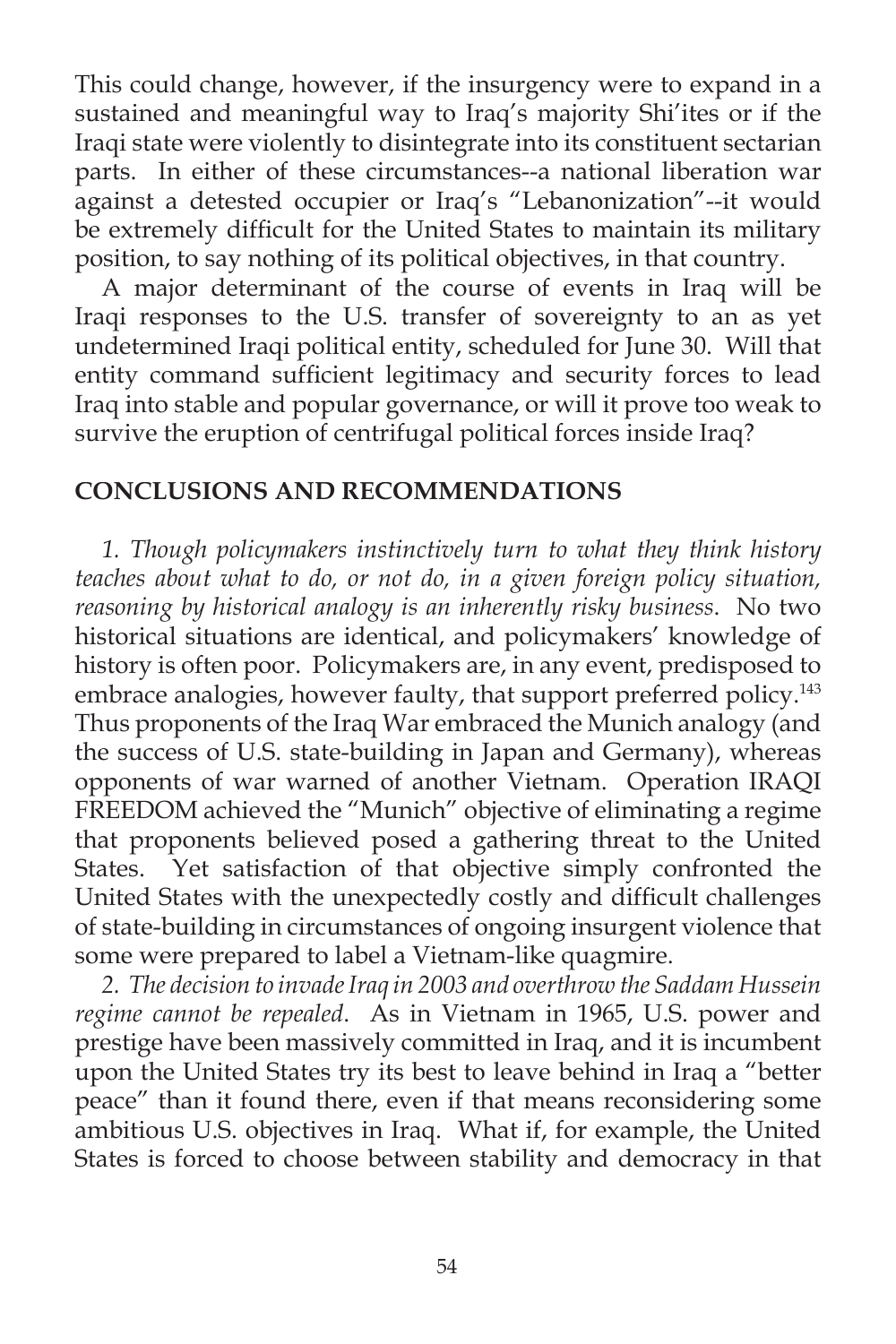volatile country? Many experts believe that genuine democracy lies beyond the power and patience of the United States to create in Iraq. If so, both Americans and Iraqis might have to settle for some form of benign quasi-authoritarian rule along the lines of Kemal Ataturk's Turkey, Anwar Sadat's Egypt, and King Hussein's Jordan, perhaps as a prolonged transition to more representative governance. However, under no circumstances--other than the descent of Iraq into uncontrollable civil war--should the United States abandon Iraq as it did South Vietnam in 1975. Indeed, abandonment would seem a near-guarantee of civil war, which could be a worse state of affairs for the average Iraqi than even the Stalinist tyranny of Saddam Hussein.146

3. *Policymakers must recognize that the differences between Iraq and Vietnam greatly outweigh the similarities, especially in the military*  dimensions of the two conflicts. That said, it would be a mistake to underestimate Iraqi insurgents as the United States did the Vietnamese Communists in Indochina. After all, the very appearance of an insurgency after the termination of major U.S. combat operations surprised many. Moreover, though the nature, size, and appeal of the Iraqi insurgency bears no comparison to its Vietnamese Communist counterpart (except in so far as both insurgencies are expressions of irregular warfare), the Iraqi insurgency has so far and with increasing skill attacked targets that are key to Iraq's successful reconstruction. Dismissing the insurgents as "terrorists" and "deadenders" overlooks the potentially dangerous downstream political consequences of establishing a large American force presence in an Arab heartland and attempting to transform Iraq into a pro-Western democracy. It was not expected that the minority Sunni Arab community would welcome a post-Saddam Iraq in which it no longer enjoyed a monopoly of power; but neither was it expected that U.S. postwar policies in Iraq would alienate many Shi'ites- some of them to the point of armed resistance, raising the prospect of a two-front insurgency.

*4. Policymakers must also recognize and understand the two most instructive dimensions of the Vietnam analogy for the current situation in*  Iraq: the challenges of state-building, and the need to maintain sufficient *domestic political support*. On these two matters, the lessons of Vietnam need to be studied. State-building in Iraq could fail for the same principal reason it failed in South Vietnam: inability to create a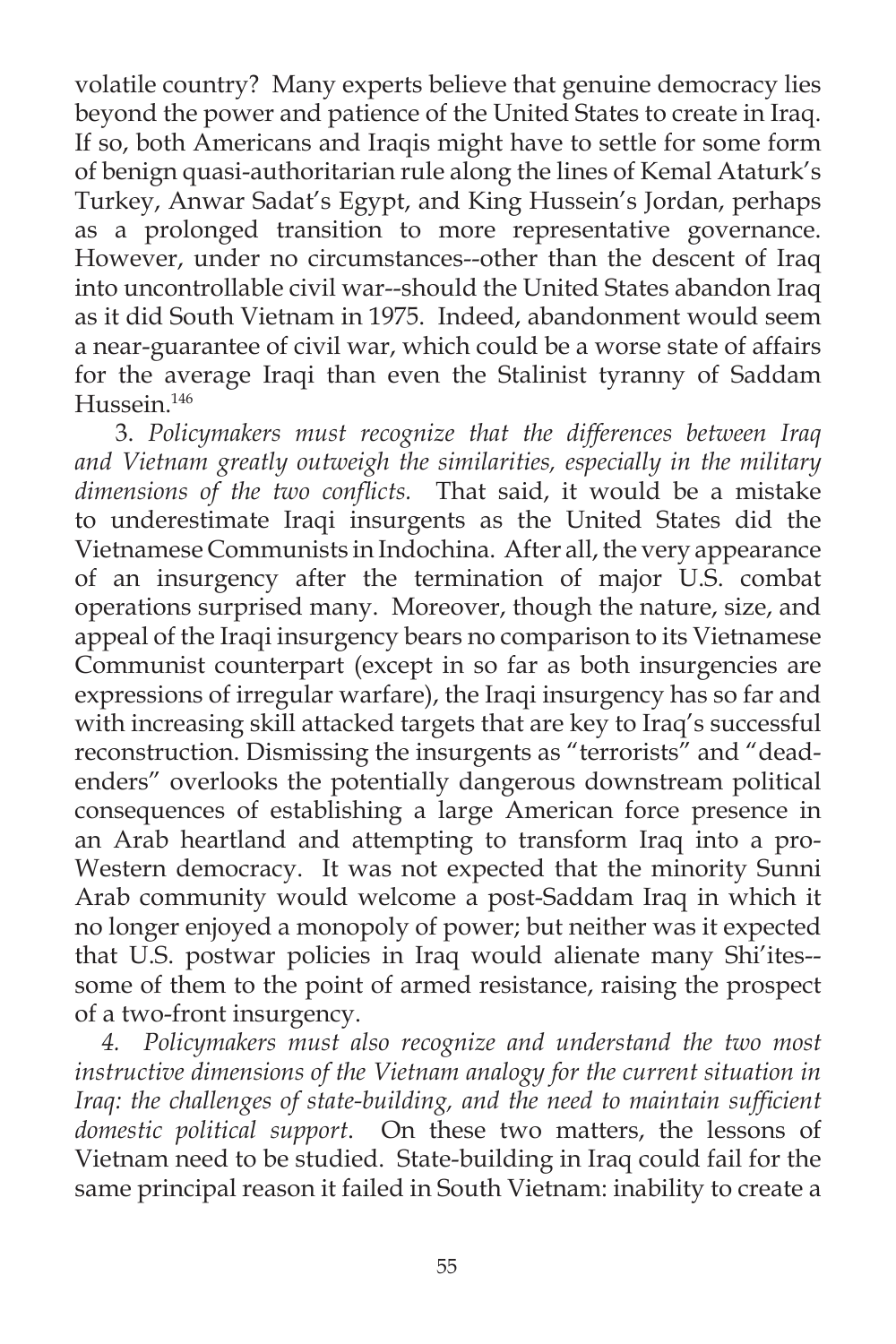political order commanding popular legitimacy. Nor should openended domestic political support be taken for granted. The late President Richard Nixon once remarked: "When a president sends American troops off to war, a hidden timer starts to run. He has a finite period of time to win the war before the people grow weary of it."<sup>147</sup> As of this writing, the U.S. forces have just entered their second year in Iraq. If one were to follow the Vietnam War analogy, U.S. forces are in the spring of 1966--still 2 years away from the Tet Offensive, and almost 7 years away from the final U.S. military withdrawal from the conflict. However, the decisionmakers of 1965 could take for granted more sustainable levels of public support precisely because they did not, in contrast to the decisionmakers of 2003, have the cautionary experience of the Vietnam War behind them.

*5. Policymakers also should not take for granted the absence of hostile external state intervention in Iraq.* The absence of a North Vietnam analog in Iraq could change, depending on the course of events. For example, Iran, which has strong state and theocratic interests in Iraq that have so far been well-served by the U.S. destruction of the Saddam Hussein regime and the subsequent disorder in Iraq that has tied down U.S. ground forces that might otherwise have been available to threaten regime change in Teheran, is well-positioned to sponsor accelerated chaos in Iraq.148 Iran has no interest in the resurrection of a powerful Iraq, and certainly not a democratic, pro-Western Iraq, and it has enough Revolutionary Guards and intelligence operatives to "get tens of thousands of Iraqi Shiites on the streets to protest the U.S. occupation."149

# **AFTERWORD**

In closing this analysis, it is important to recognize perhaps the most important difference between the Vietnam War and the current conflict in Iraq: the former is a finished event, whereas the latter is an event in progress. We know what happened to Vietnam and U.S. policy there in the 1960s and 1970s; in contrast, the ultimate fate of Iraq and U.S. policy objectives in that country remains to be seen. Accordingly, some judgments on the differences and similarities between Iraq and Vietnam are necessarily tentative and could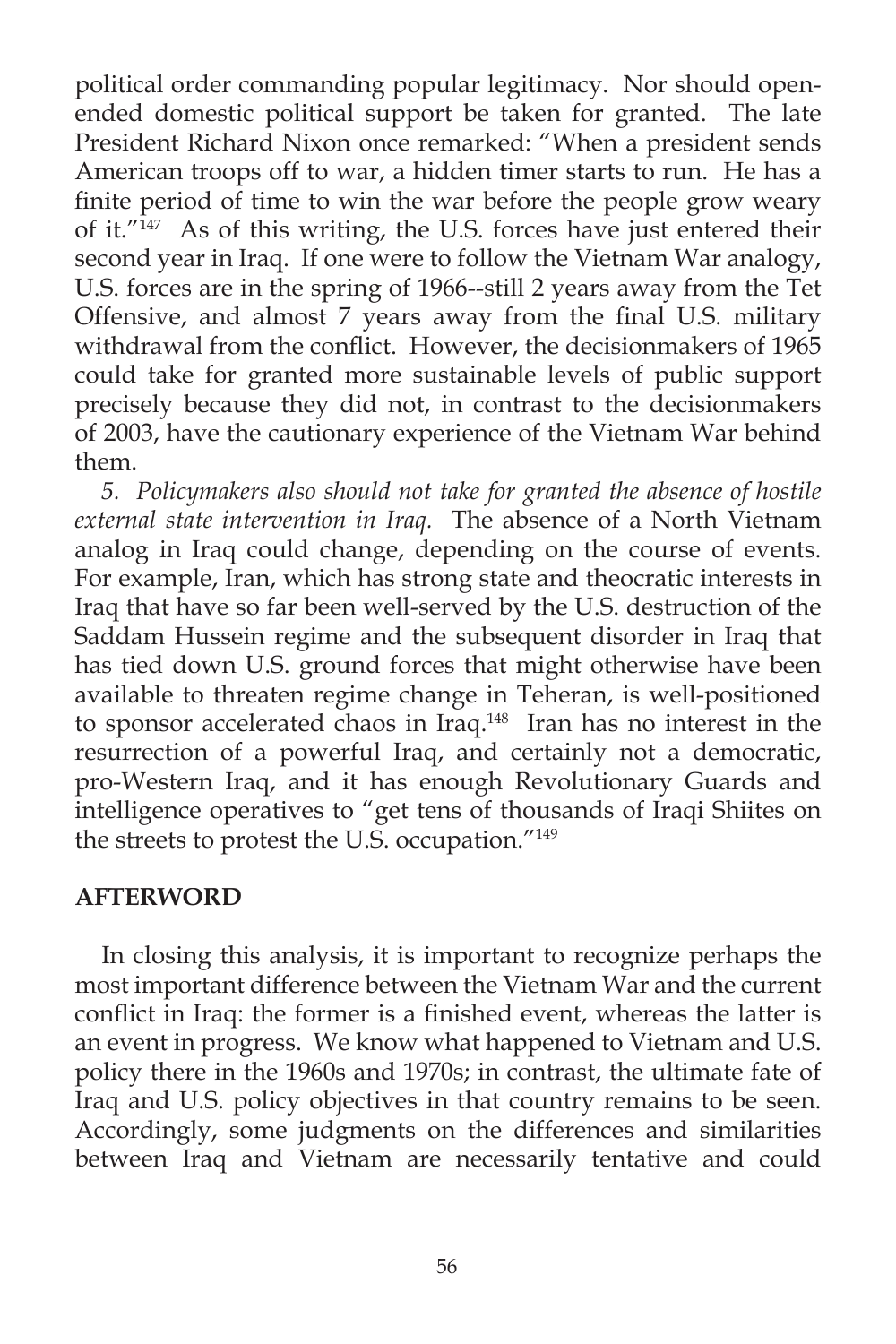change as events unfold. This analysis is a snapshot of the apparent differences and similarities between Iraq and Vietnam taken in the spring of 2004.

### **ENDNOTES**

1. Commentary on the Iraq War and its aftermath bulges with favorable and unfavorable references to the Vietnam War analogy. See, for example, Robert L. Bartley, "Iraq: Another Vietnam?" *Wall Street Journal*, November 3, 2003; Elizabeth Becker, "In the Ranks, Similarities Between Vietnam and Iraq," *New York Times*, November 2, 2003; Max Boot, "Forget Vietnam-History Deflates Guerrilla Mystique," *Los Angeles Times*, April 6, 2003; Robert J. Caldwell, "Iraq is No Vietnam," *San Diego Union-Tribune*, November 9, 2003; Hank Cole, "Iraq War Bears Resemblance to U.S. Efforts in Vietnam," *Colorado Springs Gazette*, December 9, 2003; "Facts Fail to Support Iraq-Vietnam Comparisons," *USA Today*, November 7, 2003; Howard Fineman, "Echoes of Vietnam Grow Louder," *Newsweek*, October 29, 2003; David Gelernter, "Don't Quit as We Did in Vietnam," *Los Angeles* Times, November 9, 2003; David Gergen, "The Fierce Urgency of Iraq," *U.S. News and World Report*, October 13, 2003; Bradley Graham, "Is Iraq Another Vietnam Quagmire? No and Yes," *Washington Post*, October 5, 2003; Richard Haloran, "Vietnam Syndrome Resurfaces in Iraq," *Honolulu Advertiser* , February 15, 2004; Victor Davis Hanson, "Then and Now," *National Review*, December 8, 2003; Seymour M. Hersh, "Moving Targets," *New Yorker*, December 15, 2003; John Hughes, "Why Iraq is Not Like Vietnam," *Christian Science Monitor* , August 27, 2003; Michael Ignatieff, "The American Empire (Get Used to It)," *New York Times Magazine*, January 5, 2003; Robert G. Kaiser, "Iraq Isn't Vietnam, But They Rhyme," *Washington Post*, December 28, 2003; James Kitfield, "No, It's Not Vietnam," National Journal, November 22, 2003; Stanley Karnow, "Do Not Compare Iraq with Vietnam," *Boston Globe*, April 20, 2003; Richard Leiby, "Iraq Vs. Vietnam: The Scorecard," *Washington Post*, March 21, 2004; Gordon Livingston, "Iraq's Chilling Echoes of Vietnam," *San Francisco Chronicle*, November 30, 2003; Sandra Mackey, *The Reckoning: Iraq and the Legacy of Saddam Hussein*, New York: W. W. Norton, 2002, p. 396; John Maggs, "Too Much Like Vietnam," *National Journal*, November 22, 2003; Michael Mandelbaum, "Iraq Doesn't Fit Vietnam Picture," *Long Island Newsday*, October 31, 2003; Dave Moniz, "Monthly Costs of Iraq, Afghan Wars Approach that of Vietnam," *USA Today*, September 8, 2003; Dave Moniz, "Some Veterans of Vietnam See Iraq Parallel in Lack of Candor," *USA Today*, November 7, 2003; Walter Pincus, "A Quagmire? More Like a Presidential Fixation," *Washington Post*, August 31, 2003; James P. Pinkerton, "Bush's War Strategy Looks Like a Steal of Nixon," *Long Island Newsday*, November 18, 2003; Thomas E. Ricks, "For Vietnam Vet Anthony Zinni, Another War on Shaky Territory," *Washington Post*, December 23, 2003; Thomas E. Ricks, "Marines to offer New Tactics in Iraq," *Washington Post*, January 7, 2004; Sally Satel, "Returning from Iraq, Still Fighting Vietnam," *New York* Times, March 5, 2004; Evan Thomas, Rod Nordlinger, and Christian Caryl,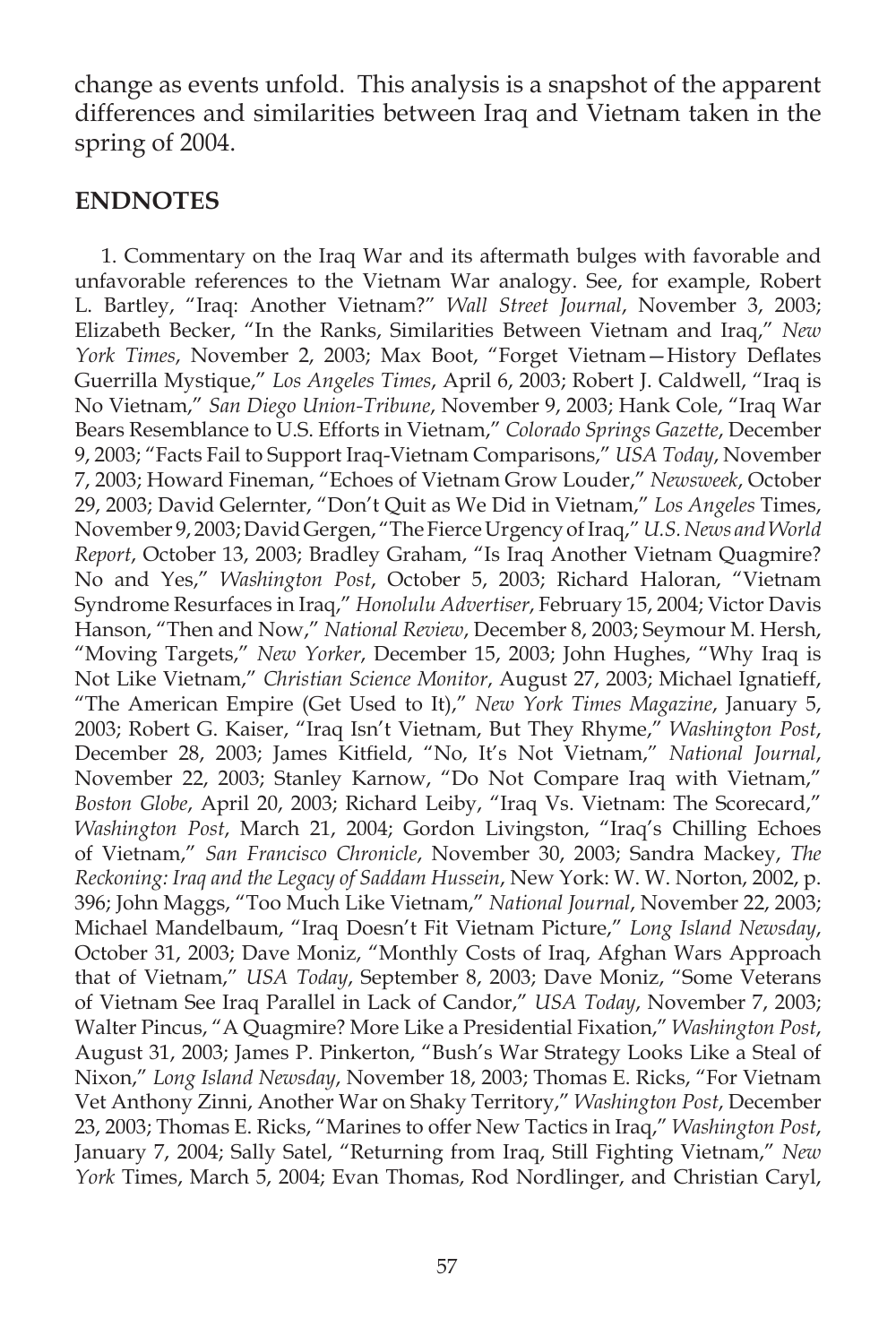"Operation Hearts and Minds," *Newsweek*, December 29, 2003-January 5, 2004; Mike Turner, "The Only Way Out is Forward," *Newsweek*, September 12, 2003; Craig R. Whitney, "Tunnel Vision: Watching Iraq, and Seeing Vietnam," *New York Times*, November 9, 2003; George C. Wilson, "Beware a Phoenix Rising from Iraq's Ashes," *National Journal*, December 20, 2003; and George C. Wilson, "Iraq in Not Vietnam," *National Journal*, April 12, 2003.

2. Harry G. Summers, Jr., *Vietnam War Almanac*, New York: Facts on File Publications, 1985, p. 113.

3. See John W, Garver, "The Chinese Threat and the Vietnam War," *Parameters,*  Spring 1992, pp. 73-85.

4. Stephen Biddle, *et al*., "Iraq and the Future of Warfare," Testimony Before the House Armed Services Committee in Operation IRAQI FREEDOM: An Outside Perspective, Hearings Before the Committee on Armed Services, U.S. House of Representatives, One Hundred Eighth Congress, First Session, October 2003.

5. Quoted in Larry Berman, *Planning a Tragedy: The Americanization of the War in Vietnam,* New York: W. W. Norton, 1982, p. 92.

6. The 35-year struggle for an independent, unified, and Communist Vietnam began with the 1946-54 French-Indochinese War and ended with the fall of South Vietnam in 1975. In 1955 the United States displaced the French in South Vietnam and 10 years later began major combat operations in Indochina which were terminated in 1973.

7. Shelby Stanton, *Vietnam Order of Battle,* Washington, DC: U.S. News Books, 1981, p. 333; David L. Anderson, *The Columbia Guide to the Vietnam War,* New York: Columbia University Press, 2002, pp. 286, 287, 288.

8. Spencer C. Tucker, ed., *Encyclopedia of the Vietnam War: A Political, Social, and Military History*, New York: Oxford University Press, 1998, p. 453; *Victory in Vietnam: The Official History of the People's Army of Vietnam, 1954-1975, Merle L.* Pribbenow, trans., Lawrence, KS: University of Kansas Press, 2002, p. 431.

9. See *Victory in Vietnam*, *op. cit.*, p. 211; James W. McCoy *, Secrets of the Viet Cong,* New York: Hippocrene Books, 1992, pp. 360-361; James J. Wirtz, *The Tet Offensive: Intelligence Failure and War,* Ithaca, NY: Cornell University Press, 1991, pp. 247-251; Phillip B. Davidson, *Vietnam at War: The History 1946-1975,* Novato, CA: Presidio Press, 1988, p. 475; and Tucker, *op. cit.*, p. 396.

10. "Live Video Teleconference with General Abizaid," *U.S. Department of Defense News Transcript*, November 13, 2003, *www.dod.mil.transcripts*.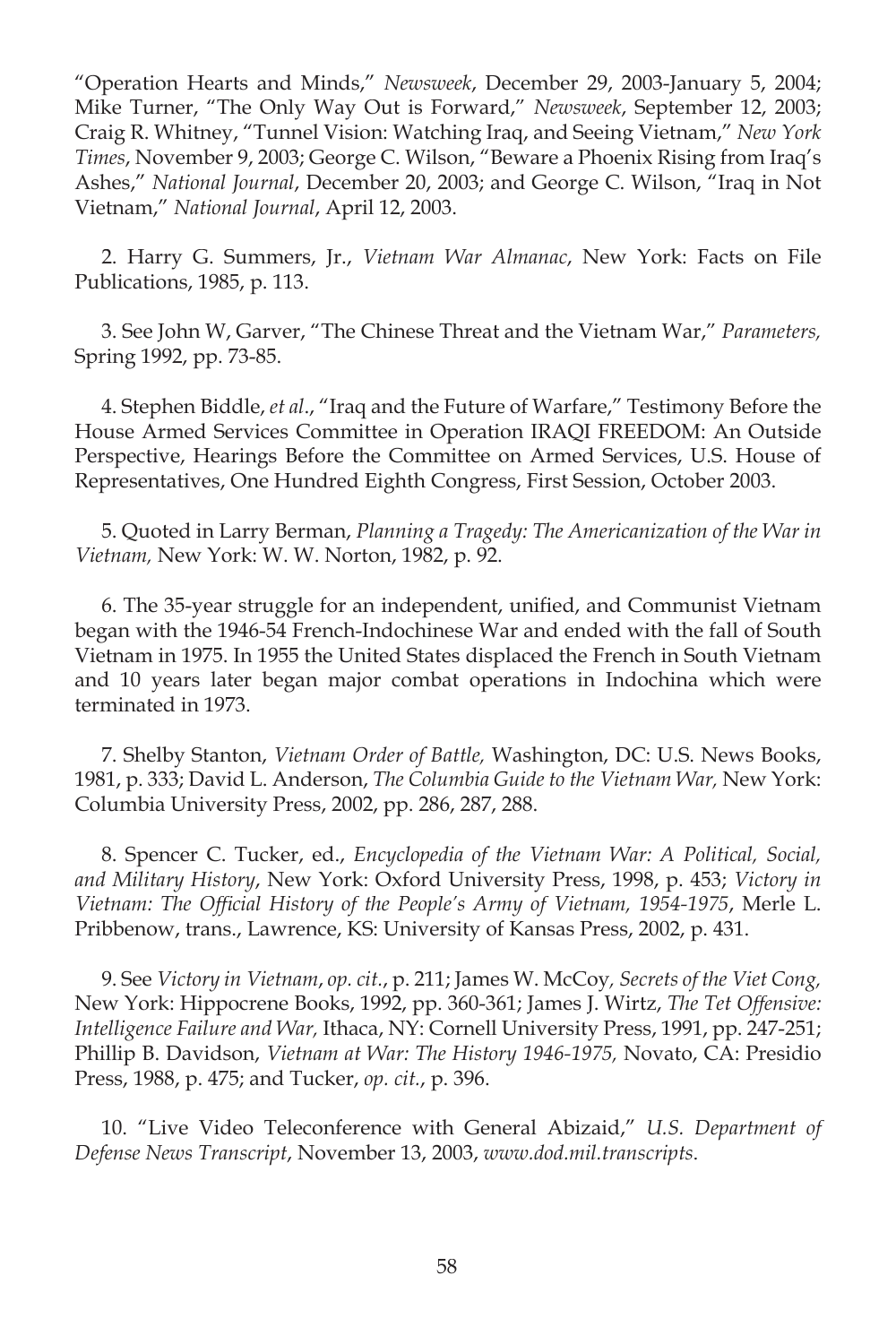11. Phillip S. Meilinger, *Air Power: Myths and Facts*, Maxwell AFB, AL; Air University Press, December 2003, p. 78.

12. Earl H. Tilford, Jr., *Crosswinds: The Air Force's Setup in Vietnam*, College Station, TX: Texas A&M University Press, 1993, p. xv; Mark Clodfelter, *The Limits of Air Power: The American Bombing of North Vietnam,* New York: Free Press, 1989, p. 8.

13. Anderson, *op. cit.*, p. 201.

14. Jeffrey Record, *The Wrong War: Why We Lost in Vietnam,* Annapolis, MD: Naval Institute Press, 1998, p. 119. For greater detail on helicopter and fixed-wing aircraft operations and losses, see Tucker, *op. cit.*, pp. 165-169; Raphael Littaeur and Norman Uphoff, eds., *The Air War in Indochina*, Revised ed., Boston: Beacon Press, 1972.

15. Anthony H. Cordesman, *The Iraq War: Strategy, Tactics, and Military Lessons,*  Washington, DC: Center for Strategic and International Studies, 2002, p. 318.

16. "U.S. Helicopter Down in Iraq," BBC News Online, January 23, 2004; David A Fulghum, "SAMS Threaten," *Aviation Week and Space Technology*, February 2, 2004, p. 43.

17. Fulghum, *op. cit.*, p. 43.

18. Figures calculated from data appearing in Summers, *op. cit.*, p. 113; Anderson, *op. cit.*, p. 290. Dead include nonbattle deaths from accidents and other causes.

19. Figures include battle and nonbattle deaths, and for all but the Iraq War are calculated from casualty data appearing in Michael Clodfelter, *Warfare and Armed Conflicts: A Statistical Reference to Casualty and Other Figures, 1500-2000, Second ed.,* Jefferson, NC: McFarland and Company, Inc., 2002, pp. 481, 584, 659, and 735. The daily dead number for the Gulf War includes nonbattle deaths (151) incurred during Operation DESERT SHIELD.

20. Cordesman, *op. cit.*, p. 238.

21. Reuters, "U.S. Toll in Iraq at 645," *Los Angeles Times*, April 9, 2004, internet and Associated Press, "A Look at U.S. Military Deaths in Iraq," *New York Times*  on the Web, March 22, 2004; and Tom quitieri, "Rumsford Says Recent Losses Not Forseen," *USA Today*, April 16, 2004.

22. Americans, including the U.S. military, have a tendency to explain the success or failure of American arms on the basis of what the United States did or did not do. This narcissism often undervalues what the enemy did or did not do.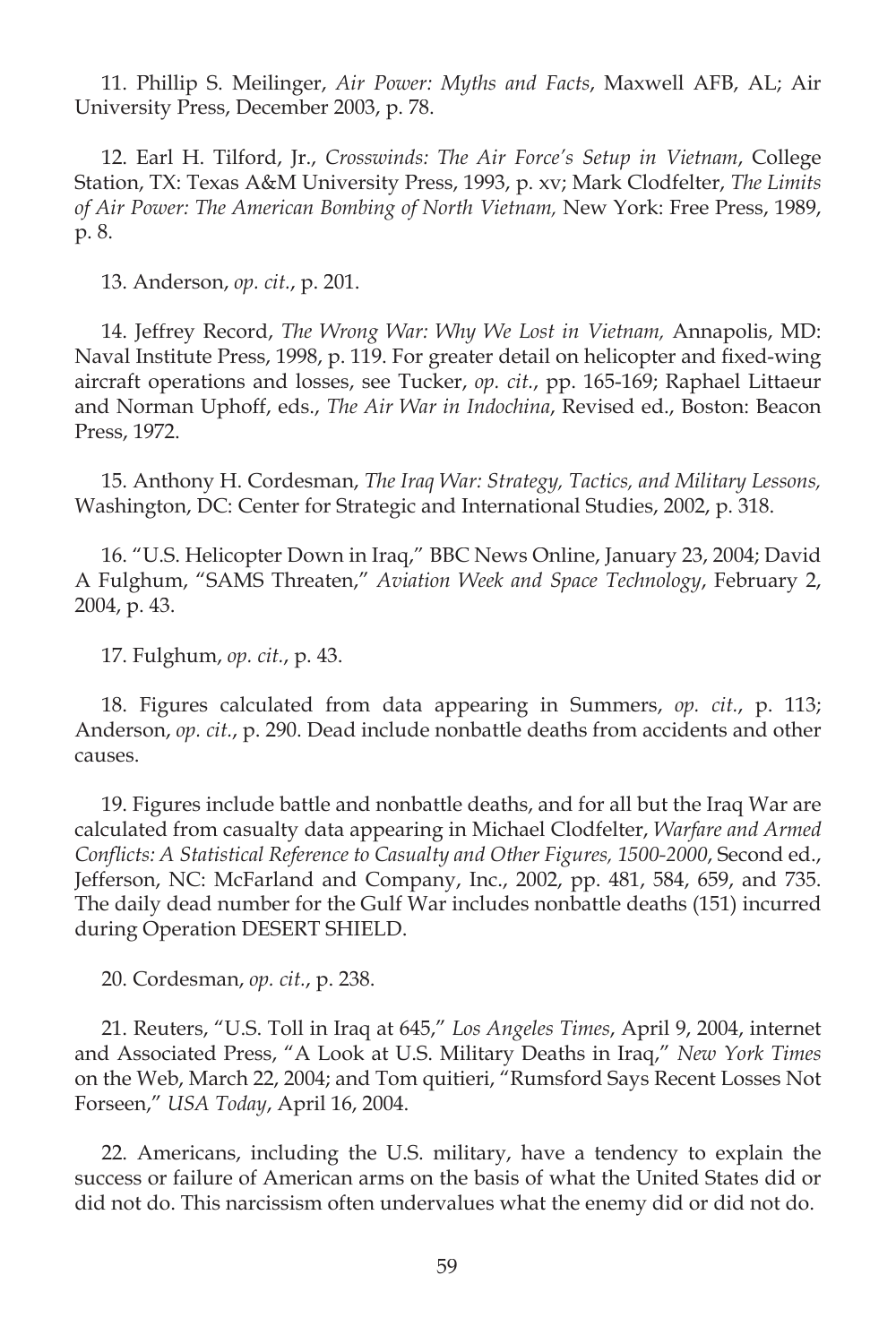23. See Andrew Mack, "Why Big Nations Lose Small Wars: The Politics of Asymmetric Conflict," *World Politics*, Vol. 27, 1975, pp. 176-220.

24. Fighting power consists of "the moral, intellectual, and organizational dimensions" of military power as manifested is such things as "discipline and cohesion, morale and initiative, courage and toughness, the willingness to fight and the readiness, if necessary, to die." Martin van Creveld, *Fighting Power: German and American Military Performance, 1939-1945,* Westport, CT: Greenwood Press, 1982, p. 3.

25. Tucker, *op. cit.*, p. 64.

26. See Record, *op. cit.*, pp. 36-37; John E. Mueller, "The Search for the 'Breaking Point' in Vietnam: The Statistics of a Deadly Quarrel," *International Studies Quarterly*, December 1980, pp. 507-511.

27. Record, *op. cit.*, p. 37.

28. Richard K. Betts, "Interests, Burdens, and Persistence: Asymmetries Between Washington and Hanoi," *International Studies Quarterly,* December 1980, p. 523.

29. Anthony Shadid and Sewell Chan, "Protests Unleashed by Cleric Mark a New Front in War," *Washington Post*, April 5, 2004; Karl Vick and Saad Sarhan, "Eight U.S. Troops Killed in Shi'ite Uprising," *Washington Post*, April 5, 2004; Jeffrey Gettleman, "A Young Radical's Anti-US Wrath is Unleashed," *New York Times*, April 5, 2004; Rod Nordland, Melinda Liu, and Scott Johnson, "The Dark Road Ahead," *Newsweek*, April 12, 2004, *http://ebird.afis.osd.mil/ebfiles/ 20040405272720.html*.

30. Dana Priest, "The CIA's Anonymous Number 2," *Washington Post*, January 9, 2004.

31. Yochi J. Dreazen, "Iraq Bombings Underscore Security Challenge," *Wall Street Journal*, February 12, 2004.

32. Jim Krane, "U.S. Has Murky Picture of Iraqi Resistance," Associated Press on line, February 15, 2004; "Insurgents Threaten to Take Over Cities When Troops Leave," *USA Today*, February 5, 2004.

33. "Battling for Iraq's Future," *Middle East International*, January 9, 2004, p. 4; Danna Harman, "Baathists Need Not Apply," Christian Science Monitor, May 28, 2003.

34. Joshua Hammer, "Holding the Line," *Newsweek*, February 16, 2004, p. 33; Jackie Calmes, "Foreign Fighters in Iraq Are Few But Lethal," *Wall Street Journal*, February 12, 2004.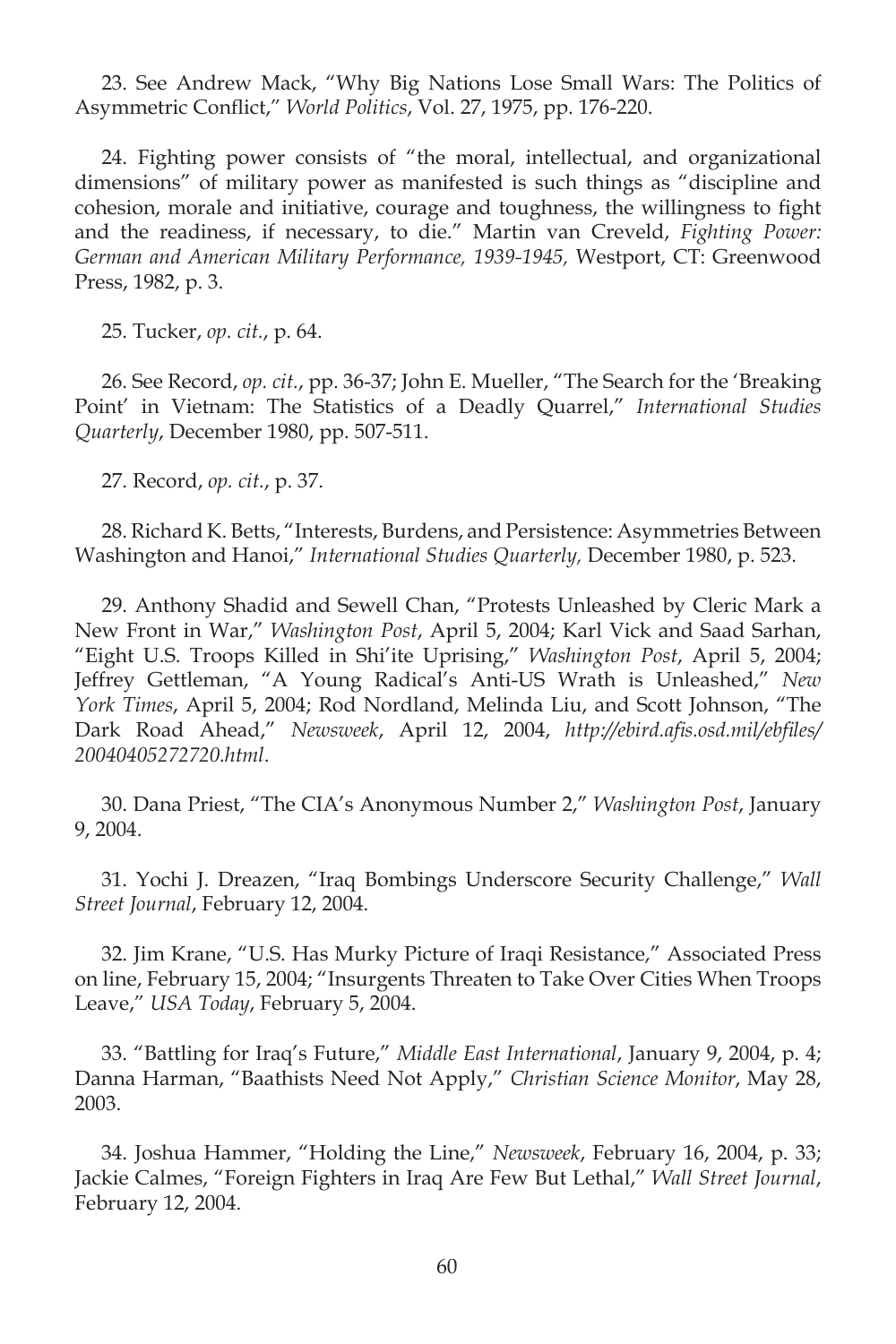35. Jim Muir, "'Al Qaeda' Influence Grows in Iraq," BBC News, July 24, 2003.

36. "U.S. Warns of More Iraqi Attacks," BBC News, August 10, 2003.

37. Edward Wong, "Up to 80 Killed at Bomb Blast at 2 Iraqi Sites," *New York Times*, February 11, 2004.

38. Coauthor (W. Andrew Terrill) interviews with U.S. Army officers returning from Iraq.

39. Record, *op. cit.*, pp. 81-82.

40. Douglas S. Blaufarb, *The Counterinsurgency Era: U.S. Doctrine and Performance, 1950 to the Present*, New York: Free Press, 1977, p. 252.

41. Clodfelter, *op. cit.*, p. 776.

42. H.R. McMaster, *Dereliction of Duty: Lyndon Johnson, Robert McNamara, the*  Joint Chiefs of Staff, and the Lies That Led to Vietnam, New York: HarperCollins, 1997, pp. 143-144.

43. See Jeffrey Record, "How America's Own Military Performance in Vietnam Aided and Abetted the 'North's' Victory"; Marc Jason Gilbert, ed., *Why the North Won the Vietnam War,* New York: Palgrave, 2003, pp. 121-123.

44. William W. Momyer, *Air Power in Three Wars*, Washington, DC: Office of History, U.S. Air Force, 1978, p. 95.

45. Henry Kissinger, *The White House Years,* Boston: Little, Brown, and Company, 1979, p. 1112.

46. David Hackworth and Julie Sherman, *About Face, The Odyssey of an American Warrior,* New York: Simon and Schuster, 1989, p. 534.

47. Ronald H. Spector, After Tet: The Bloodiest Year of the War, New York: Free Press, 1993, p. 79.

48. Shelby Stanton, *The Rise and Fall of an American Army: U.S. Ground Forces in Vietnam, 1965-1973,* Novato, CA: Presidio Press, 1985, p. 23; Ronald H. Spector, *op. cit.*, p. 43; James R. Ebert, *A Life in a Year: The American Infantryman in Vietnam, 1965-1972,* Novato, CA: Presidio Press, 1993, p. 1; Thomas C. Thayer, *War Without Fronts: The American Experience in Vietnam,* Boulder, CO: Westview Press, 1985, p. 94.

49. Bruce Palmer, Jr., *The 25-Year War: America's Military Role in Vietnam*, Lexington, KY: University Press of Kentucky, 1984, p. 69.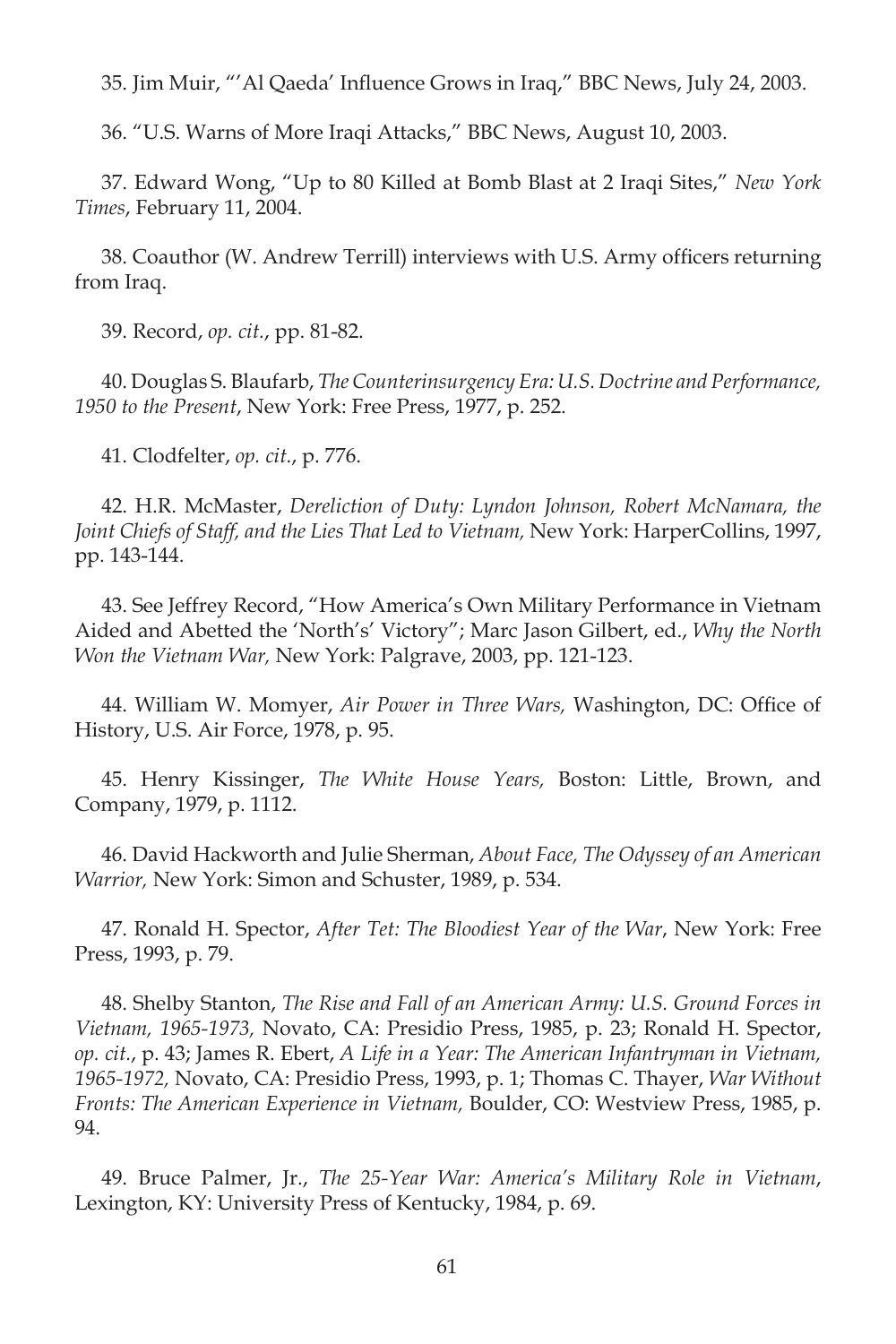50. Deputy Secretary Paul D. Wolfowitz, in a March 11, 2003, speech to the Veterans of Foreign Wars, declared: "The people of Iraq understand what this crisis is about . . . Like the people of France in the 1940s, they view us as their hoped-for liberator." Less than a week later, Vice President Richard Cheney told NBC's *Meet the Press*: "I think things have gotten so bad inside Iraq, from the standpoint of the American people, my belief is we will, in fact, be greeted as liberators." Both quoted in Susan Page, "Prewar Predictions Coming Back to Bite," *USA Today*, April 1, 2003. After the war, Wolfowitz conceded that "It was difficult to imagine before the war that the criminal gang of sadists and gangsters who have run Iraq for 35 years would continue fighting  $\ldots$  what has been sometimes called a guerrilla war." Quoted in Matt Kelley, "Pentagon's Wolfowitz Admits U.S. Erred in Iraq," Associated Press, July 24, 2003.

51. Daniel Williams, "U.S. Team Hunts Lethal Low-Tech Insurgency," *Washington Post*, February 5, 2004.

52. Alissa J. Rubin, "Strikes at 'Collaborators' Sow Fear But Not Flight," *Los Angeles Times*, February 12, 2004.

53. Blaufarb, *op. cit.*, pp. 221-242.

54. Richard A. Hunt, *Pacification: The American Struggle for Vietnam's Hearts and Minds*, Boulder, CO: Westview Press, 1995, p. 204.

55. Tucker, *op. cit.*, p. 315.

56. Blaufarb, *op. cit.*, p. 263; Hunt, *op. cit.*, pp. 253-255.

57. *Ibid*., pp. 266-267; Tucker, *op. cit.*, p. 219.

58. Hunt, *op. cit.*, pp. 247-251; Blaufarb, *op. cit.*, pp. 270-271.

59. Hunt., *op. cit.*, pp. 217-220.

60. *Ibid*., pp. 267-268.

61. Jeff Wilkenson, "U.S. Raids 'A Work in Progress'," *Miami Herald*, November 24, 2003.

62. "U.S. Forces Pound Iraqi Insurgents," BBC News Online, November 18, 2003.

63. Barbara Plett, "Fighting for Hearts of Iraq Sunnis," BBC News, March 16, 2004. Internet.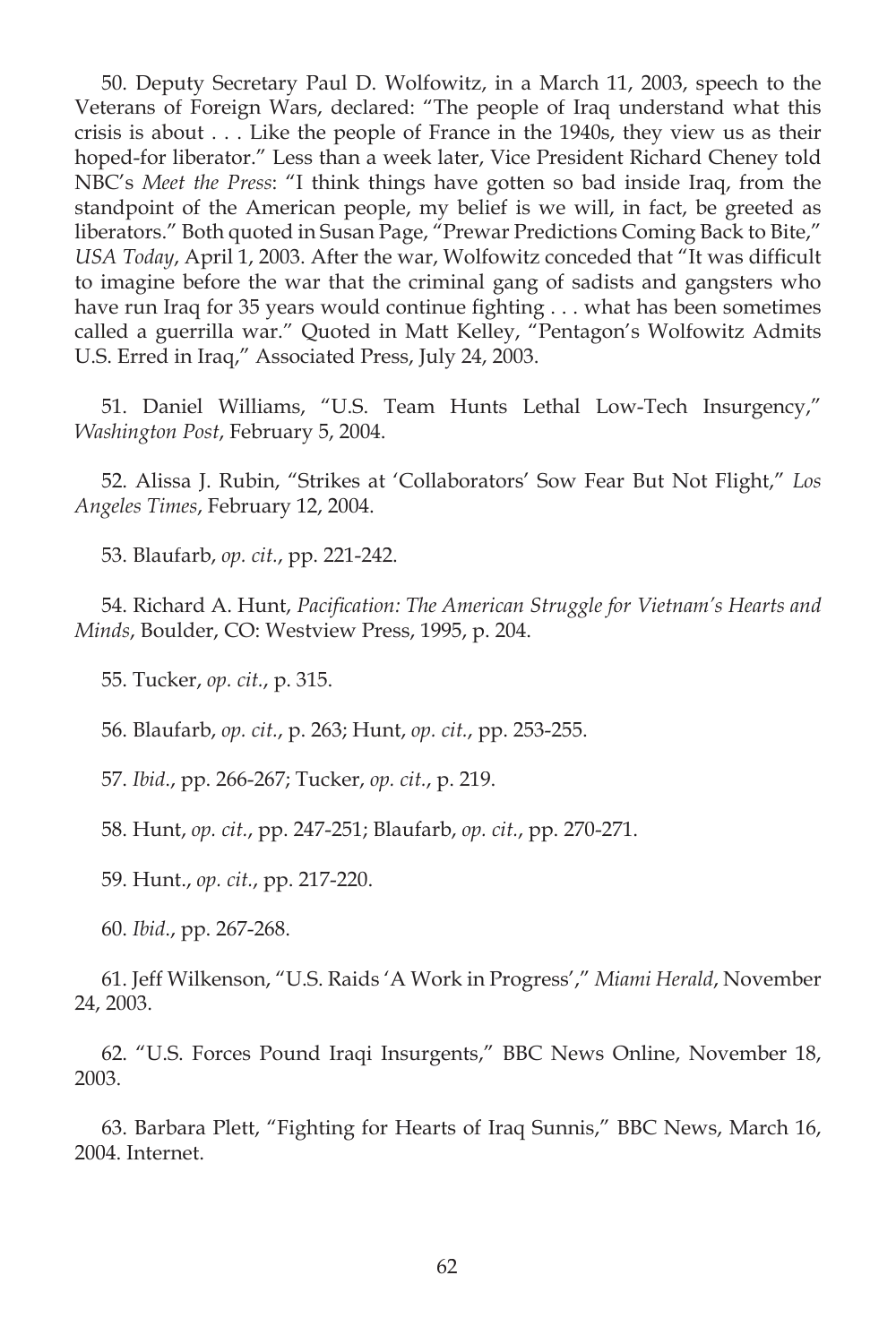64. Stanton, *op. cit.*, p. 333; Tucker, *op. cit.*, pp. 214-215.

65. Stanley Robert Larsen and James Lawton Collins, Jr., *Allied Participation in Vietnam,* Washington, DC: Department of the Army, 1975, pp. 124-145.

66. Tucker, *op. cit.*, pp. 459-460.

67. *Ibid*., pp. 458-459, 462-463.

68. Anderson, *op. cit.*, p. 290.

69. Douglas Pike, *Vietnam and the Soviet Union: Anatomy of an Alliance,* Boulder, CO: Westview Press, 1987, 1987, pp. 199-123. Also see Ilya V. Gaiduk, *The Soviet Union and the Vietnam War*, Chicago: Ivan R. Dee, 1996, pp. 58-64.

70. Chen Jian, "China's Involvement in the Vietnam War, 1964-1969," *The China Quarterly,* June 1995, pp. 378-380. During 1964-69, a total of 320,000 Chinese troops served in North Vietnam; the deployment peaked in 1967 at 170,000. Also see Qiang Zhai, *China and the Vietnam Wars, 1950-1975,* Chapel Hill, NC: University of North Carolina Press, 2000.

71. Cordesman, *op. cit.*, pp. 37-40.

72. Paul Richter, "Bush Urges Resolve on Iraq," *Los Angeles Times*, March 17, 2004.

73. Numbers are current as of November 2003. See "Foreign Forces in Iraq," *Middle East International*, November 21, 2003, p. 8; Vernon Loeb, "20,000 Allied Troops to Aid U.S. Effort to Stabilize Iraq," *Washington Post*, June 19, 2003.

74. *Ibid*., and "Poland Pledges to Keep Troops in Iraq," *London Financial Times*, March 17, 2004.

75. "Australia May Keep Troops in Sovereign Iraq," *Jordan Times*, March 24, 2004.

76. Freddy Cuevas, "Troops from Honduras to Leave Iraq on Time," *Miami Herald*, March 17, 2004.

77. See Arirang TV Report, "Launching Ceremony of Korean Troops to be Dispatched to Iraq Will Be Held on February 23," as cited by Foreign Broadcast Information Service (hereafter FBIS), February 15, 2004; Ryu Jin, "Korean Troops to Head for Iraq April 7," *Korean Times*, March 9, 2004; "U.S. Allies Reconsider Iraq Mission," BBC News Online, March 19, 2004.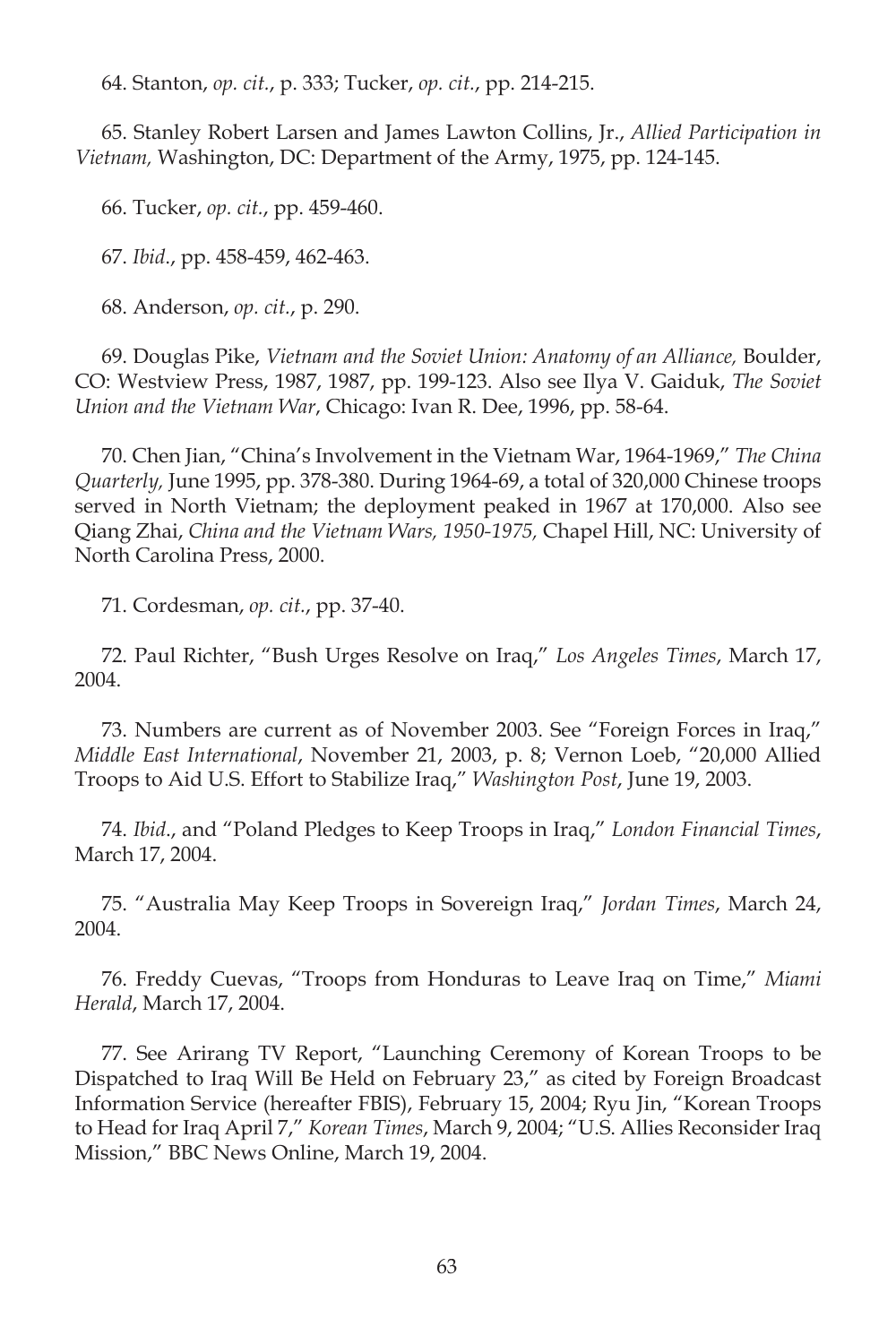78. "Kyodo: Japan, Britain Agree on Greater UN Iraq Involvement," Tokyo Kyodo World Service, February 13, 2004, as cited by FBIS, February 13, 2004; "Sending Japan Troops to Iraq Historic Mistake," *Jordan Times*, February 13, 204; David Polling, "Death of Japanese Troops in Iraq 'Would Spur Reform'," *London Financial Times*, March 3, 2004.

79. David R. Sands, "U.S. Allies Pressured to Justify War Support," *Washington Times*, February 17, 2004.

80. See Ang Cheng Guan, *Ending the Vietnam War: The Vietnamese Communists' Perspective,* New York: RoutledgeCurzon, 2004, pp. 150-165; Van Tien Dung, *Our Great Spring Victory: An Account of the Liberation of South Vietnam*, John Spragens, Jr., trans., New York: Monthly Review Press, 1977, pp. 6-25.

81. The departure of U.S. combat forces left about 550,000 South Vietnamese regulars and 525,000 territorials to face a PAVN estimated at 500,000-600,000 troops, about 220,000 of which were in South Vietnam. Jeffrey J. Clarke, *Advice and Support: The Final Years, The U.S. Army in Vietnam,* Washington, DC: Center of Military History, U.S. Army, 1988, p. 495.

82. See Record, *op. cit.*, pp. 122-140.

83. Joseph Buttinger, *Vietnam: The Unforgettable Tragedy,* New York: Horizon Press, 1977, p. 148.

84. Vao Van Vien, *The Final Collapse,* Washington, DC: U.S. Army Center of Military History, 1983, p. 155.

85. See, for example, Evan Thomas, *The Very Best Men--Four Who Dared: The Early Years of the CIA,* New York: Simon and Schuster, 1995, p. 328.

86. *The Pentagon Papers: The Defense Department History of United States Decisionmaking on Vietnam*, Vol. 4, Boston: Beacon Press, 1971, pp. 398-399.

87. Douglas Kinnard, *The War Managers: American Generals Reflect on Vietnam*, New York: Da Capo Press, 1977, p. 97.

88. Stephen T. Hosmer, Konrad Kellen, and Brian M. Jenkins, *The Fall of South Vietnam: Statements by Vietnamese Military and Civilian Leaders,* Santa Monica, CA: Rand Corporation, 1978, p. 31.

89. Stuart A. Herrington, *Peace With Honor? An American Reports on Vietnam, 1973-1975,* Novato, CA: Presidio Press, 1983, p. 40.

90. See Clarke, *op. cit.*, pp. 341-359.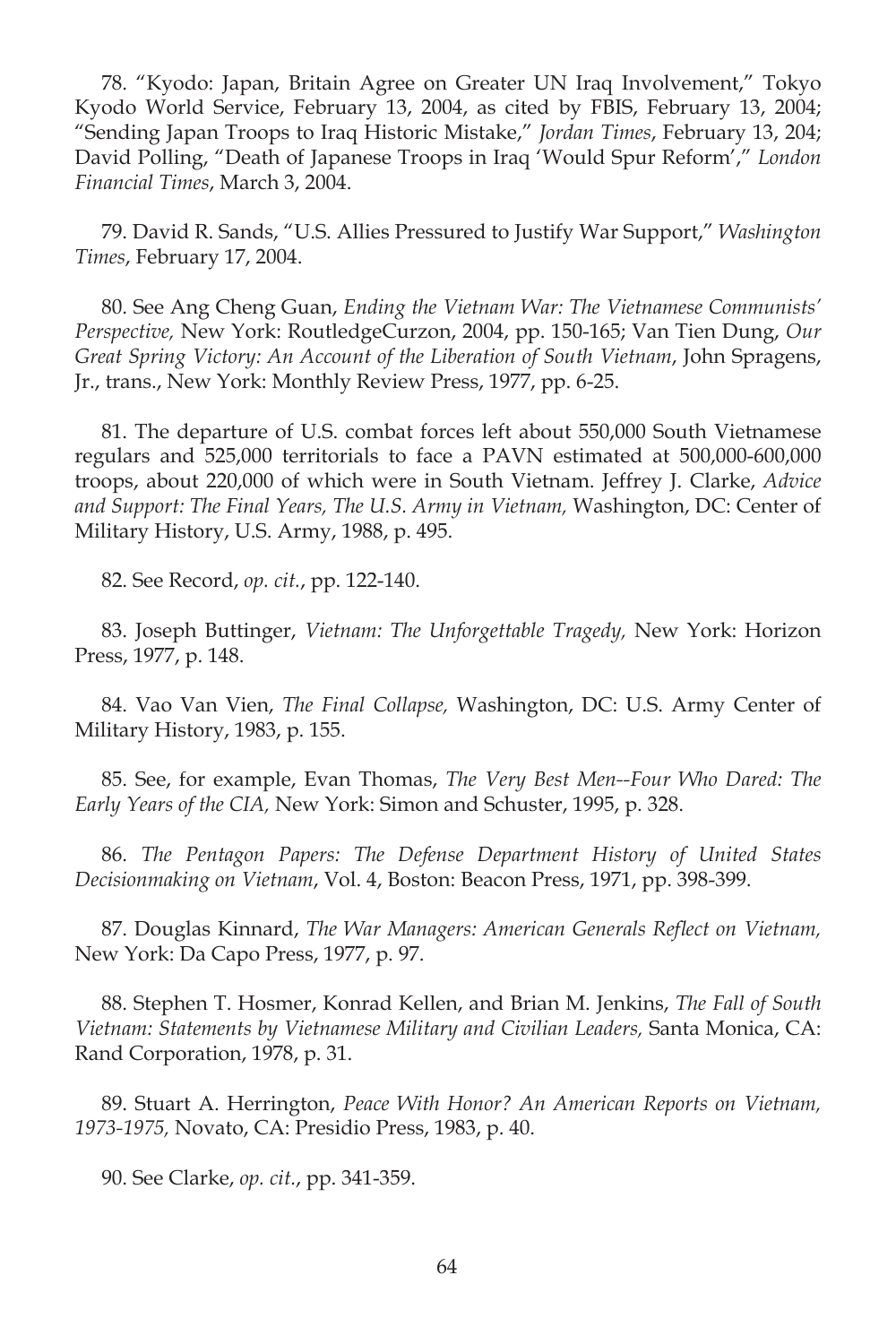91. Anthony James Joes, *The War for South Vietnam, 1954-1975*, Rev. Ed., Westport, CT: Praeger, 2001, pp. 150-151.

92. Eric M. Bergerud, *The Dynamics of Defeat: The War in Hau Nghia Province,*  Boulder, CO; Westview Press, 1991, p. 81.

93. See Clarke, *op. cit.*, pp. 42-42, 112, 114-116, 216, 314, 331, 345-346, 348, 363, 385-388, 408.

94. Guenter Lewy, *America in Vietnam,* New York: Oxford University Press, 1978, p. 218.

95. William J. Duiker, *The Communist Road to Power in Vietnam*. Second ed., Boulder, CO; Westview Press, 1996, pp. 350, 359.

96. Timothy J. Lomperis, *The War Everyone Lost--and Won: America's Intervention in Viet Nam's Twin Struggles*, Rev. Ed., Washington, DC: Congressional Quarterly Press, 1993, p. 160.

97. *Ibid*., p. 160.

98. Henry A. Kissinger, "The Vietnam Negotiations," *Foreign Affairs*, Vol. 47, 1969, p. 230.

99. George C. Herring, *America's Longest War: The United States and Vietnam, 1950-1975*, Third ed., New York: McGraw-Hill, 1996, p. 298.

100. See Jeffrey Record, *Dark Victory, America's Second War with Iraq,* Annapolis, MD: Naval Institute Press, 2003, pp. 87-91.

101. "Text: Iraqi Interim Constitution," BBC News, March 8, 2004, internet.

102. Dexter Filkins, "Iraqis Receive U.S. Approval of Constitution," *New York Times*, March 2, 2004.

103. Quoted in Matthew Clark, "Sistani Says Iraq Constitution a 'Dead End'," *Christian Science Monitor*, March 23, 2004.

104. Anthony Shadid and Colum Lynch, "Shi'ite Cleric Threatens to Shun U.N. Envoys in Iraq," *Washington Post*, March 23, 2004.

105. Michael M. Gunter, "The Kurdish Question in Perspective, *World Affairs*, Vol. 166, No. 4, Spring 2004, pp. 201-204.

106. Barbara Plett, ""Fighting for Hearts of Iraqi Sunnis," BBC News, March 16, 2004, internet.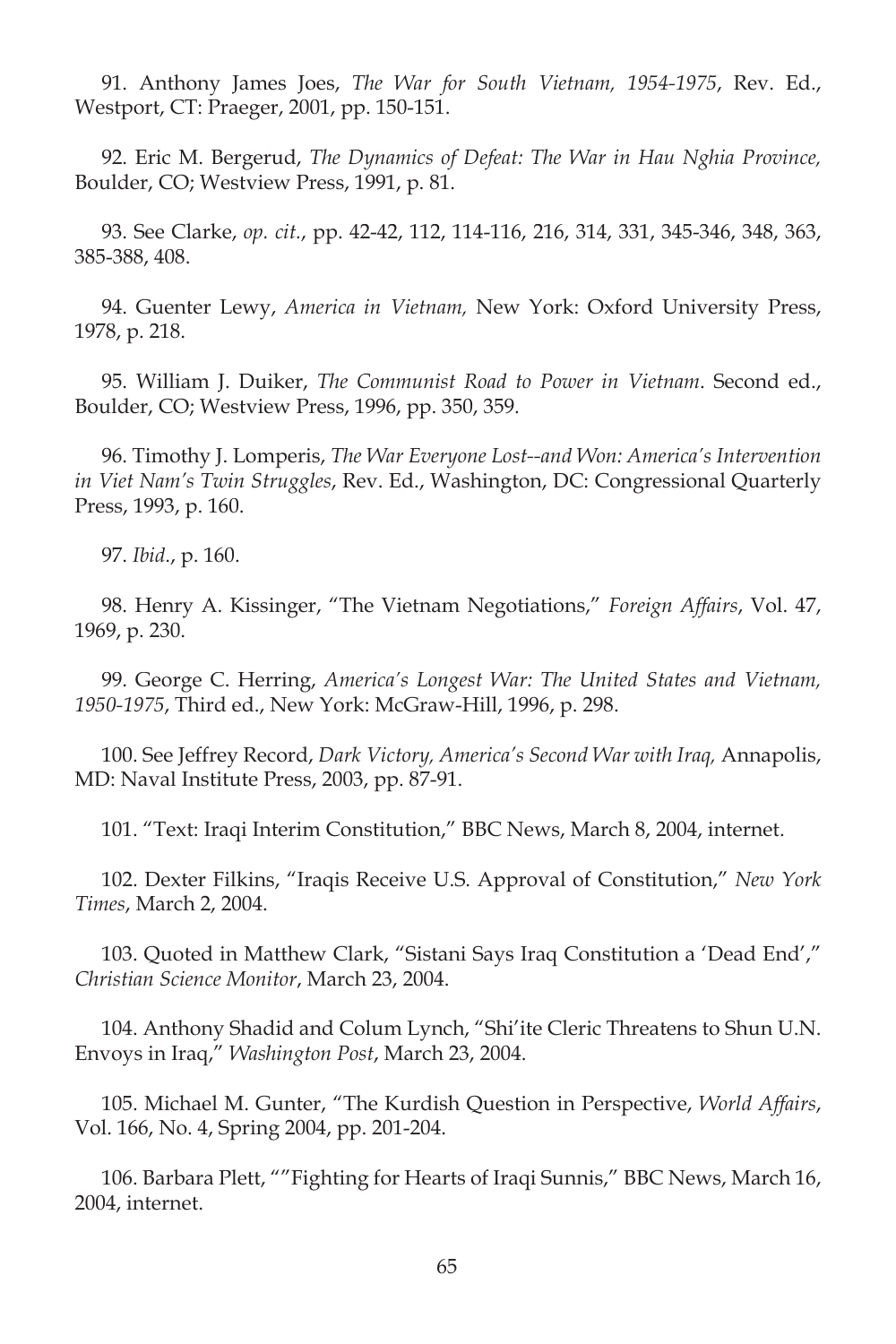107. See Andreas Wimmer, "Democracy and Ethno-Religious Conflict in Iraq," *Survival,* Winter 2003-04, pp. 11-134.

108. Quoted in Reuters, December 6, 2003.

109. International Crisis Group, *Iraq: Building a New Security Structure*, Baghdad/Brussels, IGC Middle East Report No. 20, December 2003, pp. 1-22; T. Christian Miler, "Coalition to Reopen Bidding for Iraqi Military Contract, *Los Angeles Times*, February 28, 2004, internet.

110. Cordesman, *op. cit.*, 554. Also see Record, *Dark Victory*, *op. cit.*, pp. 141- 142.

111. International Crisis Group, "Iraq: Building a New Security Structure," *ICG Middle East Report*, No. 20, p. 15.

112. Rajiv Chandrasekaran, "U.S. to Form New Iraqi Army," *Washington Post*, April 13, 2003; Patrick E. Tyler, "U.S.-British Project: To Build a Postwar Iraqi Armed Force of 40,000 Soldiers in Three Years," *New York Times*, June 24, 3003.

113. "U.S. to Begin Recruiting for New Army," *Washington Post*, November 5, 2003.

114. Christine Spolar, "Iraqi Soldiers Deserting New Army," *Chicago Tribune*, December 9, 2003.

115. Rowan Scarborough, "Colonel in Iraq Refuses to Resign," *Washington Times*, October 31, 2003.

116. Associated Press, "U.S. Military Expects Attacks on Iraqi Policemen to Escalate," *Baltimore Sun*, March 26, 2004.

117. Rod Nordland, Melinda Liu, and Scott Johnson, "The Dark Road Ahead," *Newsweek*, April 12, 2004, p. 30.

118. Christine Hauser, "Ready or Not Help from New Iraqi Forces is Vital U.S. Military Says," *New York Times*, April 12, 2004, internet.

119. Major General Martin Dempsey, "Coalition Provisional Authority Briefing on Ongoing Operations of Task Force 1st Armored Division and Iraqi Civil Defense Corps in Baghdad," U.S. Department of Defense News Transcript, February 2, 2004, internet.

120. Theola Labbe, "Iraq's New Military Taking Shape," *Washington Post*, September 16, 2003; Bradley Graham, "Touring Iraq, Rumsfeld Gets Upbeat Assessment," *Washington Post*, December 7, 2003; "Rumsfeld Lauds Performance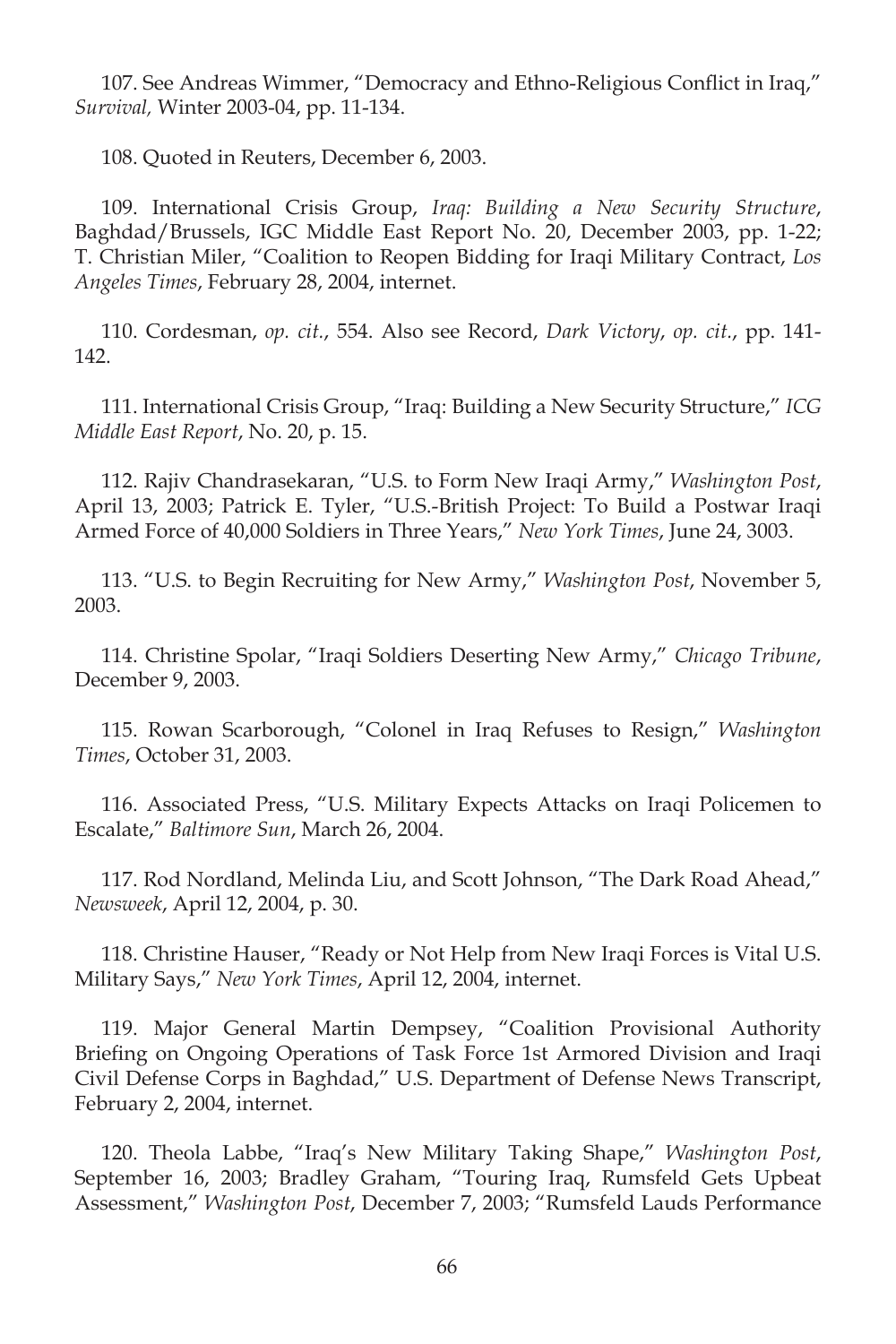of Iraqi Security Forces," U.S. Department of State Bureau of International Information Programs, October 21, 2003, internet.

121. Greg Jaffe, "Iraqis Struggle with Tough Job: Fighting Insurgents," *Wall Street Journal*, February 24, 2004.

122. Michael R. Gordon, "Iraq Insurgency Spreads, U.S. Finds More Foes and Fewer Friends," *New York Times*, April 9, 2004, internet.

123. See W. Andrew Terrill, *Nationalism Sectarianism, and the Future of Post-Saddam Iraq*, Carlisle, PA: Strategic Studies Institute, U.S. Army War College, July 2003.

124. Dean Rusk, with Richard Rusk and Daniel S. Papp, *As I Saw It,* New York: W. W. Norton, 1990, p. 497.

125. Stanley Karnow, "Giap Remembers," *New York Times Magazine*, June 23, 1990, p. 36.

126. See Record, *op. cit.*, pp. 54-56; Joes, *op. cit.*, pp. 101-104; Duiker, *op. cit.*, pp. 295-297; Lomperis, *op. cit.*, pp. 76-80; Gabriel Kolko, *Anatomy of a War: Vietnam, the United States, and the Modern Historical Experience,* New York: W. W. Norton, 1985, pp. 334-337.

127. See John E. Mueller, *War, Presidents and Public Opinion,* New York: John Wiley and Sons, 1973, pp. 52-58; Eric V. Larson, *Casualties and Consensus: The Historical Role of Casualties in Domestic Support for U.S. Military Operations, Santa* Monica, CA; Rand Corporation, 1996, pp. 59-66.

128. Larson, *op. cit.*, pp. 27-29.

129. See Mueller, *op. cit.*; Larson, *op. cit.*; Lorell and Kelley, *op. cit*., and Benjamin C. Schwarz, *Casualties, Public Opinion, and U.S. Military Intervention: Implications for U.S. Regional Strategies,* Santa Monica, CA: Rand Corporation, 1994. Also see discussion in Peter D. Feaver and Christopher Gelpi, *Choosing Your Battles: American Civil-Military Relations and the Use of Force,* Princeton, NJ: Princeton University Press, 2003, pp. 95-148; Richard A. Lacquement, Jr., "The Casualty Aversion Myth," *Naval War College Review,* Winter 2004, pp. 38-57; John A. Gentry, "Military Force in an Age of National Cowardice," *Washington Quarterly,* Autumn 1998, pp. 179-191; Jeffrey Record, "Force Protection Fetishism: Sources, Consequences, and (?) Solutions," *Aerospace Power Journal*, Summer 2000, pp. 4-11.

130. See Peter Feaver and Christopher Gelpi, "Casualty Aversion: How Many Deaths Are Acceptable? A Surprising Answer," *Washington Post*, November 7, 1999.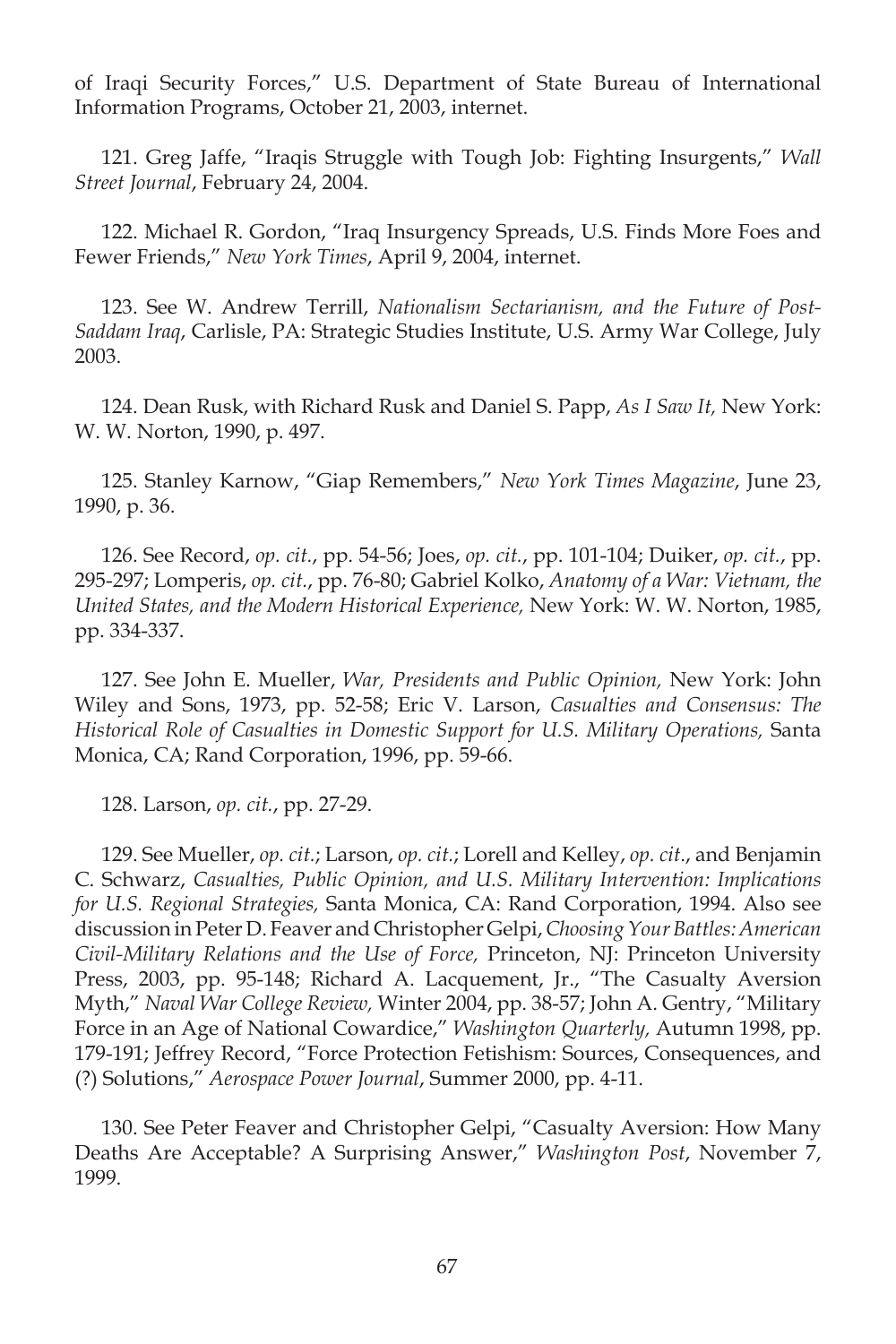131. Larson, *op. cit.*, p. 15.

132. Richard K. Betts, "What Will It Take to Deter the United States?" *Parameters,*  Winter 1995-96, p. 76.

133. Jeffrey Kimball, *Nixon's Vietnam War,* Lawrence, KS: University Press of Kansas, 1998, pp. 72-74.

134. Anderson, *op. cit.*, pp. 286, 290.

135. CNN.com, "Special Report, War in Iraq: U.S. and Coalition Casualties," Internet.

136. Lorrell and Kelley, *op. cit.*, p. 6.

137. Quoted in *Ibid*., p. 80.

138. See Mueller, *op. cit.*, Jeffrey S. Milstein, *Dynamics of the Vietnam War: A Quantitative Analysis and Predictive Computer Simulation,* Columbus, OH: Ohio State University Press, 1974; Samuel Kernell, "Explaining Presidential Popularity; How Ad Hoc Theorizing, Misplaced Emphasis, and Insufficient Care in Measuring One's Variables Refuted Common Sense and Led Conventional Wisdom Down the Path of Anomalies," *American Political Science Review,* June 1978, pp. 503-519.

139. For a recent exposition of this view by a prominent historian and neoconservative commentator, see Victor Davis Hanson, "The Utility of War," *Quarterly Journal of Military History,* Winter 2003, pp. 1-15. Also See Russell Weigley, *The American Way of War, op. cit*.

140. See Record, *Dark Victory*, *op. cit.*, pp. 199-123; Purdum, *op. cit.*, pp. 231-233.

141. Frank Newport, "Approval for Handling of War in Iraq Jumps, Little Change in Basic Support for U.S. Involvement in War," *The Gallup Poll Tuesday Briefi ng,* December 19, 2003, pp. 25-27.

142. "American Public Opinion About the Situation in Iraq," February 3, 2004, *http://www.gallup.com/poll/focus/sr030610.asp*.

143. Richard Morin and Dana Milbank, "Support for Bush Falls on Economy and Iraq," *Washington Post*, March 9, 2004; John Harwood, "Economic Fears May Threaten Bush's Job," *Wall Street Journal*, March 11, 2004.

144. "American Public Opinion About Iraq," The Gallup Organization, April 13, 2004, *http://www.gallup.com/pool/focus/sr030610.asp*.